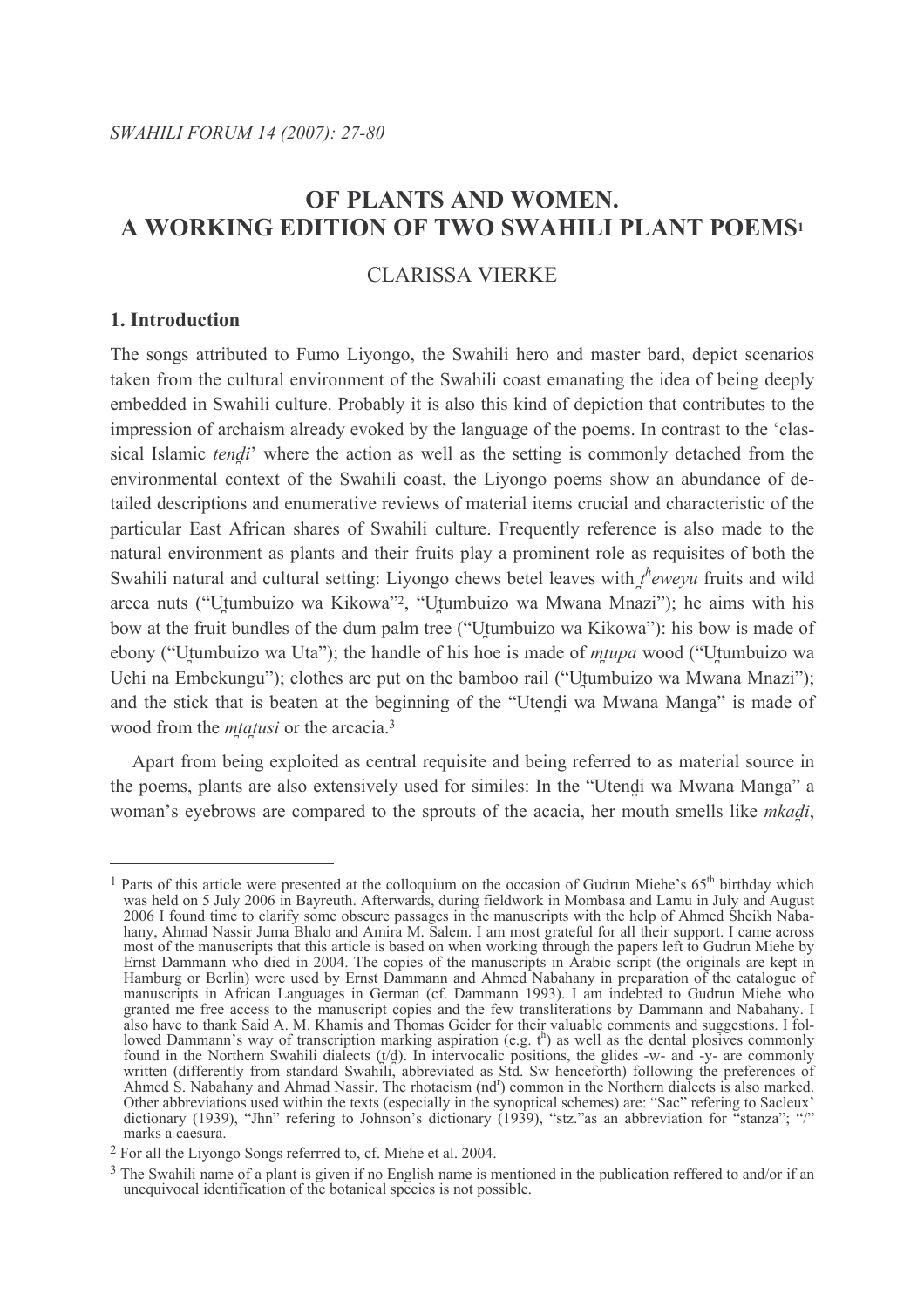her chin is compared to the nutmeg tree. Especially in the "Utendi wa Mwana Manga", the description of a woman from head to toe which in part acquires a very erotic tone, the more transparent similes shade into less transparent metaphors in the course of the poem, so that e.g. a man's manhood is depicted as "the seedling of the *mpakanga*" (cf. stz. 30).

The Livongo poems are full of culturally specific metaphors which are context-dependent and sometimes render the texts rather obscure.<sup>4</sup> A common symbol of fertility and, by extension, the fertile, beautiful woman of virtue is the highly venerated coconut tree, which also occurs widely in the Livongo poems ("Utumbuizo wa Mnazi", "Utumbuizo wa Wasiya wa Kuolewa"<sup>5</sup>, "Utumbuizo wa Mwana Mnazi"). Although the praise of the coconut tree in "Utumbuizo wa Mnazi" seems to refer literally to the tree, figuratively, it could also be the praise of a woman – a reading on two levels that could also apply to the "Utumbuizo wa Mkoma". As depicted in this small fragmentary poem, the dum palm comes close to the coconut tree in terms of its status as venerated tree (cf. "Utumbuizo wa Wasiya wa Kuolewa"; see also Harries 1962: 184, 185), but is commonly not regarded as equal to it.

This hierarchy is also reflected by poems outside the "Livongo Canon", like in the wellknown poem or song "Mnazi Wangu Siwati kwa Mkoma", in which the author, the renowned Mwenyi Mansab, describes "the benefits of the properly betrothed wife (the coconut tree) to the meager returns of a non-marital relationship (the dum palm)."<sup>6</sup> A very similiar verse that employs different trees called "Siuwati mtondoo" is attributed to Muyaka bin Haji al-Ghassaniy (Hichens 1940: 85 and Abdulaziz 1979: 272).<sup>7</sup>

In fact going beyond the corpus of Livongo poems and taking a broader look at Swahili poetry, it seems that in general trees or plants play an important role.<sup>8</sup> Hence one could differentiate between poems in which plants and trees are merely mentioned, poems in which plants

<sup>&</sup>lt;sup>4</sup> By "context-dependent" I do not only mean the cultural context of specific items and established symbolisms, but also the pragmatic context of actual communication and performance.

 $5$  In the "Utumbuizo wa Wasiya wa Kuolewa" a woman is given the advice to give birth which is metaphorically described as planting the fruit-bearing coconut tree or dum palm tree instead of "planting fruitless, wild trees: the *mtapa*, *mvule*, *mnga* and *mtuwa*" (cf. Miehe et al. 2004: 75).

<sup>&</sup>lt;sup>6</sup> Cf. the liner notes to Werner Graebner's recording of "Mnazi Wangu Siwati kwa Mkoma" as performed by Zein l'Abdin (Dizim Records 1999). There are other poems with the same subject comparing the coconut palm and the dum palm see Shariff (1988: 101), Knappert (1979: 97) and Knappert (1967: 163). There is also a poem by Ahmad Nassir Juma Bhalo "Mnazi", in which he extols the virtues of the physical tree without further apparent allusions. The recurrent last line of every stanza nevertheless is reminiscent of the poem by Mwenyi Mansabu: "Sitouwata mnazi, mti wa faida nami" (Ahmad Nassir 1983: 95ff.). As already mentioned poems in praise of the coconut palm are rather abundant (cf. Geider 1992: 179ff).

<sup>&</sup>lt;sup>7</sup> Cf. In this poem the faithful wife is depicted by the *mtondoo* (Alexandrian Laurel Tree) and the concubine by the mwananinga (Acacia) (which Abdulaziz translates differently, namely as "new bird"). There are other Muyaka poems in which trees play a different, but major role as metaphor or simile (cf. Hichens 1940: 40, 66).

<sup>&</sup>lt;sup>8</sup> Mbele (1996: 78): "Trees figure prominently in Swahili poetry, both as botanical entities and as literary metaphors." It goes without saying that imagery taken from the flora also plays an important role in *taarab* songs (cf. Aiello Traore's article in this issue of the Swahili Forum). Although in the following I attempt to exemplify the prominence of plants in Swahili poetry this introduction far from being exhaustive, but only shows tendencies and provides the background for the two poems that will be examined more closely in this treatise.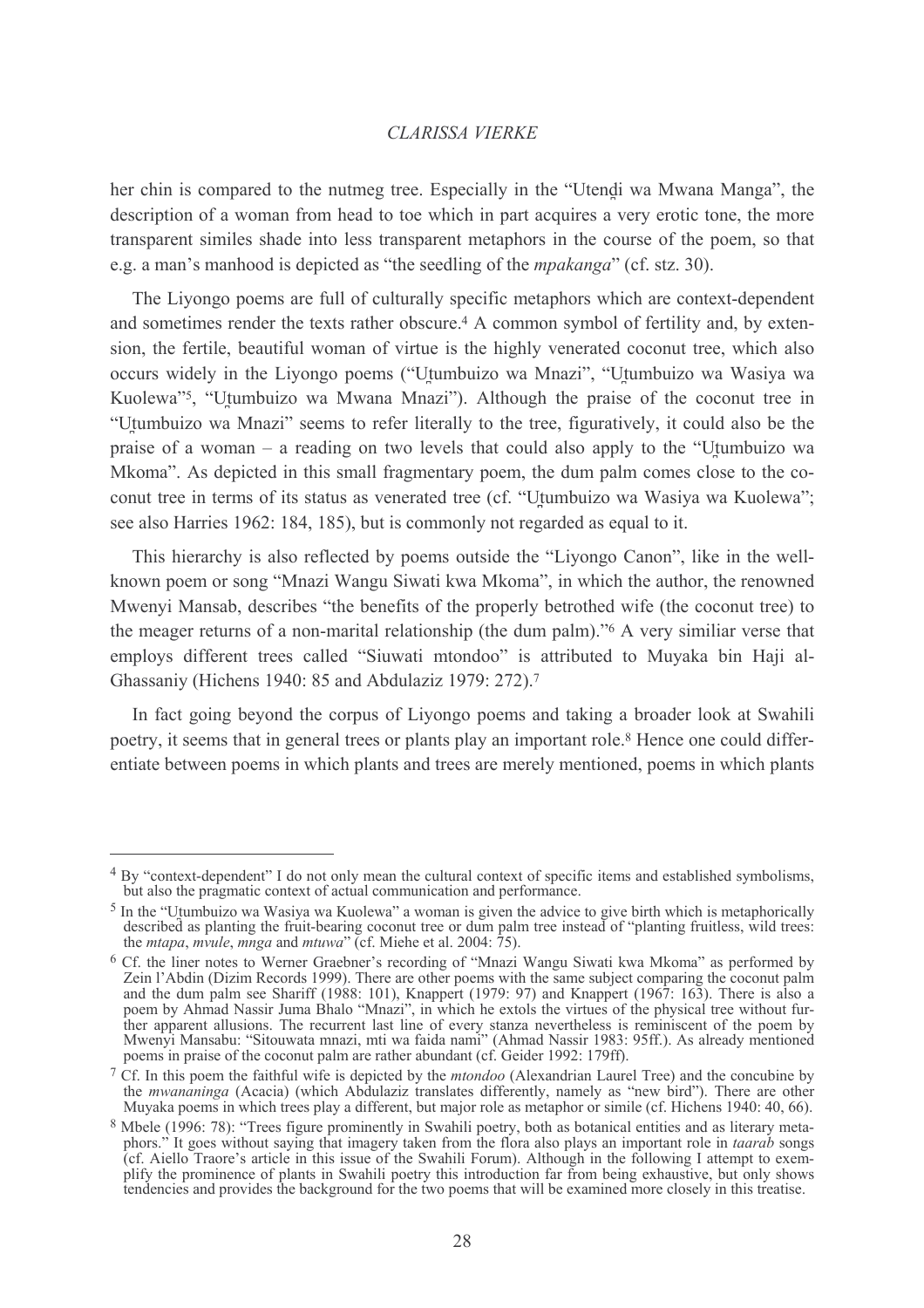are praised and poems in which plants are used metaphorically. In the following I am going to focus mostly on the latter.<sup>9</sup>

As seen in the few examples given above, plants figure frequently as metaphors of human beings and  $-$  as we shall see  $-$  especially of women.<sup>10</sup> For a long time plants have been used as *mafumbo*, often not only with an aesthetic intention, but with the aim of conveying artistically what is not to be said openly. The achieved effects can be various: jovial, playful, ironic, sarcastic or erotic

In a number of old Swahili songs, like in the "Wimbo wa Miti", a song from Lamu, human characteristics, virtues, malices and outward appearances are mirrored by plants and their respective characteristics.<sup>11</sup> The song is said to have been composed to be sung at a wedding so as to serve as a comment on an actual fight between several women who are all depicted as different trees putting the matter into an ironic tone with the ultimate aim of reconciliation. The association of a tree with a certain woman is based on prominent characteristics that are assumedly shared by both the tree and the woman: A hot-tempered woman, for example, is compared to the pepper plant which is supposedly equally hot.<sup>12</sup> At the same time the trees in the poem assume, through their personification, some human characteristics, like e.g. their ability to speak. In the "Utumbuizo wa Miemie" and the "Shairi la Mtambuu" (see below) other characteristics shared by plants and women are highlighted: the fact that the plant grows slowly and only after a while starts to bear fruits is commonly compared to a girl who slowly becomes a woman. Especially if the tree is a cultivated plant its development depends on the care of the gardener who is compared to the one who brings up a child by taking good care of  $it 13$ 

<sup>&</sup>lt;sup>9</sup> The poem "Umbuji wa Mnazi", an encyclopedic poem in praise of the coconut palm composed by Ahmad Nabahany who himself had worked in the agricultural sector, is a good example of a poem in which the plant is the subject-matter per se (Nabahany 1985; cf. Geider 1992 for a comprehensive examination of the poem). However, as we have already seen and as we shall see later in the case of the "Shairi la Mtambuu" the line between poems in praise of plants on the one side and poems in which plants are used metaphorically on the other is often blurred.

<sup>&</sup>lt;sup>10</sup> Plants are not exclusively used as metaphors for human beings (see e.g. one poem by Muyaka bin Haji al-Ghassaniy in which the tree metaphorically represents a fortress and its fruits are the people locked in it (Hichens 1940: 14); cf. also "Dunia mti mkavu" (Hichens 1940: 60). Nor are they exclusively used as metaphors for women. In the poem "Mkoko" by Ahmad Nassir Juma Bhalo both a man and a woman could be<br>meant, as the narrator compares himself or herself with the mangrove which people wrongly despise ignoring the merits of the tree (cf. Ahmad Nassir Juma Bhalo (1983: 32) and also Knappert (1979: 303); Knappert has considerably altered the text). As Ahmad Nassir told me, the poem was also turned into a popular taarab song repeatedly performed by his cousin, the famous Mombasan taarab singer Muhammed Kh. Juma Bhalo.

<sup>&</sup>lt;sup>11</sup> "Wimbo wa Miti" was edited by Joseph Mbele (1996) with the help of Zaharia Binti Maimun who dictated the song to her daughter reading it from an Arabic manuscript (entitled "Utendi wa Miti").

<sup>&</sup>lt;sup>12</sup> Shariff (1988: 107) also gives the "Wimbo wa Miti", slightly deviating from Mbele, as an example of "kueleza jambo kimafumbo".

<sup>&</sup>lt;sup>13</sup> The metaphor of the growing tree as a child who develops into a full human being under the care of the gardener is quite close to the one used by the European pioneers of pedagogy like, for instance, Johann Heinrich Pestalozzi.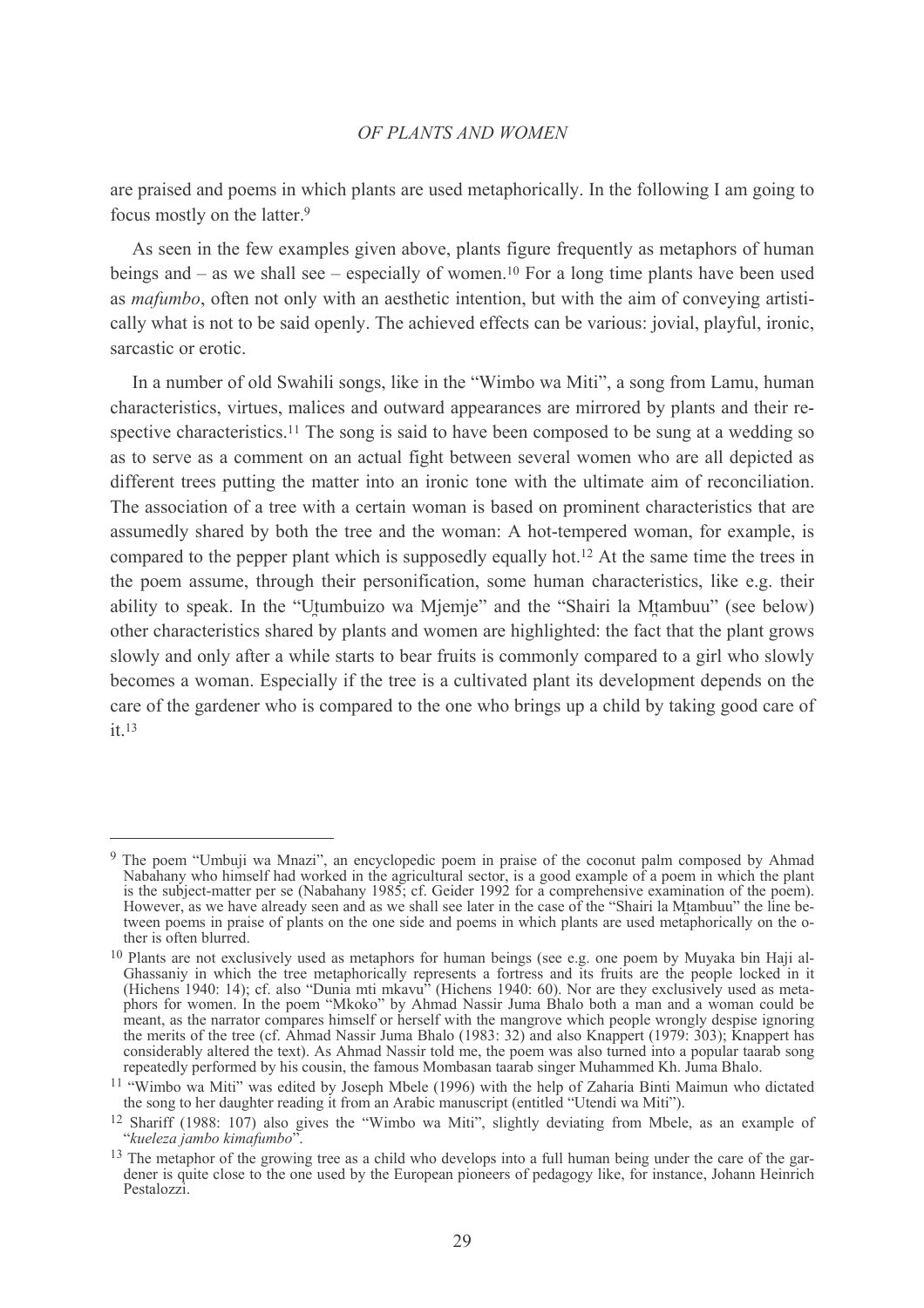Apparently also the anthropomorphic shape of a tree fosters the association with a human being.<sup>14</sup> Furthermore, parts of plants are commonly associated with body parts, like the female genitals which are depicted as ua ("blossom, flower") and the female breasts which are often associated with fruits, more specifically with pomegranates, mangoes or apples.<sup>15</sup> The association of fruits and blossoms with sexual organs is probably also cognitively fostered through the broader metaphorical link between two domains of experience, the domain of eating and the domain of having sex: The (male) experiencer sensually tastes and smells "fruits" and "blossoms" in a literal and figurative sense.<sup>16</sup>

It goes without saying, that blossoms and flowers are of course among the central metaphors used to depict women in their beauty, sensuality and attractiveness in Swahili poetry – as probably all over the world.<sup>17</sup> In this article, I just want to mention this in passing, while I mostly concentrate on two examples of plants, that could be classified as useful plants, and in which cases the metaphorical link between the plant and the woman – especially for the cultural outsider  $-$  is rather peculiar.

Without denying that there is, of course, also contemporary poetry employing plants as subject matter or metaphors, in this article I focus on two thematically close poems which we vaguely have to classify as "old" while not being able to give exact dates.<sup>18</sup> Although the article suggests to be a thematic view on Swahili poetry, it it is primarily a text edition of two poems, the "Song of the *Mjemje*" and the "Shairi la Mtambuu", which are both presented together with a critical apparatus.

# 2. The Song of the Miemie

In the following. I am going to present different versions of a poem called "Utumbuizo wa Mjemje". As there are versions which can be grouped together more closely than others due

<sup>&</sup>lt;sup>14</sup> Shariff (1988: 107) renders the baobab as an example for someone with an enormous body. In his classes, Said A. M. Khamis often gives the following poem from Pemba as an example for metaphoric language, in which a mango tree might refer to the female body: Mwembe wangu mdodo we / Popo wanawinamia / Hata mwamu na we ("My mango tree, of the best type, bats have raided it, even my sister-in-law") (translation CV).

<sup>&</sup>lt;sup>15</sup> Cf. "Utendi wa Mwana Manga". See the following poems in Knappert (1972), in which, according to Knappert, fruits are used to symbolise the female body as a whole: "Zabibu" ("the grape"), "Tini, tunda la tamasha" ("The fig is the fruit of love"), "Tufaha" ("The apple") (see also Jahadhmy 1975: 90), "Ndimu" ("The Lemon"), "Zambarau" ("The rose-apple"). For a poem by Muyaka in which the woman is symbolised by a coconut see Abdulaziz a broader sense (see below).

<sup>&</sup>lt;sup>16</sup> The verb *kula* ("to eat") is frequently used with the metaphorical meaning of having sexual intercourse with a woman (from a male perspective), which highlights the semantic diffusion between the two domains (cf. Sheikh and Wolff (1981: 133ff.) who analyse *kula* in this respect as polysemic).

<sup>&</sup>lt;sup>17</sup> Cf. for example "Ua langu" ("My flower") in Knappert (1972: 27). For a taarab song, in which in an uncommon way ua refers to a man, see Aiello Traore's article in this issue.

<sup>&</sup>lt;sup>18</sup> "Kadhia ya Mti" in Said Ahmed Mohamed's anthology "Jicho la ndani" (2002: 34) can be taken as an example of a contemporary poem. An example for a poem transgressing the prosodic conventions of traditional<br>Swahili poetry is "Boga" by Kithaka wa Mberia (1997: 2). Of course, also the poems by Ahmed Nabahany and Ahmad Nassir Juma Bhalo mentioned above are of a much younger date whereby in their language, prosody<br>and mostly also thematic choice they strictly follow the "rules of traditional Swahili poetry", as the poets claim<br>strai shows striking the matic and structural resemblances to the two poems presented in this article.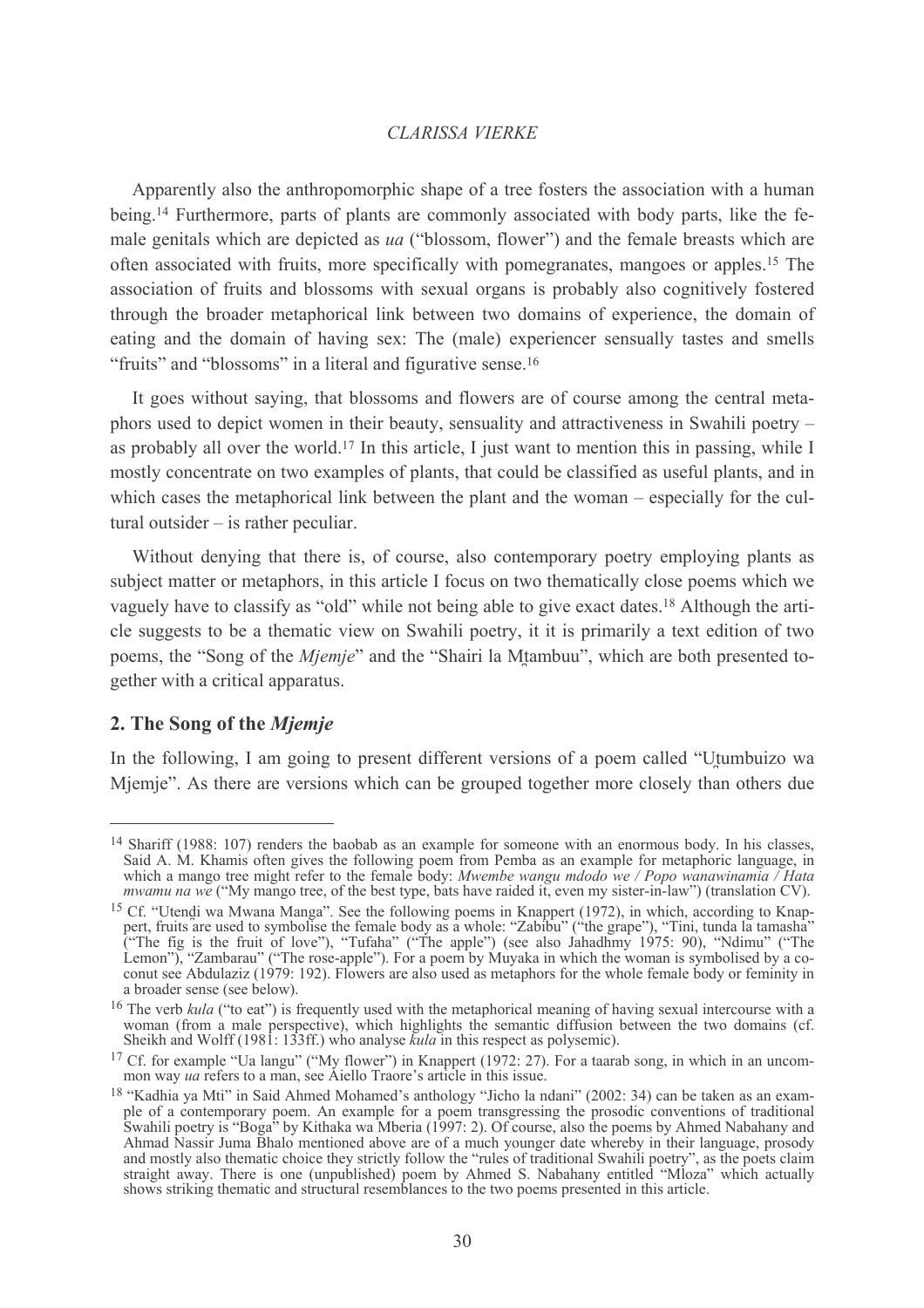to their similiarities in wording and order of the stanzas. I am going to present five versions as reflexes of one text (cf. 2.1.). Two other poems which deviate more substantially will be examined separately (cf. 2.2.). In section (3) I shall conclude with some reflections on the variability of Swahili poems which are based on the observations made in this section (2).

## 2.1. The "Utumbuizo wa Mjemje"

#### 2.1.1. An introduction to the poem

The "Utumbuizo wa Mjemje" is a lament of a gardener who planted a sprout of a *mjemje* with great care and, after it had grown, was then forced by others to surrender his claims on the plant. The second part of the poem is a kind of a flashback in which the narrator remembers the beauty and the benefits of the noble plant that he used to enjoy so much.

According to Ernst Dammann's interpretation which he gives in his catalogue of manuscripts in African Languages, the *miemie* represents a child who is given away by its parents to be brought up in another household which is a common strategy among the Swahili to strengthen ties of friendship or distant family relations. The child is brought up with great care and love by its social mother so that it comes as a shock when the biological parents want their child back. The "Utumbuizo wa Mjemje" is the cry of the hurt woman who can not get over the loss of her foster child (Dammann 1993: 47).<sup>19</sup>

Going through the first part of the poem I could well understand Dammann's interpretation, but it did not seem very plausible to me with regard to its second part, because of the many erotic sub tones which do not suggest a mother-child but a man-woman relationship.

In fact Hichens, in whose unpublished manuscript "Livongo, the Spear-Lord" we find yet another version of the "Utumbuizo wa Mjemje" interprets the relationship between the object of desire, the *miemie*, and the deceived narrator of the poem as a relationship between a suitor and a lady, whom he longs to marry whereby he gets disappointed now crying about his loss.<sup>20</sup> This interpretation given in Hichens' short introduction appeared to me to be more in accordance with the second part of the poem, but it also lacked one important point given in the first part.

Working through the poem with Ahmed Nabahany and Amira M. Salem I asked for their interpretation which Amira M. Salem finally wrote down for me. Their interpretation reads like a synthesis of Hichens' and Dammann's interpretations: the suitor was the one who had adopted the child, had brought it up and had waited until it became a woman to marry her in accordance to a common Swahili practice:21

<sup>&</sup>lt;sup>19</sup> Of course, Dammann must have based his interpretation not only on his own view, but he heavily relied on Ahmed Sheikh Nabahany as an interpreter of the poem, when Nabahany assisted him to prepare the catalogue.

<sup>&</sup>lt;sup>20</sup> Cf. MS 205000, Archives of the School of Oriental and African Studies, London.

 $^{21}$  Horton and Middleton (2000; 147) describe the adoption of a girl chosen because of her descent with the future prospect of marrying her as a common strategy among the Swahili to ensure the cohesion of important clans and families, "although the practice is today falling into disuse".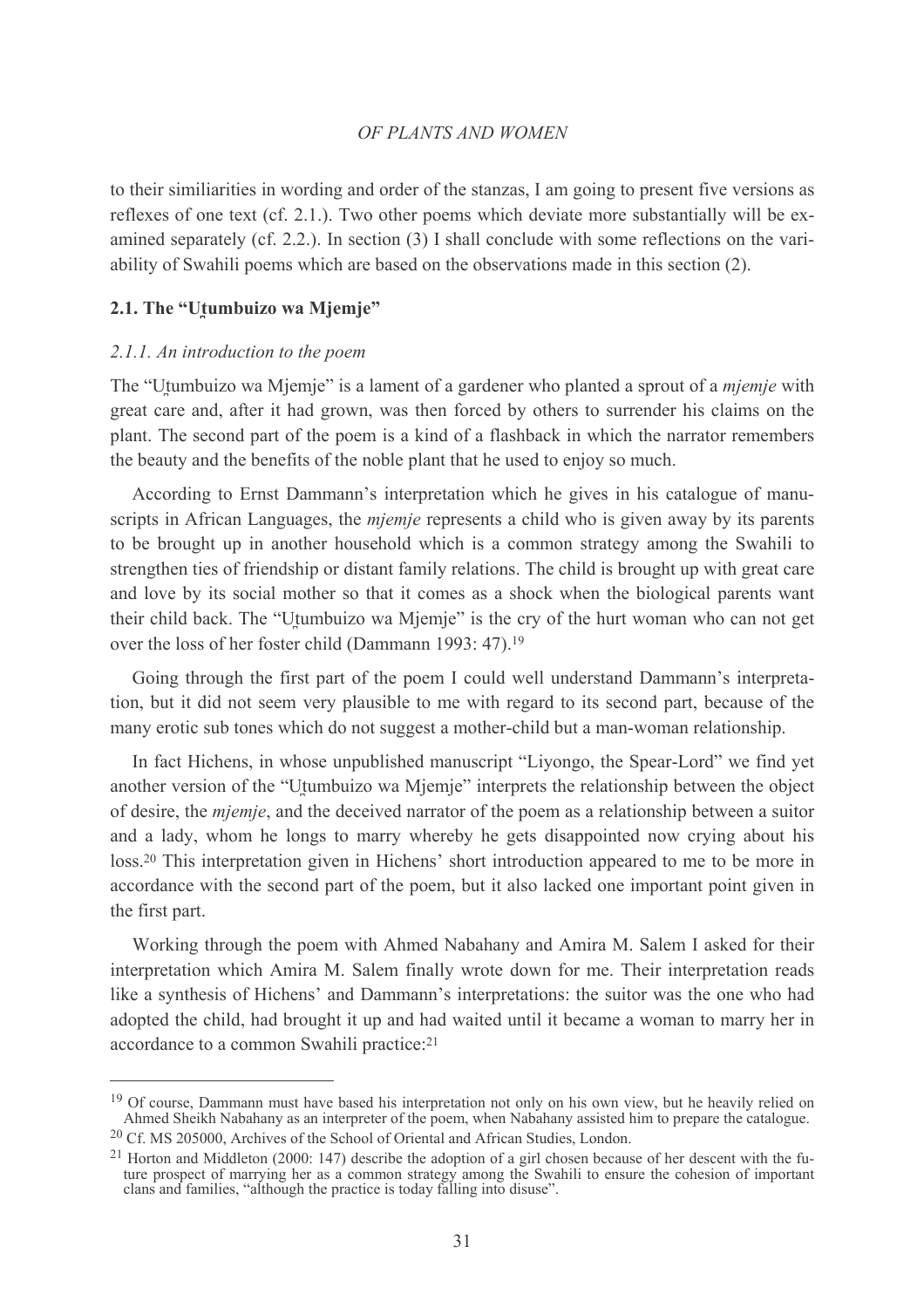"(...) Na inawezekana kuwa ikiwa umemleya mtoto si wako utakapo kuwa waweza kumuowa kwa mujibu ya shariya ya kiislamu. Bwana yule aliingiwa na mahaba ya kuwa mkewe lakini hakuweza kutamka bali alinyamza kimya mpaka akamjibu mwengine akamuowa yule mwanamke lakini bwana huyu alibaki kutowa swifa za vule mwanamke."

"And if you have brought up a girl who is not your own child it is possible for you to marry her according to Islamic law. That man fell in love so that he wanted her to be his wife. But he did not express his wish and instead he kept quiet till she consented to someone else, so that he (=the other man) married that woman. But the man was left praising that woman."

Interestingly, there are also quite different renderings of the plant *mjemje* which generally does not seem to be well-known.<sup>22</sup> Dammann does not mention a botanic name of the plant, but only states that it is an ornamental tree whose seeds were brought from Arabia (Dammann 1993: 47). Hichens who gives the spelling *mujimuji* translates it as "Lotus Tree", a translation that was taken over by Knappert without further comment.<sup>23</sup> When I asked people in Mombasa about *miemie*, it turned out that no one had ever heard the name of the plant.<sup>24</sup> Finally a small herb with small lilac blossoms was brought to me from Pate while I was staying on Lamu.<sup>25</sup> This small herb whose botanical name is unknown to me grows widely on Pate and Lamu.<sup>26</sup> It is used as an aphrodisiac and a remedy against impotence which is especially given to the bridegroom in the wedding night.<sup>27</sup> Probably the usage and its association with the *prima nox* could have also been one of the driving motifs to use the *miemie* as central metaphor in this poem that is otherwise full of further erotic allusions.

 $^{22}$  The plant is neither mentioned in Neuhaus (1889). Greenway (1937). Sacleux (1939) nor in Heine and Legère (1995). Krapf (1882: 230) gives the following entry (followed by a question mark): "miémie, s., a thorn $bush?$ 

<sup>&</sup>lt;sup>23</sup> Knappert follows Hichens in writing *mujimuji*, which appears to be a different reading of the Arabic script. This pronounciation *mujimuji*, however, was unacceptable for the people from Pate and Lamu who were familiar with the plant. Neither did I find anybody in Mombasa who knew a plant called *mujimuji* (cf. my comment to the first stanza in the synopsis below).

<sup>&</sup>lt;sup>24</sup> I asked a number of people, among them Ahmad Nassir who is not only an expert of old Swahili (and a poet himself), but also a traditional healer, who would most probably have heard of the plant if it existed under this name in Mombasa. Nabahany told me that the plant indeed also grew in Mombasa. Probably it is named differently due to dialectal differences.

<sup>&</sup>lt;sup>25</sup> It was brought to me by Ustadh Harub Mohamed Yunus (Badumiyyah), who also remembered some lines of the "Utumbuizo wa mjemje". I am very grateful to him. Other people on Lamu also confirmed that the plant brought to me was in fact named mjemje. Among them was Ahmed S. Nabhany who had made some inquiries among his relatives who had told him in the first place that it was a water lilly only to correct this notion later.

<sup>&</sup>lt;sup>26</sup> I thank Marianne Lauderer from the Botanical Garden of Bayreuth University, who could not identify the plant when I showed it to her, but roughly classified it as belonging to the family of lamiaceae. A rendering as "lotus tree" as given by Hichens and Knappert was ruled out by her, as firstly no species which in common language is called "lotus tree" resembles the plant that I showed to her and as secondly at least one species<br>called "lotus tree" (*nitraria*) does not grow in tropical climate. Probably Hichens only used the name "lotus<br>t Odyssey).

<sup>&</sup>lt;sup>27</sup> Cf. Nabahany (1978: 111): "Mti huu ni dawa ambayo waswahili wautumia na hususan wakati wa mtu ameowa kwa kuchelea kuwa hatofaulu yaani kumfunguwa mke wake kwa sababu ya kukosa nguvu za uume kwa hivyo akipewa dawa ya mti huu hupata nguvu za kiume kuweza kufunguwa njia.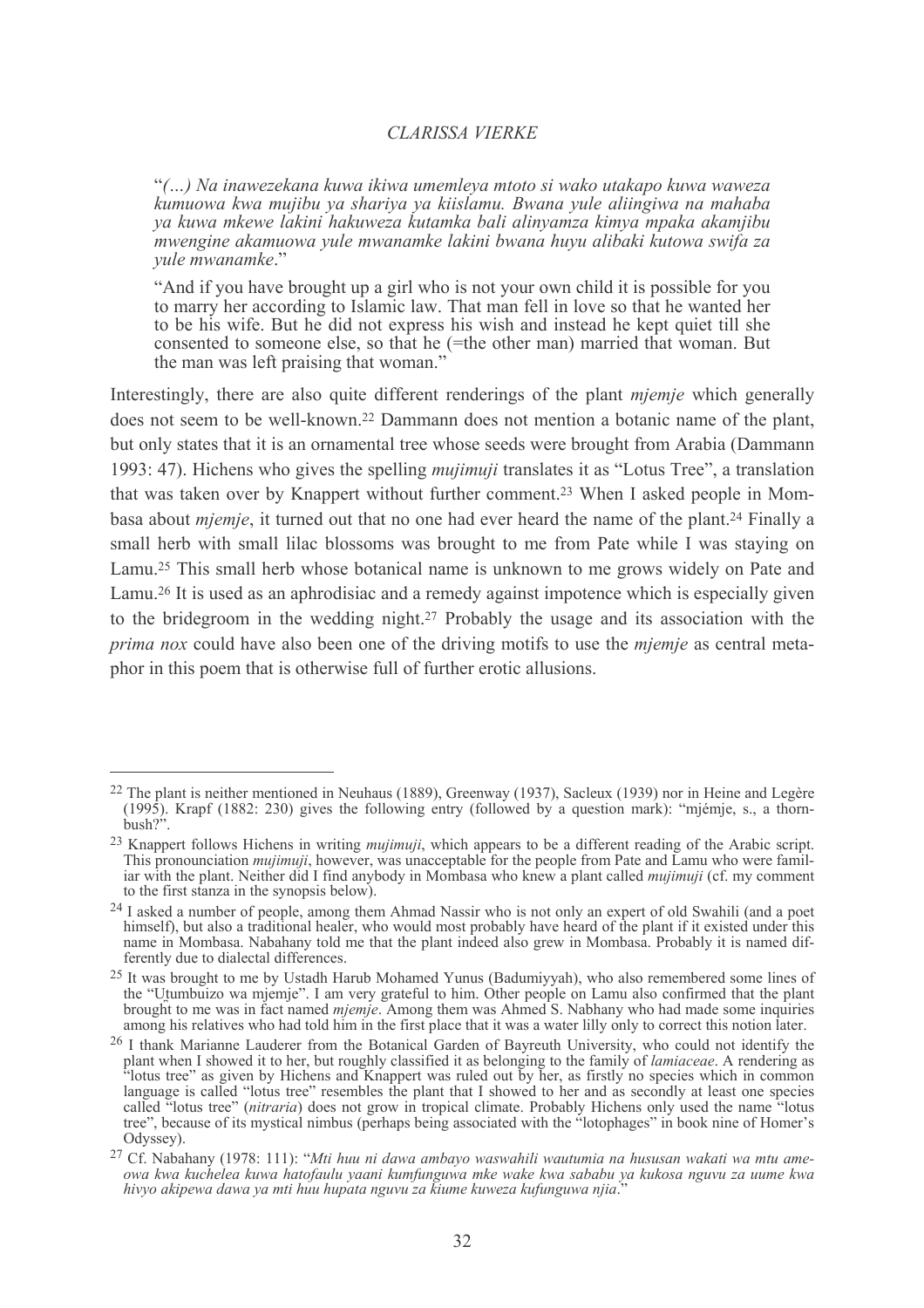#### 2.1.2. Five versions the "Utumbuizo wa Mjemje"

I came across several versions of the "Utumbuizo wa Mjemje". Five share so many common characteristics and parallel each other nearly line by line deviating mostly only with respect to the choice of words or grammatical renderings that I have grouped them together treating them as "off-springs" of the same text. In the following, I will shortly present these manuscripts that my synopsis (see below) is based on before I come to the presentation of two versions which show deviation to a much higher degree.

The reference version which forms the core of the synopsis is an unpublished manuscript in Arabic script which is kept in Hamburg.<sup>28</sup> Its text counts 23 lines. This version (carrying the abbreviation "HH" in the synopsis below) is the last one of a number of poems written on sheets of paper put together (what is commonly called *loho*). This makes Dammann assume that the poems were written on commission (Dammann 1993: 42). Furthermore, he assumes that Alice Werner was the one asking the unknown scribe without giving further evidence for his claim. If this is true, the manuscript was presumably written between 1911 when Alice Werner first came to Lamu and 1935 when she died. For the synopsis I could additionally rely on the transcription which Nabhany provided in preparing the catalogue of manuscripts in African languages.

One of the two oldest manuscripts (abbreviated as "Tay" below) is part of the Taylor Collection.<sup>29</sup> It must have been written before William Taylor left East Africa to return to England in 1899. It was written by the same scribe who also produced other manuscripts of Liyongo Songs.<sup>30</sup> The text is given in the same length as in Hichens', Knappert's, and Dammann's manuscripts. In the last lines of the manuscript some lines of the middle of the text are repeated; they resemble a chorus. The text ends abruptly in the middle of one metric line. Probably the manuscript had originally been longer.

The third old manuscript in Arabic script (called "Nab" in the synopsis) is of the Nabahany Collection. It is the shortest version just counting eight lines, in which many lines that can be found in the other versions are missing and some lines are repeated. The poem is written in a crude way; some lines are even crossed out. It has the heading *gala Livongo* and was probably also part of a compilation of poems in a *loho*.<sup>31</sup> Judging from the handwriting the scribe most probably was Mwalimu Sikujua bin Abdalla bin Batawi, Taylor's chief informant who made use of diacritics in Arabic script which were introduced by Taylor.<sup>32</sup> As Sikujua died in 1889, the manuscript must have been written before (Chiraghdin 1987: 63). Mwalimu Sikujua lived

<sup>&</sup>lt;sup>28</sup> Ms. 3552 H 117, Institute of Asian and African Studies, University of Hamburg.

<sup>&</sup>lt;sup>29</sup> Cf. Ms 47754 SOAS, University of London.

<sup>&</sup>lt;sup>30</sup> Cf. "Utumbuizo wa Kumwongoa Mtoto" in Miehe et al. (2004: 108).

<sup>&</sup>lt;sup>31</sup> Some of the poems which belong to the same compilation were used as a basis for the edition of Livongo Songs (see, for example, the manuscript of the "Utumbuizo wa Uchi na Embekungu" in Miehe et al. (2004:  $118)$ .

 $32$  For specimens of Sikujua's handwriting see Abdulaziz (1979: 72,73) and Miehe et al. (2004: 111).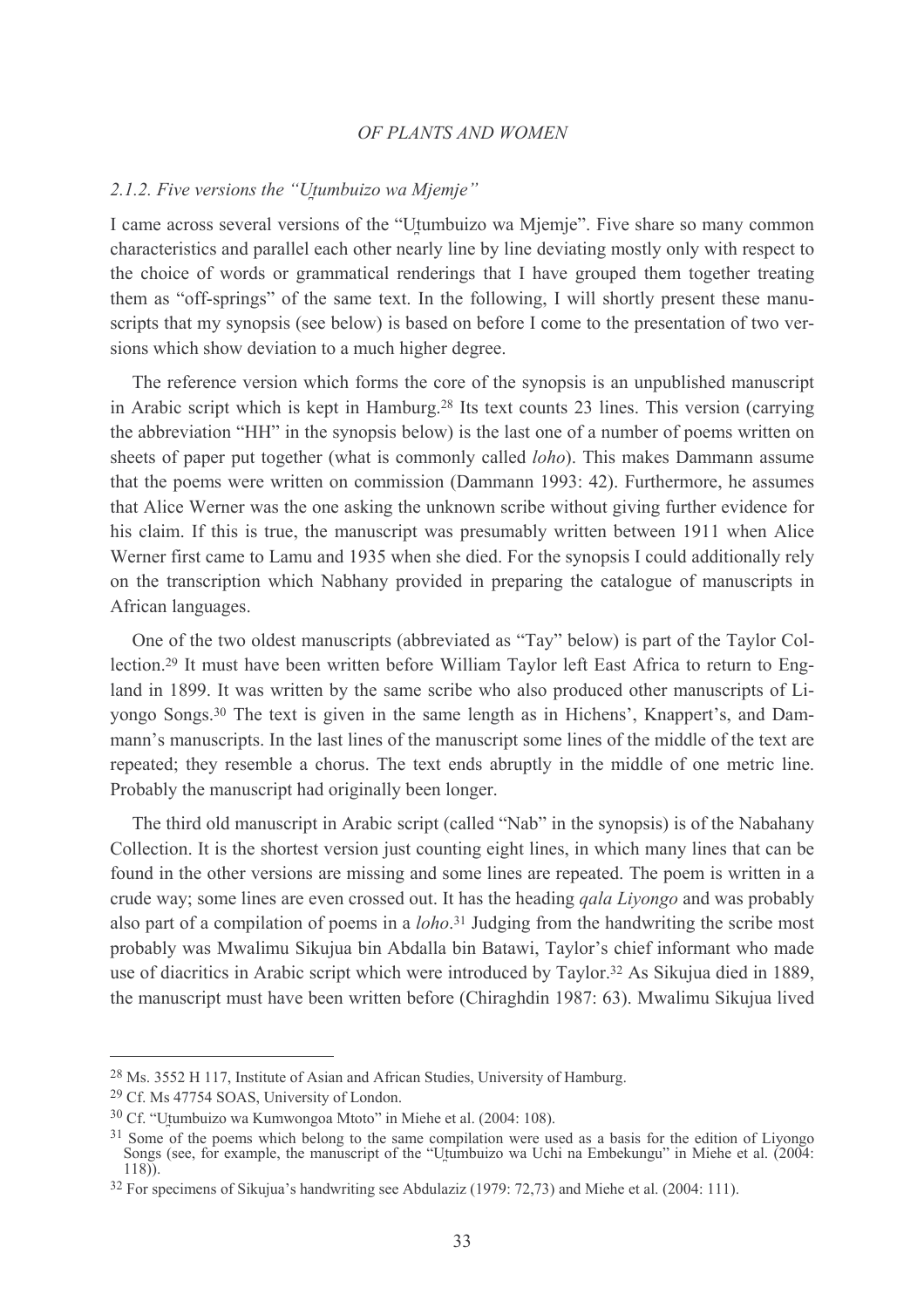in Mombasa which can be taken as a hint for the dissemination of the poem which must have been facilitated through Sikujua's links to Pate, where he had family relations.<sup>33</sup> As an eager scholar of Swahili poetry he seems to have widely taken notice of poetry coming from the Lamu archipelago.<sup>34</sup>

In Hichens' unpublished anthology of Livongo Poems "Livongo the Spearlord" we find one typescript version of the "Utumbuizo wa Mjemje" ("The Song of the Lotus-Tree") in Roman script (cf. "Hi" below).<sup>35</sup> Most probably this is a transcription based on a manuscript in Arabic script, as a lot of the variations that we find in Hichens' version must apparently be attributed to different readings of the Arabic script. As sometimes the transcription does not provide any meaningful wordings, it seems that Hichens had not finished working on the poem. Furthermore he does not provide a translation which he usually added to the poems of his anthology.

Knappert also enclosed the "The Song of the Lotus-Tree" (as he calls it by taking Hichens' title) in his anthology "Four Centuries of Swahili Verse" (called "Kn" below) (Knappert 1979: 95ff.). He seems to depend exclusively on Hichens' version as he does not mention any other source. Going through his version one finds that Knappert more than once must have altered the actual wording as the deviation frequently can neither be attributed to an alternative reading of Hichens' text version nor substantiated by findings in any of the other manuscripts. His translation often appears rather far-fetched. Knappert is not explicit on the dating of the poem in his commentary, but concluding from the chapter's title under which the poem is issued ("The Seventeenth Century: The Birth of Swahili Poetry") he classifies it as  $17<sup>th</sup>$ century poetry without any further explanation.<sup>36</sup> Furthermore, in his introduction to the chapter he ascribes all the poetry included therein to Liyongo without mentioning Liyongo as such in his commentary to "The Song of the Lotus-Tree".<sup>37</sup>

Looking at the prosodic structure of these written poems one easily recognizes the general *tumbuizo*-structure each metric line is closed by an end rhyme – in this case  $-ni$  – which runs through the whole poem. There is a caesura in the middle of each line, while the number of syllables *(mizani)* within each hemistich may vary. Likewise the *mizani* show some variation per line, although their number almost always approaches 20 *mizani*.<sup>38</sup> I shall come back to

<sup>&</sup>lt;sup>33</sup> Nabhany told me about Sikujua's close links to Pate (cf. also Chiraghdin 1987: 63).

<sup>&</sup>lt;sup>34</sup> Cf., for example, the manuscript of the "Southern version" of Al-Inkishafi scribed by Sikujua (Hichens 1939; 108 and 136). Indeed most of the manuscripts of Liyongo songs coming from the Nabahany Collection seem to have been scribed by Sikujua (cf. Miehe et al. 2004).

<sup>&</sup>lt;sup>35</sup> Hichens ms 205000 SOAS (ms 151).

<sup>&</sup>lt;sup>36</sup> "The Seventeenth Century: The Birth of Swahili Poetry" (Knappert 1979: 66).

<sup>&</sup>lt;sup>37</sup> He only attributes its prosody to Livongo (Knappert 1979: 95). For Knappert's association of prosodic freatures with Livongo, see footnote 39 below.

<sup>&</sup>lt;sup>38</sup> The caesura is not marked by rhyme, but is audible as prosodically marked in the recording (see below), as the last vowel is strongly prolonged or a "haoooooo" is added. Furthermore the caesura is also one between gr halfline often come close to ten syllables.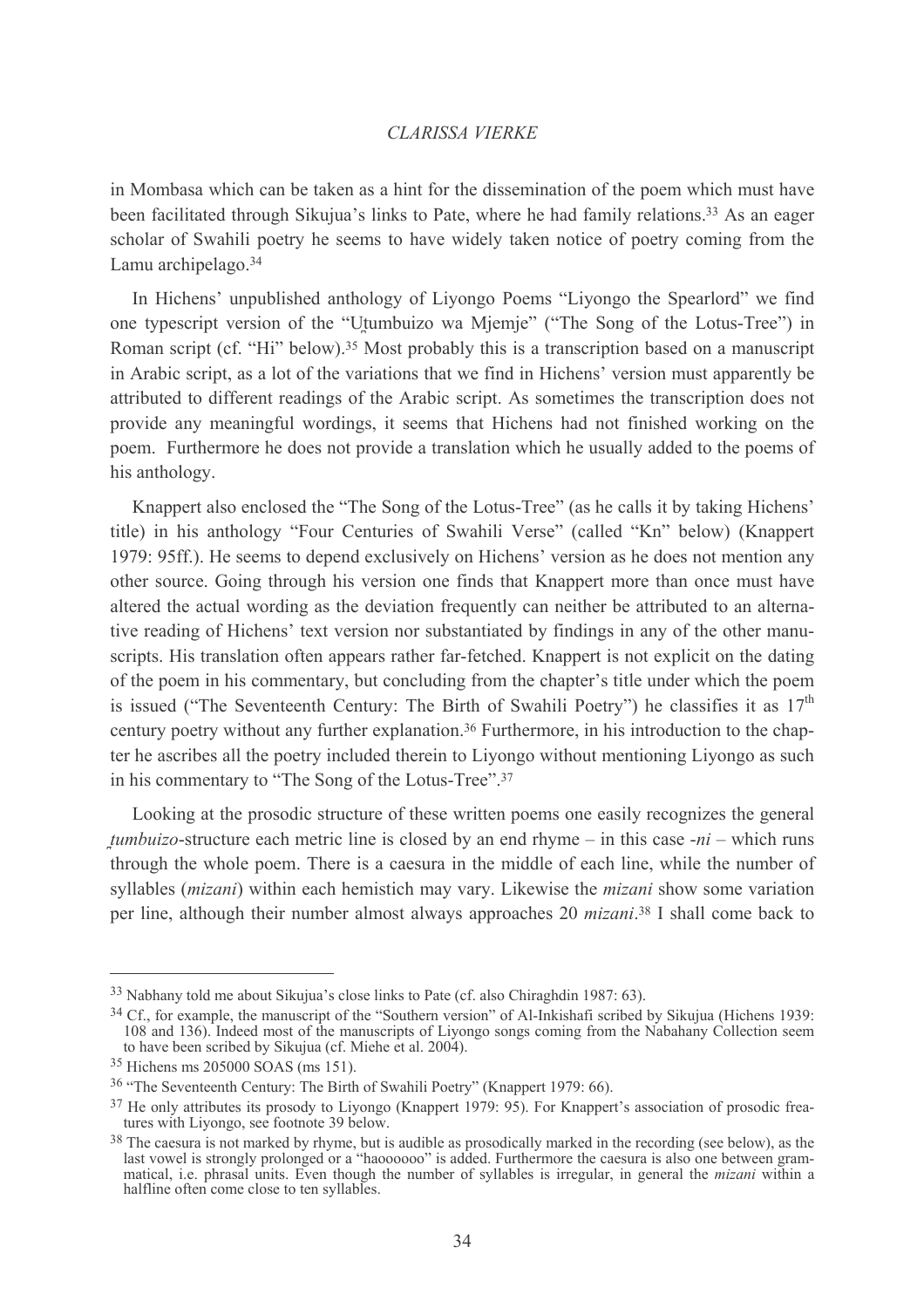this question of *mizani* further below when talking about the other two versions of the "Utumbuizo wa Mjemje".

In terms of its prosody Knappert classifies the poem differently. Basically he talks of *gungu* as the poem's metre.<sup>39</sup> Furthermore he subdivides the poem differently by putting together two prosodic lines (ending in  $-ni$ ) to what he calls a stanza of four hemstitches. This is not merely a different graphic presentation of the poem but a different interpretation of prosody. Knappert does not give any reason for structuring the poem the way he does it by putting two lines (four hemstitches) together to form a stanza. However, the idea of a basic metrical unit that comprises more than one line (two hemstiches) also seems to be substantiated by the recorded version (see below), in which stanza-like blocks become audibly discernible.<sup>40</sup> Moreover, Knappert sees a further *caesura* (" $4 + 6$  syllables") within each hemistich.<sup>41</sup> The further subdivision of the hemistich seems to be also confirmed by the sung version, where these *caesurae* are clearly marked (see below).

## 2.1.3. Textual synopsis with comment and translation

In the following, all the versions of the "Utumbuizo wa Mjemje" are presented in a synopsis. Each line of the poem is followed by a rough translation which tries to follow the Swahili text very closely, so that it may serve as a guideline for the reader. Furthermore, all the variations in the complementary versions are given. My comments occasionally dwell upon an evaluation of a variation, an explanation of a mentioned items, a clarification of certain allusions and references to other poems. In the established reference version which is mostly based on Dammann's version, I mark aspiration as well as the dental plosives which are typical of the Northern Swahili Dialects. The exponents accompanying words or phrases of the reference line refer to the third line in which the corresponding variations found in the other versions are given.

<sup>&</sup>lt;sup>39</sup> Knappert regards *gungu* as a metrically defined category (Knappert 1979: 54); he even goes as far as ascribing this specifically to Fumo Liyongo (Knappert 1979: 95). Without developing this matter any further at this point I want to stress that taking *gungu* as a metrically defined category in Swahili poetry is more than doubtful. Even though there is regional variation on the Swahili coast Nabahany and Ahmad Nassir agree that a *gungu* first and foremost is a dancing ceremony on Lamu and Pate which also involves competitions in enigmatic verses (cf. also Steere (1889: xi). In Mombasa gungu must have been associated with the New Year's celebration (cf. Sacleux 1939: *sub verbo*). The performance gives the name to songs sung at its occasion without defining the song metrically (cf. Harries (1962: 172 ff.), who likewise stresses the performative aspect).

<sup>&</sup>lt;sup>40</sup> Still, the entangled structure in the audio-version which contradicts the idea of autonomous stanzas is very different from the one suggested by Knappert. What both have in common – in contrast to other presentations of *tumbuizo* – is merely the idea that there is a basic metrical unit that comprises more than one metrical line (with a final rhyme  $-ni$ ).

<sup>&</sup>lt;sup>41</sup> This also evokes the idea that there is no variation of *mizani* within the lines, which actually does not even hold for the version presented by Knappert.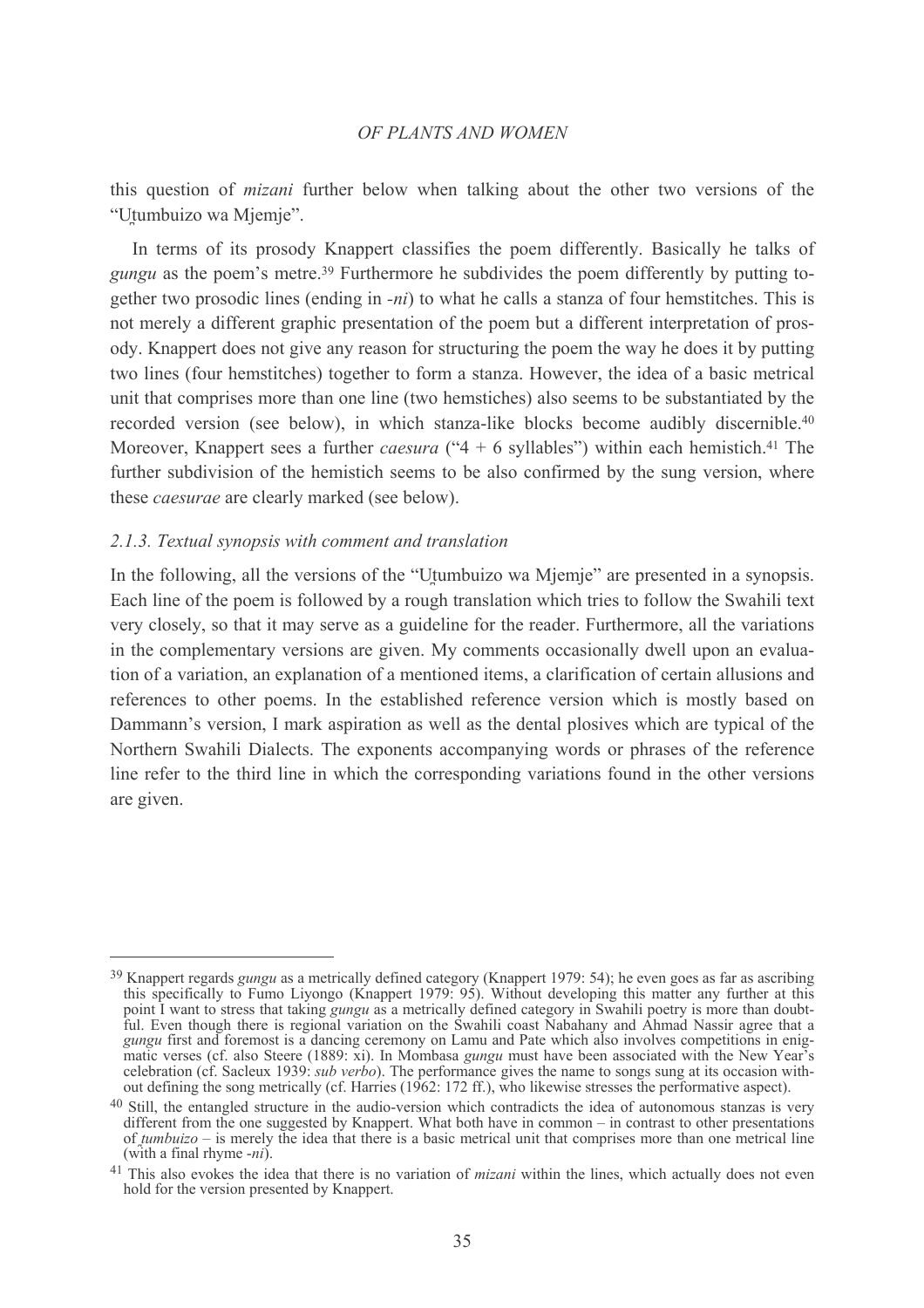Mjemje<sup>1</sup> mte<sup>2</sup> wali wangu<sup>3</sup> t<sup>h</sup>uliyeo<sup>4</sup> kwa mani uwani<sup>5</sup>  $\mathbf{1}$ 

*Miemie*, the seedling, was mine, which I planted in the backvard with a hoe of heavy weight.

1 Hi, Kn: mujimuji; 2 Tay: mt<sup>h</sup>u 3 Nab: wangu mwema 4 Kn: 'tiliyeo, Tay: tuliyao 5 Hi, Nab, Kn: kwa mwana ziwani, Tay: kwa maniyo

*mani* "weight"; here metonymically used for hoe.

Hi and Kn constantly give *mujimuji* which seems to come from a different reading of the Arabic script; actually in Tay the Arabic script reads *mujimuji/mujemuje*. The scribe of the manuscript from the Taylor Collection often writes the vowel in prefix  $m(u)$ -, which is commonly done in many manuscripts in Arabic script (cf. Büttner 1892: 166). The recording leaves no doubt that the correct reading is *mjemje*. As it occurs throughout both manuscripts Kn and Hi I will not give mujimuji separately as variation.

 $T<sup>h</sup>uliyeo<sup>1</sup> kwa embe la chuma<sup>2</sup> / na mtanga mwema wa ziwani<sup>3</sup>$  $\overline{2}$ 

Which I planted with an iron hoe and good sand from the lake.

1 missing in Hi, Tay; HH; *utuliveo* 2 Kn; *katika la mwembe-chuma wingu*; 3 Hi, Kn; *uwani* 

Mjemje ukisa $\frac{1}{2}$ kumeya $\frac{2}{3}$ / tumo $\frac{3}{2}$ simo shirikani  $\mathbf{3}$ 

When the *mjemje* had grown (to bear fruits), in the harvest I did no longer have a share.

1 Tay: wakisa 2 Hi, Kn, Nab: Muji muji/mjemje kwimakwe kukuwa 3 Hi: tumwoziwe, Kn: tumuoze, Nab:  $t^h$ omozewe; Tay: (tomozewa)

tumo = pato;  $t^h$ omozewe (< -toma; Std.Sw.-choma) = Std. Sw. nimetolewa (cf. Jhn (p. 59) -choma "hurt, provoke";

-chomoa "draw out, take out")

 $T^{\text{h}}$ omozewe<sup>1</sup> pasipo<sup>2</sup> sababu / huwepuka<sup>3</sup> nili<sup>4</sup> na huzuni  $\overline{\mathbf{4}}$ 

I have been taken out without a reason, abstaining from it, I am so sad.

1 HH: tumeziwa; Hi: tumwozewe; Kn: tumuoze 2 Hi, Kn, Nab: pasina 3 Hi: hawembuka; Kn: 'kawepuka; Nab: sababuye nisiambiwe(?) kwani 4 Hi, Kn: nali

In Nab the line is hardly readable, as it is crossed out.

Pasi mumeuza sababu<sup>1</sup> / shamba yenye<sup>2</sup> mwatowa<sup>3</sup> kwani 5

Without anyone of you having asked for the reason; why do you take it from the field (where it had been planted)?

1 Hi: pasi mume mwoza amba(y)e; Kn: Pasi mume ambaye muuza; Nab: pasi mt<sup>h</sup>u muuza ambae; Tay: pasimwe mwona (mumemwona) sababu 2 Hi, Nab: sababuwe; Kn: sababuye 3 Kn, Tay: mwamtoa

shamba yenye = short for shamba yenyewe

After this line we find two additional lines in Nab, which are in fact a repetition of line 4 and line 5:

 $t^h$ omozewe pasina sababu hawepuka nali na huzuni / pasi m $t^h$ u muuza ambae hawepuka nili na huzuni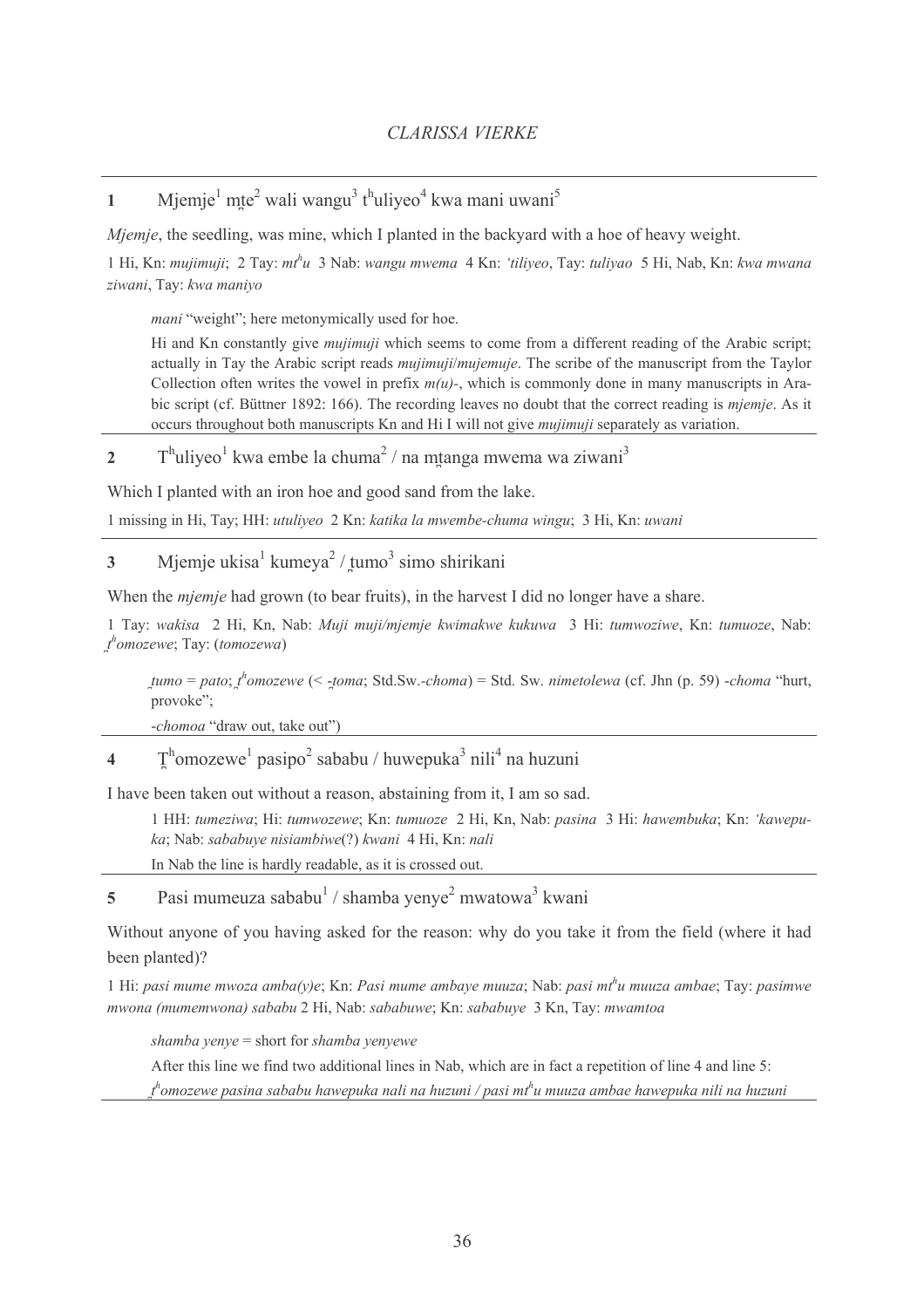Mumempoka<sup>1</sup> kwa umoya wenu<sup>2</sup> / sababuye nauza n'nini<sup>3</sup> 6

You have snatched her in unison and the reason for it. I ask (you), what is it?

1 Hi: mwamepoke; Tay: mwamepoka; Kn: mwanepuka 2 Nab: hawepuka pasina sababu 3 HH: (sayayo) nawaza nini

Interestingly, there is a switch in grammatically marked reference (reflecting the (unconscious (?)) switch between the figurative and the literal level of the text): the object prefix  $(-m)$  in *mumempoka* refers to class 1 and thus to the woman who is represented by the plant in the rest of the text (cf. also line 14 and 20).

#### Mjemje mbwangu wa asili<sup>1</sup> / nipozewe ni<sup>2</sup> Mola<sup>3</sup> Manani  $\overline{7}$

The *mjemje* is mine by its origin; it was given to me by the Lord, the Beneficent.

1 Hi: muji muji bwangu wa siali 2 Kn: na 3 Hi: nimuola

nipozewe  $(< -pa$ ) = Std. Sw. nimepewa

Ninozewe ni wangu / wali havi $<sup>1</sup>$  wote duniani<sup>2</sup></sup>  $\mathbf{\hat{R}}$ 

I was given it by all my (people) who were alive on earth.

1 Hi: ni wangu waliya; 2 Kn: nipozewe naye wangu wali Mwanza Mukwa wote duniani

The relationship of the narrator and the "mjemje" was not only justified due to their decent (that qualifies them as marriage partners) (cf. line 7), but furthermore, all the (living) relatives had agreed to the relationship.

#### Sikizani niuswifu mte<sup>1</sup> / mbeu vake<sup>2</sup> vatoka mangani  $\boldsymbol{Q}$

Listen, let me praise the sapling. Its seed comes from Arabia (the North).

1 Hi, Kn: mti 2 Hi, Kn: yakwe

Coming from the North (from Arabia) is a sign of noble descent (cf. "Utendi wa Mwana Manga" in Miehe et al. 2004: 56).

#### Hiyo mbeu yatoka <sup>c</sup>Inati na Tarimu<sup>1</sup> ya Yamani<sup>2</sup> 10

This seed comes from 'Inati and Tarimu in Yemen.

1 Hi, Tay: Terema; Kn: katerema 2 HH: ya Amani; Hi: ya anani; Kn: nti ya Yamani; Tay: ya Amani

Yamani is the reading preferred by Nabahany which is also supported by the context. Amani/ Anani are scribing errors according to him.

Her noble decent is stressed by giving *'Inati* and *Tarimu*, important towns in the North of Hadhramaut in Yemen (cf. Tariim and <sup>c</sup>Aynat (<sup>c</sup>Inat)) as the place of origin, where according to Nabahany a lot of masharifu come from (cf. Le Guennec-Coppens (1997: 164ff.).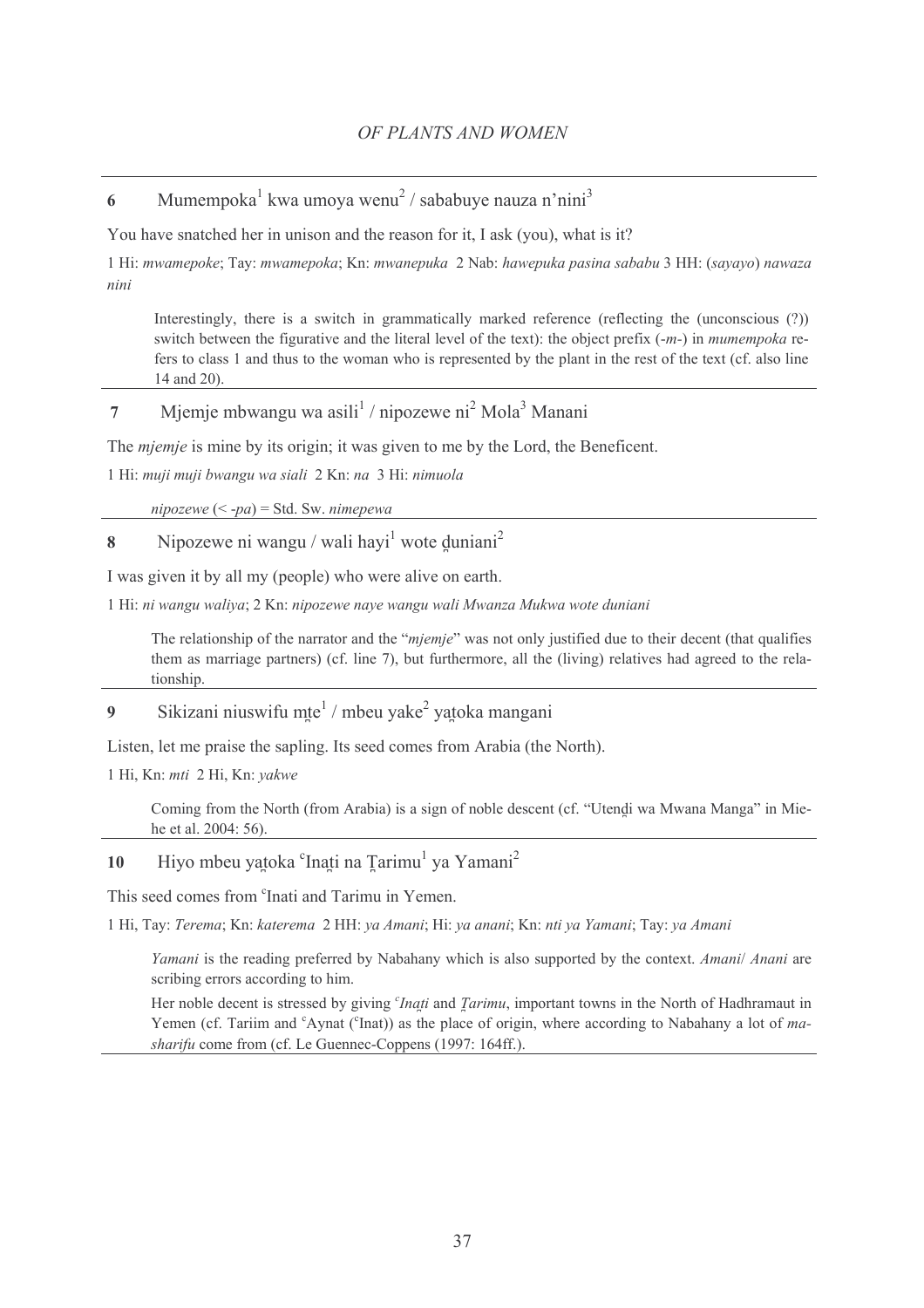Shamba nani<sup>1</sup> mwenye nipatiya / kaya na ukamba thamani  $11$ 

Who gets the field for me? He had a piece of fertile land to offer (lit, he came with an acre of valuable soil).

1 Hi: nane

Ukamba = (acc. to Nabahany) ukambaa = kipimo cha ardhi; cf. Nabhany (1978: 126): "kipimo cha kupimia k'onde au mashamba wakati wa kulima nacho huwa na hatuwa 200 urefu na 40 upana." Following Nabhany's describtion one ukambaa corresponds approximately to one acre.

This stanza and the following one allude to the bridewealth which is paid in advance. Probably the narrator talks about his adversary who had the same intention, namely to marry the "mjemje"; he could also reflect about his own plans. A change of perspective  $-$  in this case the change to third person singular  $-$  is very common in tumbuizo.

Akatwaa fedha na dhahabu / na thaubu katiya kashani 12

He took silver and gold and fine attire and put them into a casket.

Sikizani niuswifu mte<sup>1</sup> / na mbeuye<sup>2</sup> yatoka mangani 13

Listen, let me praise the seedling; its seeds come from Arabia.

1 Kn; mti 2 Kn; mbeu vakwe

This line is in fact a repetition of line 9. It thematically closes the preceding excursus (on the bridewealth) and reminds of the main topic: the praise of the noble lady.

Swifa zake nduza mbwaswifiye<sup>1</sup> / yu mbee<sup>2</sup> mkuu<sup>3</sup> wa<sup>4</sup> shani 14

Her praises, my brothers, let me sing them for you; she surpasses everything, the queen of elegance.

1 Hi, Tay: mbwasifia 2 Hi, Tay: yuwambie (yuu mbee); Kn: huwa mbee 3 Kn: ukuu 4 Hi, Kn: na

 $mbwaswifive = niwasifie$ 

Aswiliye humeteza<sup>1</sup> nuru<sup>2</sup> / ja kamari iliyo mbinguni 15

Her noble descent radiates light like the moon in the sky.

1 Kn: huiteza 2 Hi: na ondo

Hupendeza miye kuwaa<sup>1</sup> / akarudi ali furahani 16

She pleases through her glittering radiance, when he came back (from her), he was in joy.

1 Hi, Tay: mwenye kuowa; Kn: mwenye kumuoa

According to Nabahany  $mive = Std$ . Sw. miangaza. Etymology uncertain: probably derived from -re/-le (cf. Std. Sw.  $\text{-}refu$ ) "long".

The reference of the subject prefix  $a$ - is unclear. There could be a change in the narrator's perspective (from a first person to a third person narrator). Likewise the temporal setting of the whole line is not quite clear. Here it is interpreted to be a flashback.

#### 17 Akarudi kuno akiteka / kasabihi Mungu Manani

Then he came back to her, laughing and praising God, the Beneficent.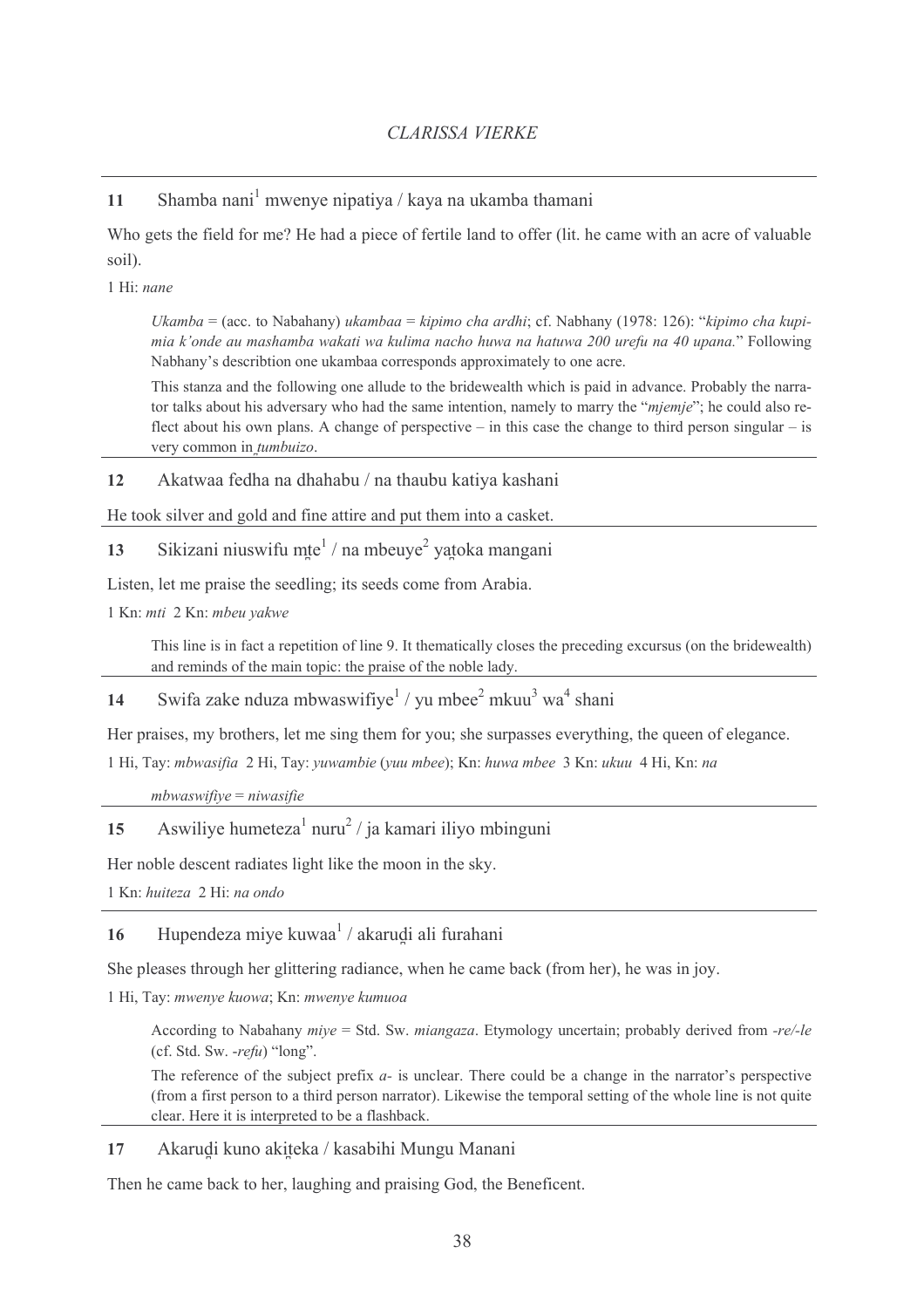Nabahany states that *kuno* is a mistake of transmission, as it is Kimvita (cf. Miehe 1979: 139) and not Kipate. He then admits that poets often switch between different dialects.

#### Kasabihi aketa<sup>1</sup> himdi / takibirize<sup>2</sup> kanwani<sup>3</sup> 18

He prayed and extolled praises, "God is great" in his mouth.

1 Hi: akatwaa 2 Tay: takabirize 3 Hi: takapendezee kwa nani; Kn: Kahimidi Mola furahani wakateka kupendezekani

Karejeya<sup>1</sup> atabasamiye<sup>2</sup> / na sururiye<sup>3</sup> movoni<sup>4</sup>. 19

He came back and smiled with joy in the heart

1 Hi: karidhia 2 Kn: na basamu iwe miomoni 3 Hi, Tay: sururu iye; Kn: sururu iyee 4 Kn: nyoyoni

sururi (<Arab. suur), sururiye (= sururi yake) lit. "his joy", cf. Sac (p. 1085): "joie, contentement, allégresse."

#### Akiomba<sup>1</sup> Mngu ampe / amjaze<sup>2</sup> mte<sup>3</sup> wa p<sup>h</sup>eponi<sup>4</sup> 20

Praying that God may grant her (blessings), may he reward her, the sapling of paradise.

1 Hi: akiona 2 HH: mjazi 3 Hi, Kn: mti 4 Hi: wa mbibuni

-jaza, cf. Sac (p. 183): "récompenser"; Sac (p. 540): *mdyazi* "Mungu m., Dieu rémunérateur"

 $Na<sup>1</sup>$  tandu<sup>2</sup> zake ni kama mvinde<sup>3</sup> / na tamthiliye<sup>4</sup> kushabihi shani<sup>5</sup> 21

And her branches are like the whistling pine, and she resembles it in its grace.

1 missing in Hi, Kn 2 Hi; Kn: tunda 3 Hi: mfidi, Kn: mgidi 4 Hi: tamithiyele; Tay: tamthiyele 5 Kn: mishimishi au murumani

mvinde = Std. Sw. mvinje "Horsetail tree, Casuarina aequisetifolia"; cf. Heine & Legère (1995: 250): "Whistling Pine, Beefwood"; Jhn (p. 316): "whistling Willow, Beef-wood, (...), a tall fir-like tree used for masts for dhows etc." Acc. to Amira M. Salem the *myinde* is a tree associated with power and authority.

#### Ivumapo ya mande<sup>1</sup> / hunemka kama<sup>2</sup> hinzirani  $22$

When the morning breeze blows, she sways like cane.

1 Kn: pepe ya umande; Hi, Tay: ivumapo ya mmande 2 Kn: hunyemuka kaka

mande, cf. Sac (p. 574): "mmande (Mv.). Syn. inus. de umande"; Sac (p. 952): "umande 1. Sing. et coll. Vapeur qui s'élève de terre le matin ou le soir, serein, humidité de la nuit, rosée. 2. *umande*, ou pl. Coll. mande ou pepo za mande, vent de terre."

hinzirani, Sac (p. 277): "henzerani (Mv. henzirani, P. DN. hinzirani) rotin, canne de rotin ou de jonc; lanière de rotin."

23 Na maniye nda zabarijudi $\frac{1}{4}$  / ahdhari isiyo kifani

And her leaves are of chrysolite green colour that has no alike.

1 Hi: barihudi; HH: barujudi

mani = Std. Sw. majani (cf. also Sac (p. 502)). Nabahany suggests a reading as mani ( = uzito) (cf. line 2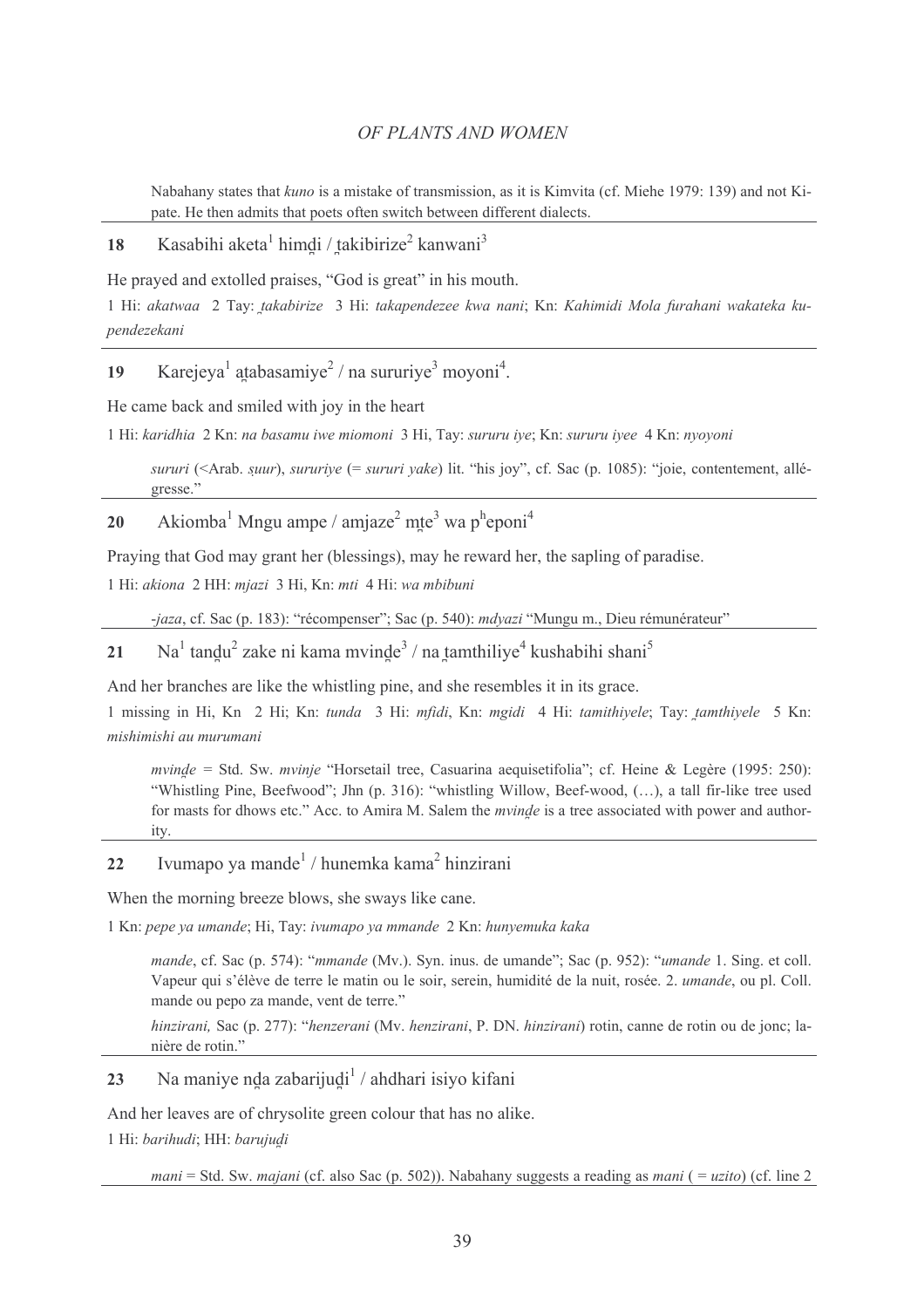of this poem), which seems to be ruled out by the context of the sentence, cf. also stz.5, "Sifa za Mtambuu" (see below).

zabarijudi, cf. Sac (p. 1034): "zabardyudi = chrysolithe"; chrysolite (olivine) is a mineral of green colour which can be found in best gem-quality on Zabarajad island (justifying its Arabic or Swahili name) in the Red Sea

#### Uwa lake landapo<sup>1</sup> kutoka / jauhari huwa kito dond<sup>r</sup>oni<sup>2</sup> 24

When her blossom begins to come out, (her) jewel becomes a gemstone in a shell.

1 Hi, Kn, Tay: lanzapo 2 Hi, Kn: kitu duni

#### Ling'aa<sup>1</sup> kama nyota ya makungu / ya zuhura<sup>2</sup> iwapo kutwani<sup>3</sup> 25

It shines like the morning star, (the star) of Venus when it sets.

1 Hi, Kn, Tay: linga 2 Hi: yanzo hwonda 3 Hi: kuthani; Kn: kuchani

makungu, cf. Krapf (1882: 198): "the reddening sky before daybreak." (cf. also Miehe 1977: 1447). According to Nabahany *makungu* means "in the middle of the night, at around 2 a.m.", but the other sources as well as the association with the morning star Venus seem to suggest that the time meant is more towards dawn.

For an association of *zuhura* ("*ua la mahaba*") with love, see Knappert (1971: 96).

#### Na tund<sup>r</sup>a liliwapo<sup>1</sup> kutosha<sup>2</sup> / hupendeza kwangaliyani<sup>3</sup> 26

And when the fruit is sufficiently relished, it pleases the eye to look at it.

1 Hi: tundale liwepo; Kn:tundale liwapo 2 Kn: kutusha 3 Hi: kuwa ghaliyani, Kn: limo ghaliyani

As mentioned in the introduction, fruits are commonly used as metaphor for female breasts (cf. also "Utumbuizo wa Makame" (Knappert 1972/1973: 188).

The form kwangaliyani can be explained by the rigid end rhyme.

 $Si$  kuu<sup>1</sup> si toto kamuono<sup>2</sup> / lingine<sup>3</sup> katika wizani  $27$ 

It is neither big nor small; you don't see another one that resembles her in weight.

1 Hi: situkuo; Tay: si tukuu 2 Hi, Tay: kamuona; Kn: kimuona 3 Hi: liligene, Tay: lilingene

For the use of *toto* as an adjective in old Swahili texts cf. Miehe (1977: 1445).

For Nabahany kamuono is obviously in a form of negation; even though one could have also thought of the second sets of singular pronouns in certain Southern Swahili dialects, like Kipemba, Kivumba or Kimtang'ata, that are also used to inflect predicates with an affirmative meaning (cf. the homophone kain other lines of the poem, e.g. line 18) and that can likewise show vowel harmony (cf. Heepe 1918/19; Lambert 1953; Whiteley 1956: 22ff.). The feature of vowel harmony in kamuono is very interesting, as it could either be a feature of the Southern dialects playfully inserted by the poet, who commonly makes use of different dialectal forms, or a very old Bantu feature that therefore once must have even occurred in the Northern Swahili dialects (and not only in the Southern ones) (cf. Heepe (1918/19) who examines yowel harmonisation linking it to a wider Bantu context).

Na gand<sup>r</sup>ale<sup>1</sup> ni kama sulami / na maniye nguo ya nyuni<sup>2</sup> 28

And its peel is like a soft plant and its leaves are a bird's suit.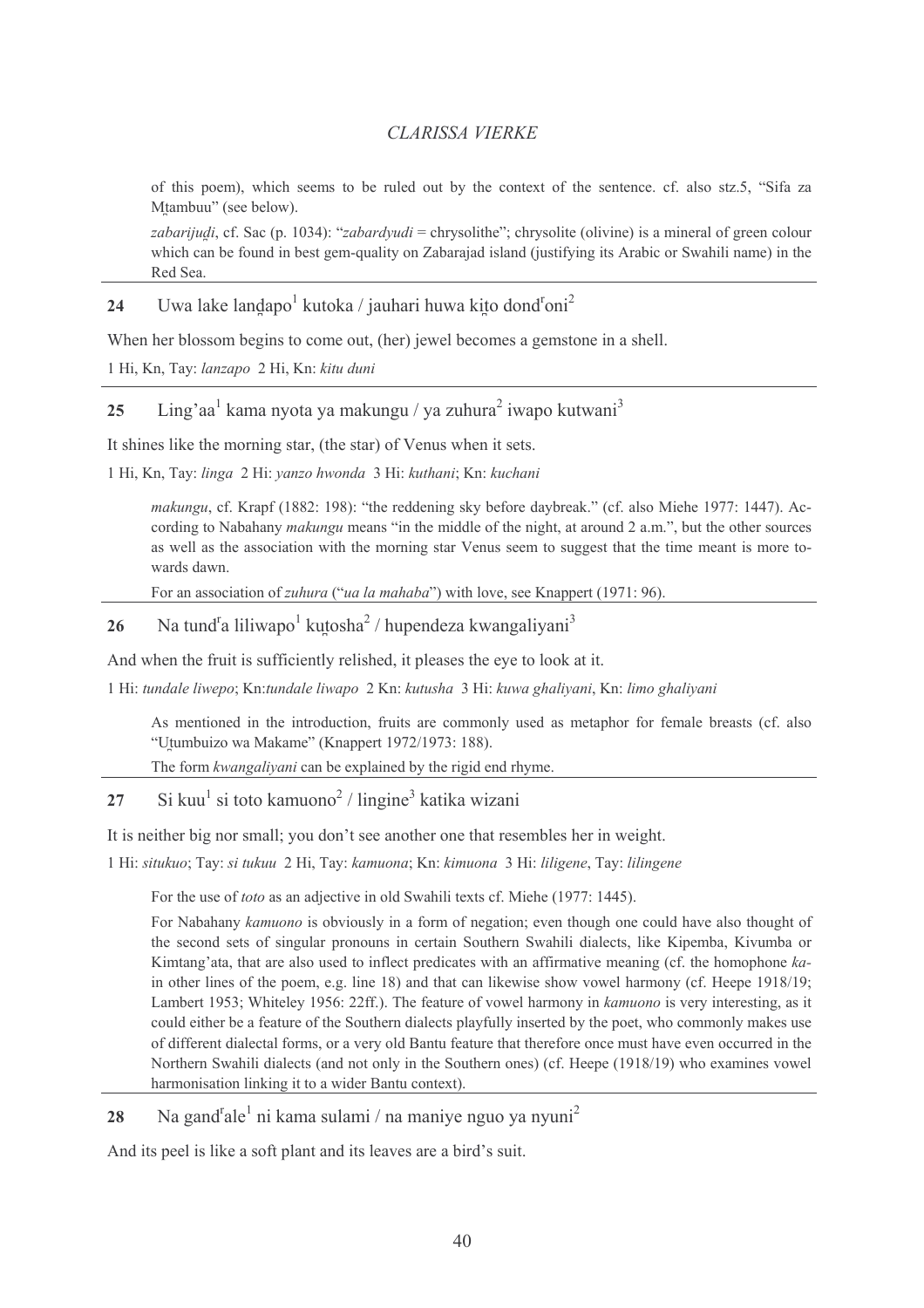1 Hi: ghadali; HH: shada ili 2 Hi: maniye nguu ya nyuni; HH: na maniyo ya p<sup>h</sup>eponi

The meaning of *sulami* is very doubtful; nobody of the people I asked knew it. Together with Nabahany I tried to find other readings of the Arabic script (the graphic representation is the same in all the Arabic manuscripts I have), but we could not not find a convincing one either. Knappert gives "soft doe-skin" as translation, which I can not confirm (I found neither evidence for it nor an alternative rendering in modern Arabic or Swahili dictionaries). According to Ayman Shahin (Arabic, Bayreuth University) al-salim could be meant, which was a fine, green plant in classical Arabic.

Arufuye nda uwale / si<sup>1</sup> misiki si zaafarani 29

Her scent is that of her blossom; it is neither musk nor saffron.

1 Hi: arufuye tunda maua lisi; Kn, Tay: arufuye tunda na uwale

Musk and saffron are highly valued scents that are commonly used together (cf. Allen 1981: 117) and referred to in a lot of poems ("Utumbuizo wa Liyongo Harusini" (stz. 13); "Utumbuizo wa Mwana Mnazi" (stz. 14) (both in Miehe et al. 2004)).

As mentioned in the introduction ua is commonly used as a metaphor for the female genitals (cf. kiua cha manga and ua la muchungwa in "Utumbuizo wa Makame" (Knappert 1972/73); ua la manga is also used in a poem by Muyaka bin Haji al-Ghassaniy (Hichens 1940: 66).

#### Kalibusu<sup>1</sup> mwenye kulitunda / kiifunga<sup>2</sup> hungiya shioni 30

He kissed it, the one who took great care of it, tying it, he entered silence.

1 Hi, Kn, Tay: kulibusu 2 Kn: kujifunga 3 HH: shingoni; Kn: shiuni

Acc. to Nabahany  $shio = Std$ . Sw. *utulivu*.

The object pronoun -li- refers to ua "blossom, flower" in the preceding line. According to Nabahany there is another alternative reading of the second hemistich - taking the variation given in HH into account: kiifunga hungiya shingoni "tying it to put the neck through". -i- is this time interpreted as object pronoun (cl. 9) refering to *koja* "neck ornament". Metaphorically the line alludes to the act of penetration. There is probably a semantic parallel in the "Utumbuizo wa Makame" (cf. K'autjia mkono wa shingo in Knappert 1972/1973: 192).

For *-funga* in this metaphorical sense, cf. also "Utendi wa Mwana Manga" (stz. 43) (in Miehe et al. 2004).

Amira Salem explains metaphorically: "Anapozama ngamani huingiya ndani mzimamzima." ("When he goes down to the sinkhole, he enters into it completely."

Alilapo<sup>1</sup> mwenye kulipata / humwepuka<sup>2</sup> hamu na huzuni 31

When the one who gets it eats it, he evades yearning and sorrow.

1 Hi: alelapo 2 Hi: humenyoka

Amira Salem explains this line as follows: "Na aliyekula kizinda cha huyo mwanamke basi huondoka hamu na huzuni." ("And the one who enjoyed the pudendum femininum of that woman is afterwards freed from (all kinds of) longings and sadness.")

The broad semantic field covered by *kula* has already been mentioned in the introduction.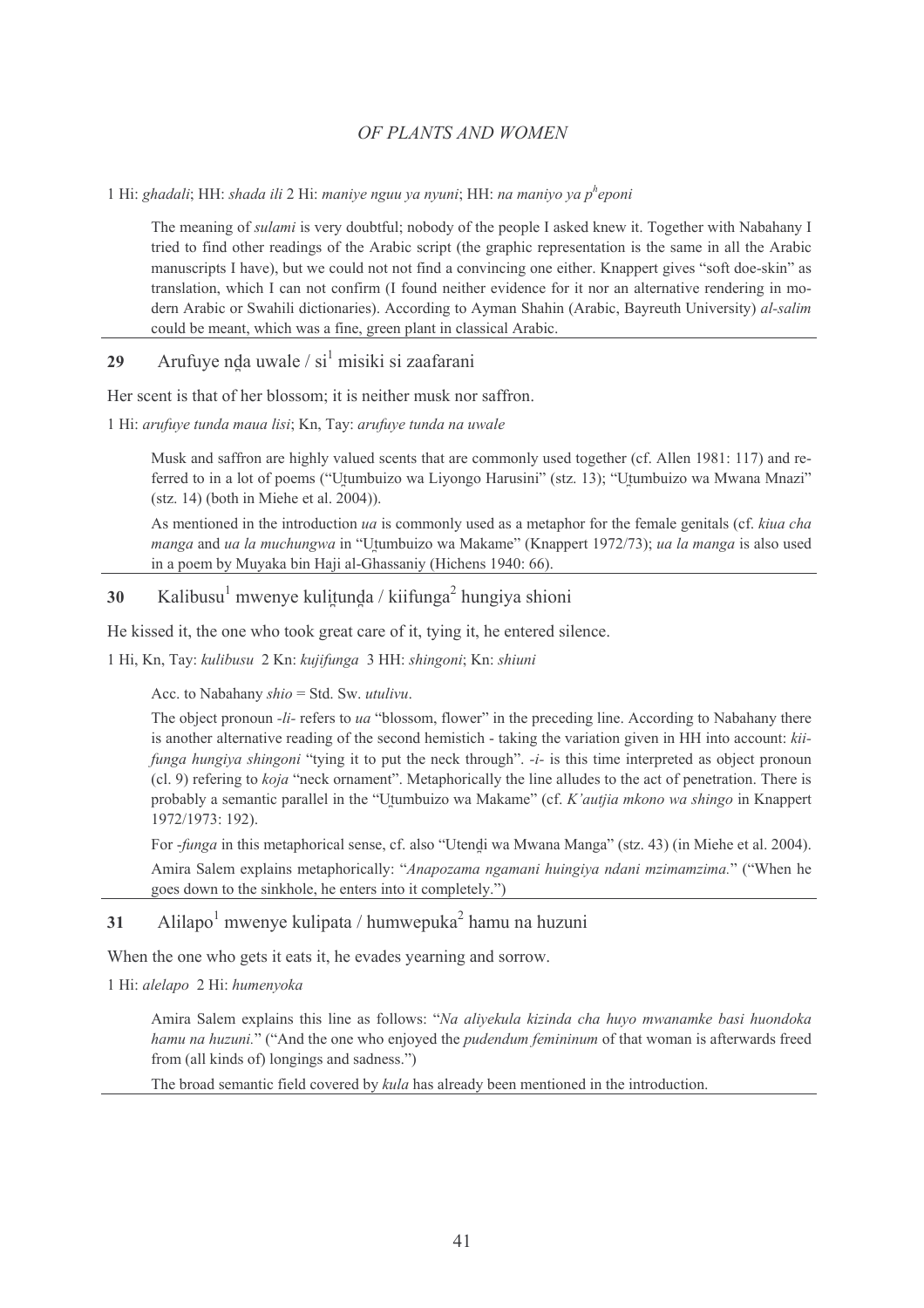#### Kalishumu<sup>1</sup> muiliwe<sup>2</sup> kitwa / huwambuza<sup>3</sup> la<sup>4</sup> maiinuni 32

He kissed it and it seperated his body and head, (the flower) of madness.

1 HH: kalishuma; Hi: kile shuma; Kn: kilichuma; Tay: kilishuma 2 Hi, Tay: muwili wa, Kn: muelewa 3 HH: huwambao: Kn: humwambuza 4 Kn: mla

Although we find *-shuma* in all the manuscripts, Nabahany insists that this is a mistake of transmission. One could translate more freely: "it infects his body and head with madness."

Amira Salem: "Akawa kumshumu na kumpapasa. Na mwanamume huingiwa na wazimu anapompapasa huvo mwanamke." ("He was kissing and fondling her. And the man was driven crazy when he touched that woman.")

Ladha vake hupita haluwa / valivoetwa Yamani<sup>1</sup> 33

Its taste surpasses sweet meat that was brought (from) Yemen.

1 Hi, Tay: yanazoweni ya manani; Kn: nazuweni hiba ya manani

Hufadhili sukari nabati<sup>1</sup> / ya mswiri<sup>2</sup> kuburudishani 34

It coddles (the senses like) sweet syrup. The lover's (taste) offers great refreshment.

1 Hi: na napate 2 Hi: ya mairi; Kn: yamsiri

According to Nabahany sukari nabati was a kind of syrup on a stick similar to a lollipop which was a very popular sweet.

mswiri "an intimate friend"; acc. to Khamis it can designate someone one is intimate with (a lover).

ya refers to *ladha* (cf. stz. 33).

The form  $kuburudisha(ni)$  might again be explained by the rigidity of the rhyme.

Nikomele kuuswifu mte / nayo haipatikani 35

I have finished praising the seedling, (of all seedlings) which are out of reach.

1 Hi, Tay: nilionye (nalionye) hayapatikani; Kn: ule mti nau wa p<sup>h</sup>eponi kama huo haipatikani

According to Nabahany the last hemistich should be nao haupatikani instead.

In Kn there seems to be a merger of this line and the last line.

 $nikomele$  (< - $koma$ ) = Std. Sw. nimekoma

#### Wema wake kaupata / kawa nao mte wa p<sup>h</sup>eponi 36

Her amenities he got them when he was with it, the seedling from paradise.

After this closing line several lines (from the second hemistich of line 14 to the first hemistich of line 20) are repeated in Tay without further variation.

### 2.1.4. Schematic overview of the order of stanzas

The following table gives a schematic overview of the variation concerning the order of stanzas in the different versions. HH is the central version that all the others are referred to. Whole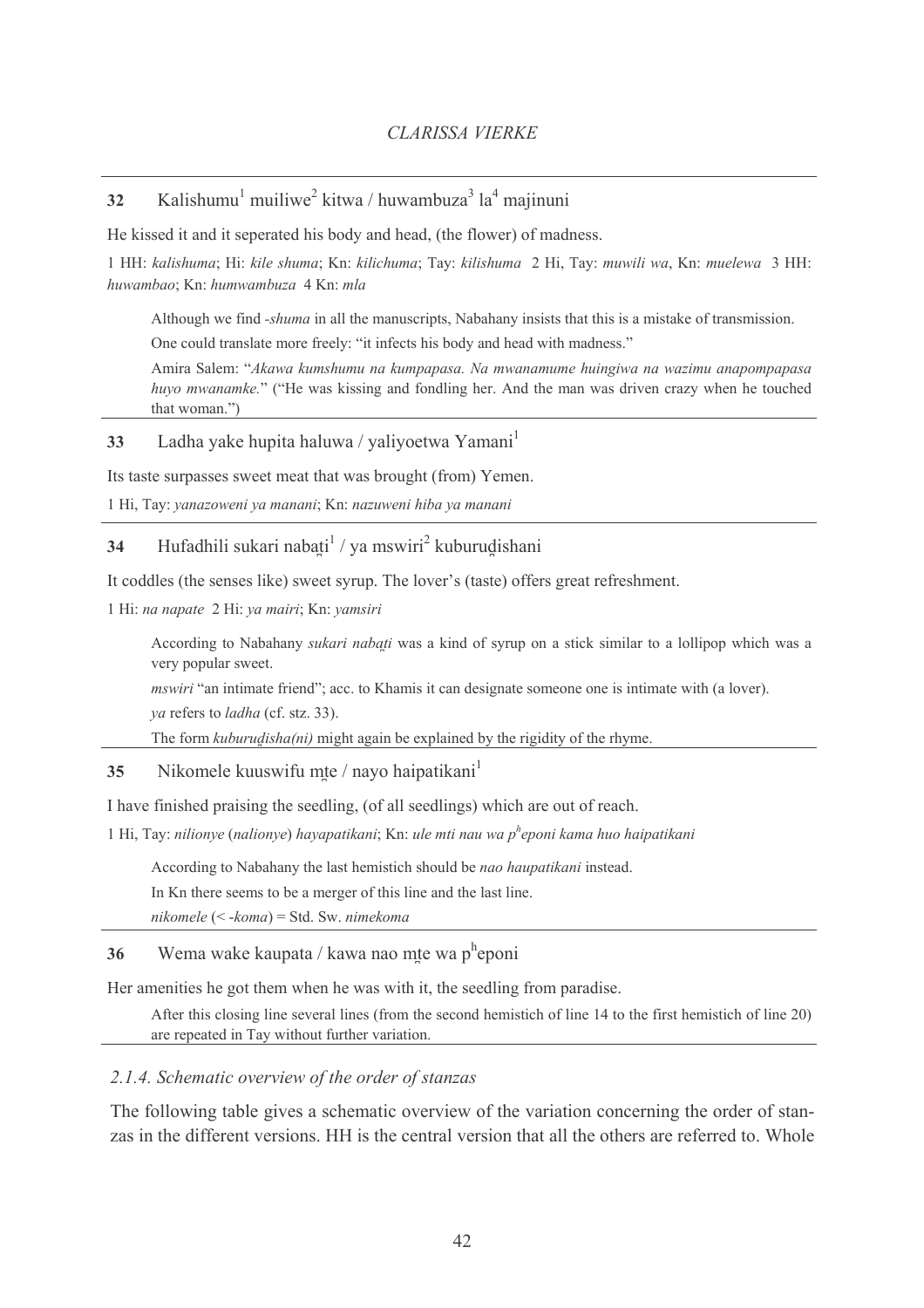numbers correspond to lines. To further subdivide the line small letters are inserted.<sup>42</sup> A relation of doubt or strong variation is indicated by putting the number into italics. Repetition is indicated through exponents.

| <b>HH</b>      | <b>Nab</b>               | <b>Tay</b>                      | $Kn^{43}$                | Hi                       |
|----------------|--------------------------|---------------------------------|--------------------------|--------------------------|
| $1 - 3$        | $1 - 3$                  | $1 - 3$                         | $1-2a$                   | $1 - 3$                  |
| $\overline{4}$ | 4a,6b                    | $\overline{4}$                  | 2 <sub>b</sub>           | $\overline{4}$           |
| 5              | 6a,5b                    | 5                               | 3a                       | $\mathfrak S$            |
| 6              | 5a,4b                    | 6                               | 3 <sub>b</sub>           | 6                        |
| $7 - 10$       | $\overline{a}$           | $7 - 10$                        | 4,5                      | $7 - 10$                 |
| $11 - 12$      | $\overline{\phantom{a}}$ | $11 - 12$                       | $\overline{\phantom{a}}$ | $11 - 12$                |
| 13             | $\overline{\phantom{0}}$ | 13                              | 6a                       | $\overline{a}$           |
| 14-34          | $\overline{a}$           | 14-34                           | 6b-16a                   | 13-33                    |
| 35             | -                        | 35                              | 16b,c                    | 34                       |
| 36             | $\overline{\phantom{a}}$ | 36                              |                          | $\overline{\phantom{a}}$ |
|                |                          | $14b^{I}-20a^{I}$ <sup>44</sup> |                          |                          |
|                | $4^{I}45$                |                                 |                          |                          |
|                | $5^{\mathrm{I}}$         |                                 |                          |                          |

# 2.2. Two different versions of the "Utumbuizo wa Mjemje"

When working on the five versions mentioned above. I came across another manuscript in Arabic script and a recording. Both echo the "Utumbuizo wa Miemie" as presented above; however, on the other hand, they also show considerable differences. Therefore they are treated separately in this section.

# 2.2.1. Another manuscript from the Dammann Collection

The manuscript in Arabic script which was scribed by an unknown writer is also part of the Dammann Collection (abbreviated Da27 in the following).<sup>46</sup>

 $42$  Note that in the case of Kn counting is different (cf. footnote 43).

<sup>&</sup>lt;sup>43</sup> I kept the numbering and ordering that Knappert (1979: 93) used. Two lines in the reference version (HH) correspond to one stanza (i.e. one whole number) in Knappert's counting. To further subdivide Knappert's stanzas in units that correspond to the lines in the reference version. I introduced small letters.

 $^{44}$  Line 14b till line 20a (of the reference version based on HH) are repeated at the end of Tay.

<sup>&</sup>lt;sup>45</sup> Line four and five (of the reference version HH) are repeated at the end of the manuscript Nab.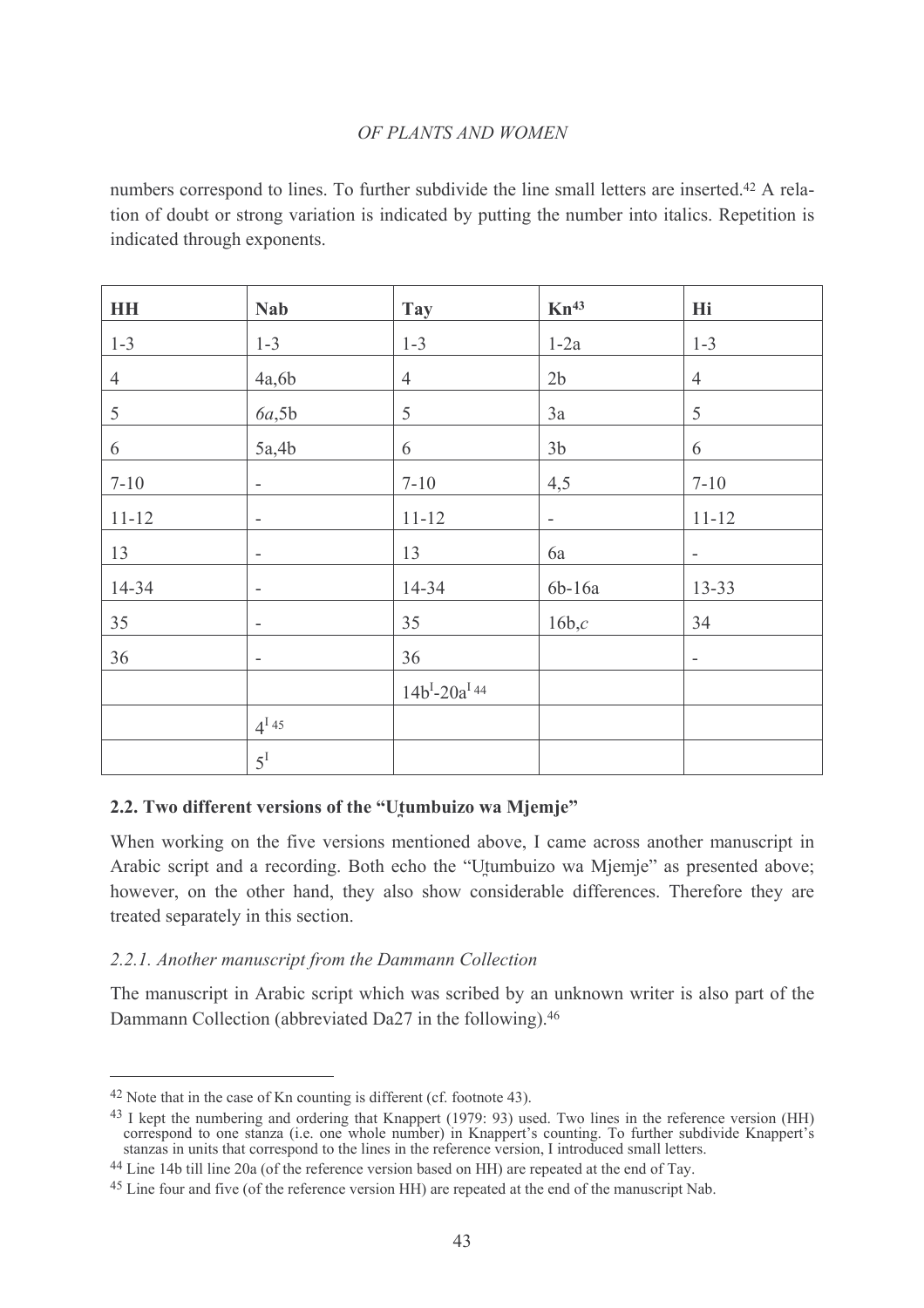At the beginning this *utumbuizo* strongly resembles the above mentioned versions of the "Utumbuizo wa Mjemje", but slowly shades into a different kind of narration – or better different kinds of narrations – with some recurring slight resemblances to the other versions that faint away in the course of the text. Reading through the text one gets the impression that it consists of different pieces or different narrative sequences that were loosely put together. The following is an attempt to summarize the text which roughly falls into five parts<sup>47</sup>.

The narrator starts by talking of the *mjemje* which he planted with much care, yet finally he became deprived of all claims on the plant. To pay revenge, he swears an oath to cut the plant, so that it shall not bear any fruits, likewise depriving the opponents of all the benefits and profits that the *mjemje* may bring. He wants to make them pay for the valuable fruits (cf. below line  $12,13$ ).

The next part starts with a question (asking why one should talk to an inferior (line 14)). It might be a rhetorical one that is in fact an expression of disdain stressing the narrator's decision to cut all ties of friendship with those who took the *mjemje* away from him. But he has a well dug which can be interpreted as a plan to take revenge and to play a trick on those who betrayed him. There is a decision made to seal the well and to take the child out which seems to point to a conflict resolution or even the narrator's victory.

In the third part, the principal (line 24) sends someone of equal social rank (probably the former would-be husband of the *mjemje*) to fetch different items (a ring, a toothbrush, clothes, a rosary, utensils used for betel chewing and weapons) for him that seem to stress his high social standing and seem to allude to preparations he makes to get ready for a certain event (to get married?, to go out into battle?).

Subsequently, in a next part, certain preparations or orders are described (cf. line 31ff.): the gates are locked, there is drinking water for the healers and Islamic scholars, the pathways and wells are not to be used and the boats are not supposed to leave the harbour. What seems like a cut in the narration could actually follow up with the previous thematic unit: a state of emergency seems to be described. The narrator gives further orders reacting to the catastrophe described above.

Finally in the last section (cf. line 35ff.), taking up the rumours in the neighbourhood, a girl is asked whom she sinned with. It turns out that the girl was deflowered by a man called Makame who is of much lower social standing – causing a big shame to her that she seems to

<sup>&</sup>lt;sup>46</sup> The manuscript (Hs. or. 9921) is kept at the State Library in Berlin. On the same sheet of paper one finds a *shairi* in praise of a woman which starts with the same entrance formula (cf. Dammann 1993: 193). For a manuscript of the same handwriting see Miehe at al. (2004: 102).

<sup>&</sup>lt;sup>47</sup> The subdivision into five parts is not a rigid one; the text could probably even be subdivided into more parts. The units that the text falls into cannot only be defined thematically. Formal characteristics, like syntactic parallels (cf. line 25ff.), also help to identify a passage. Treating all these passages as a coherent text nec implies some interpretations that are of a vague nature. The abstract should be regarded as a mere suggestion, an approach to the original text which is thereby regarded as a sequence of linked intratextual themes and events. But the lines might also be reflections of the actual context of performance, retrieving its meaning from a broader communicative context, which is not feasible to me.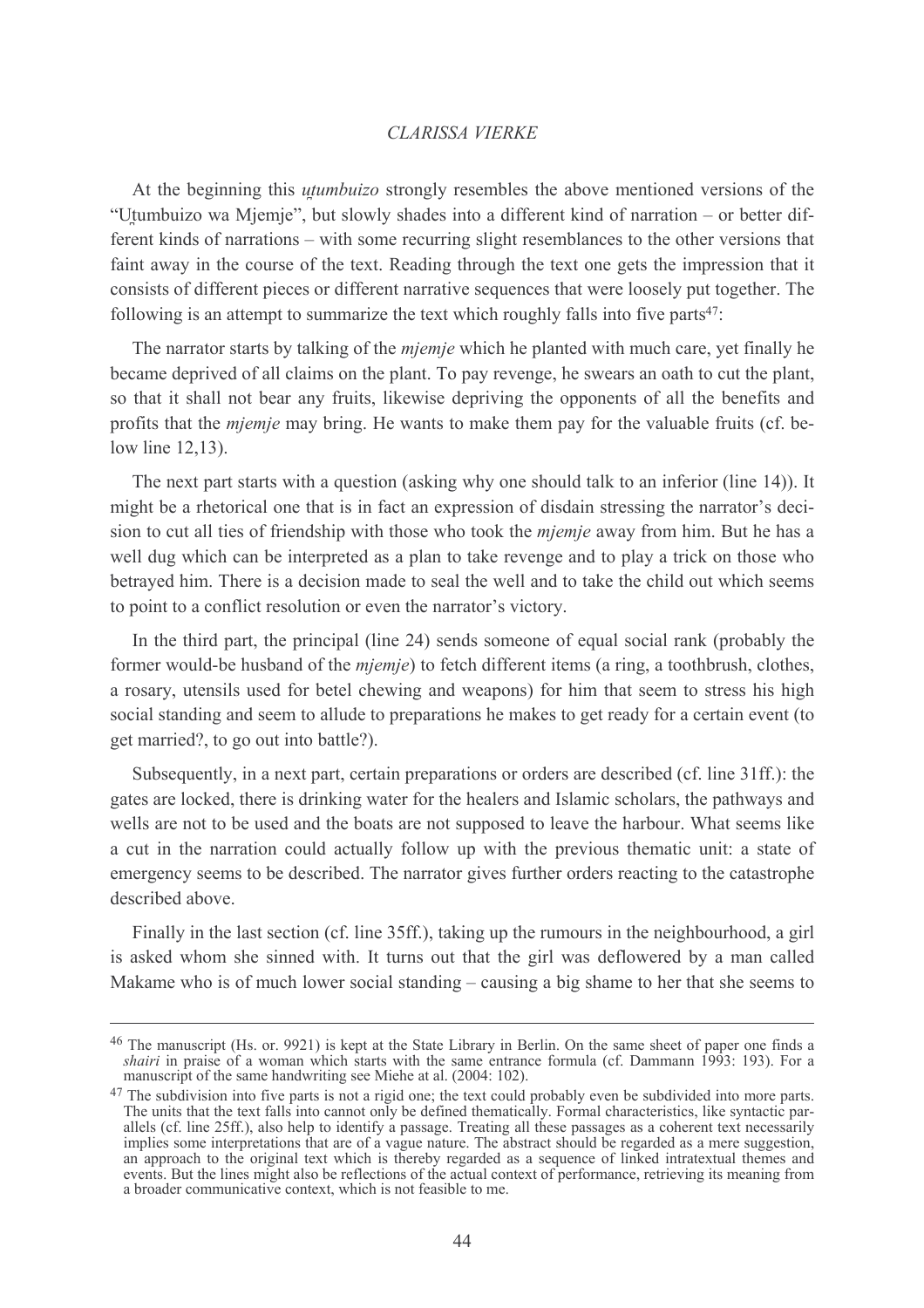lament about in the last few lines of this version. There is a constant change of narrator(s) in the last part of the poem which is in fact a dialogue. The voice of the girl talking about the sin she committed is clearly discernible.<sup>48</sup>

According to Nabahany the last part presented in this manuscript, in which the girl is asked about her failure, was originally part of the ancient "Utumbuizo wa Makame".<sup>49</sup> The "Utumbuizo wa Makame" is a long narrative, dramatic poem about the extra-marital seduction of a noble girl through a man, Makame, who is of lower social standing which puts shame on her and her family. The scene starts with the deflowered girl lying in bed, evidently suffering, so that her mother comes to ask her why she is ill. Through a flashback the listener gets to know how the man, who seduced her, fell in love with her, found a way to approach her and deflowered her. The narration is artistically presented through the eyes of the different protagonists, so that we hear a lot of different voices talking.<sup>50</sup>

But the "Utumbuizo wa Makame" was, according to Nabahany, not the only utumbuizo which was integrated into this version of the "Utumbuizo wa Mjemje". The scene of the well (line 15-17) that interestingly also figures in the recorded version (see below) and the scene(s) in the palace (line 24-34) were most probably also taken from other *tumbuizo*.<sup>51</sup>

# 2.2.2. A recorded audio-version of the "Utumbuizo wa Mjemje"

When I was working with Ahmed Sheikh Nabahany on several passages of the "Utumbuizo" wa Mjemje", he remembered that he made a recording of it in 1965, when he travelled to Pate with the special purpose of doing recordings of songs that were about to disappear.<sup>52</sup> The singer of the "Utumbuizo wa Mjemje" was Fatma Athman from Pate who died two or three

<sup>&</sup>lt;sup>48</sup> Another formal feature that clearly sets apart the section at the end from the rest of the version is the loss of the end rhyme. That is also why the presentation of the text in the synopsis stops to be a line-by-line presentation starting from line 35, but follows the turns of the different narrators.

<sup>&</sup>lt;sup>49</sup> Knappert (1972/73) edited one version of the "Utumbuizo wa Makame" that I refer to in the synopsis (abbreviated as "Kn") (for a reedition of the poem without any textual differences, see Knappert 2004: 519-535). In general, the version given by Knappert differs from the segment found in this version of the "Utumbuizo wa Makame" with respect to its wording and the order of sequences. The last part given in the synopsis (cf. 40 below) is not given in Knappert's edition. There is another unpublished version of the "Utumbuizo wa Makame" in the Yahya Ali Omar Collection at the SOAS archives (MS 380741; abbreviated as "YAO" in the following) which differs from the section found in Da27 (see below) as well as from the version presented in Knappert's article. It shows many more Kitikuu features than the other two. A thorough comparison – which could also include the recording of the Nabahany collection kept in the UCLA archive of ethnomusicology  $-$  is beyond the scope of this paper, but I will refer to the lines found in these two versions that are echoed in this version of the "Utumbuizo wa Miemie".

<sup>&</sup>lt;sup>50</sup> The fragment that became part of this version of the "Utumbuizo wa Mjemje" is in fact a dialogue between the mother inquiring about the daughter's misconduct (cf. line 35,37,39,40) and her daughter regretfully admit-<br>ting her misdeeds (line 36,38,41).

<sup>&</sup>lt;sup>51</sup> In Da27 the well also figures in line 23 and 24 which seem to function as a bridge to the following passage.

<sup>&</sup>lt;sup>52</sup> The "Utumbuizo wa Mjemje" as well as the other songs were originally recorded on reels and finally transformed onto cassettes. Besides Nabahany the Fort Jesus Museum, Mombasa, has copies of some of the recordings – although some got lost – as well as the UCLA archive of ethnomusicology. The cassette that Naba-<br>hany gave to me was in a very bad shape and some songs had faded totally. I am indebted to Andrew<br>Eisenberg who di dible.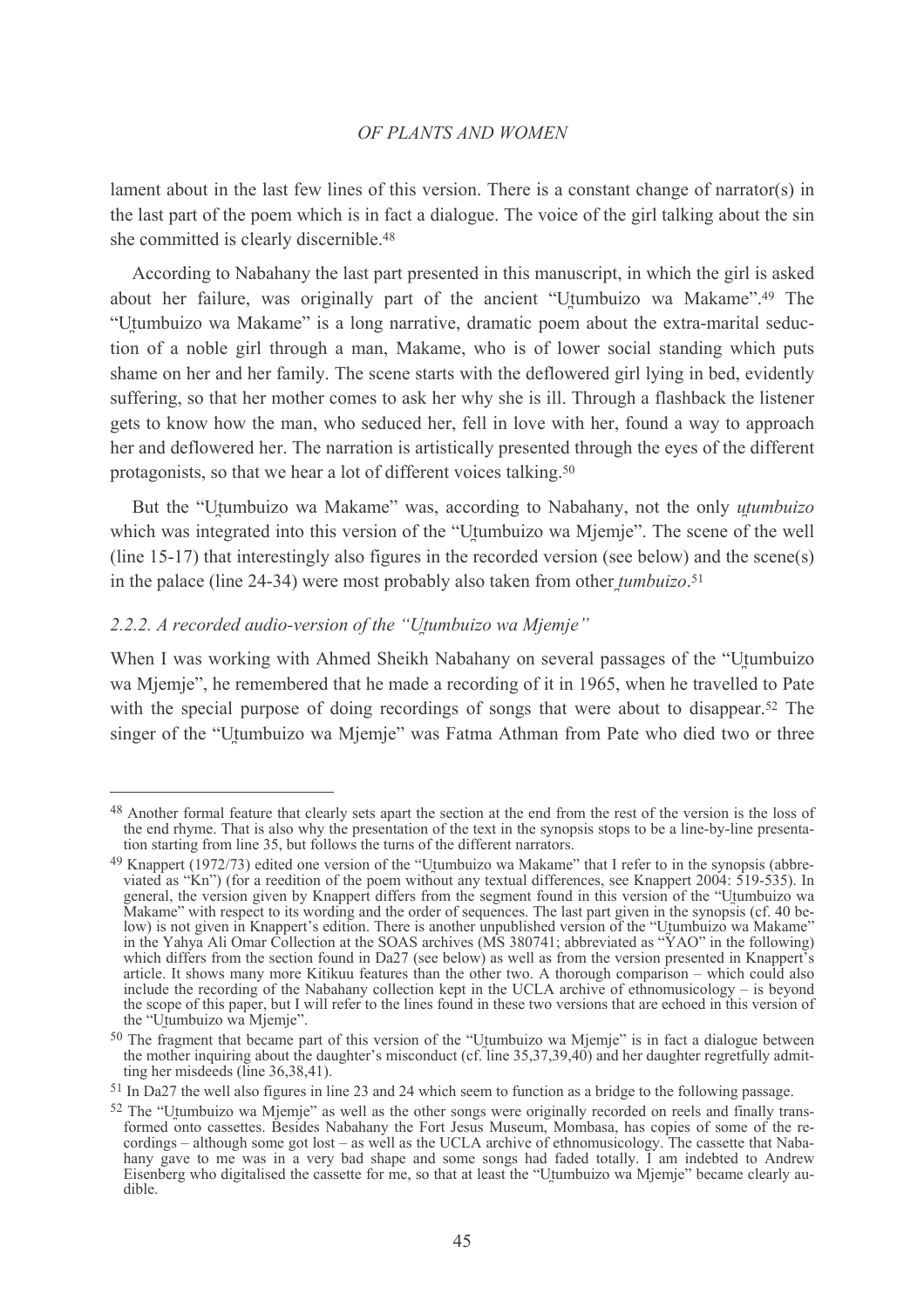years ago and was very renowned for her beautiful voice. When they did the recording, she sang the *utumbuizo* by heart not relying on any written version. The recording does not seem to be complete, as she stops singing abruptly. Either some lines became inaudible due to the deterioration of the cassette tape – which also happened in the case of other songs – or the singer did not remember the exact wording and hence stopped singing. Some other lines in the middle of the text were also apparently lost.

According to Nabahany Fatma Athman used the typical *utumbuizo* melody to sing the "Utumbuizo wa Mjemje".<sup>53</sup> Lacking the expertise in musicology, I did not transcribe the music, but I tried to mark some prosodic features in the text. I also transcribed the text with all the "repetitions" that could be heard on the recording, as they show the intricate weaving of the text and can not be found in the written versions of the *utumbuizo*.<sup>54</sup> Listening to the *utumbuizo* one recognizes stanza-like sections which are prosodically subdivided into four parts or hemistiches.<sup>55</sup> The singer puts each prosodically marked hemistich into one breath and concludes it with the catching of new breath.<sup>56</sup> The vowel of the last word in each hemistich is slightly prolonged and the voice goes down, becoming extra-low in the last hemistich of the "stanza" marking its closure.<sup>57</sup> But the prolongation of the final vowel does not only occur at the end of each hemistich, but also in the middle of the first two ones subdividing them mostly into one part of six syllables and another part of four syllables.<sup>58</sup> This prosodically marked division does not cut through words, neither are phrase units torn apart. In this case the prolongation does not go together with a lowering of the voice. The voice is raised again at the beginning of each hemistich producing what I transcribed (in brackets) as "eee", "aaaa". "haaaaaooo" and the like.

The first two hemistiches link the "stanza" with the preceding one, as the last hemistich of the preceding stanza is in fact repeated. Thereby the prosodically marked subparts of the hemistich often occur in reversed order. In the second hemistich another parameter is changed

<sup>53</sup> According to Nabahany there is only one type of melody that is characteristic of the *utumbuizo*. An *utumbuizo* is sung without further instrumental accompaniment.

<sup>&</sup>lt;sup>54</sup> From the point of view of the recording one can not actually speak of repetitions, as the same wording is never repeated in the same prosodic way.

<sup>&</sup>lt;sup>55</sup> This is not always the case. Sometimes the "stanza" also consists of a tripartite structure (cf. line 1 and 19). Nevertheless, the subdivision into four units seems to be the norm; any deviation from it is audibly accompanied by hesitation: the singer seems to get lost looking for the text or the melody.

<sup>&</sup>lt;sup>56</sup> The end of one hemistich and the catching of breath is marked by "//" in the synopsis.

<sup>&</sup>lt;sup>57</sup> The length of the prolonged vowels seems to vary depending on the *mizani* of the words. Nabahany describes The length of the protonged vowers seems to vary depending on the *mizant* of the words. Practitum of describes breath as a central factor in the *tumbuizo*: "Mahadhi au sauti ya tumbuizo inafuata sana pumzi za huyo mtu an pumzi kabla hajafika kwenye kina, basi hurudi nyuma kidogo na kuendelea kuimba mpaka afike kwenye kina chake" (ibd.).

<sup>&</sup>lt;sup>58</sup> This cut is marked by "/" in the synopsis. The prolongation of the vowels is put in brackets in the transcription.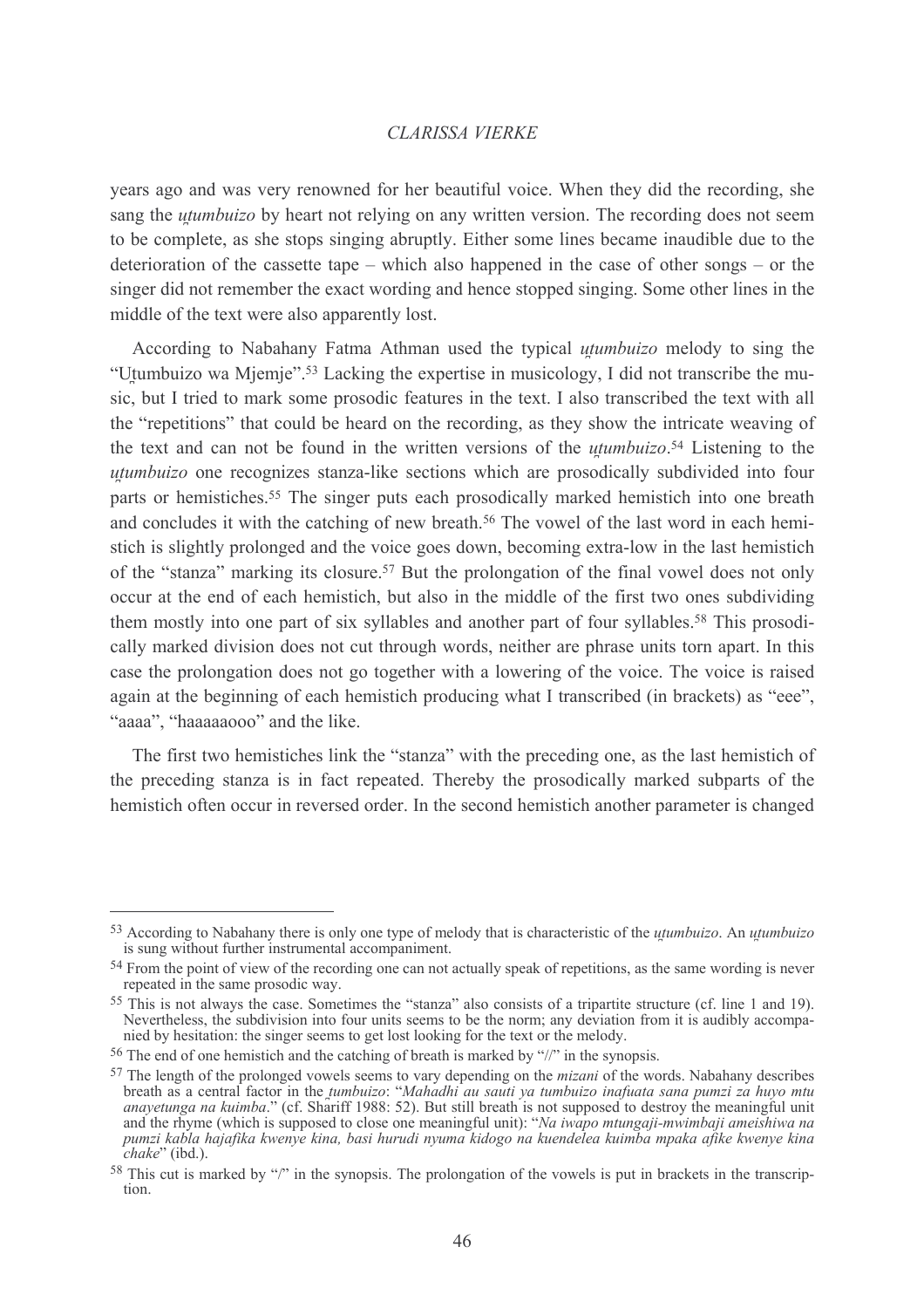slowly leading to the introduction of a new thought: the second subpart frequently consisting of four syllables is altered.<sup>59</sup>

With respect to the content this version shares common characteristics with the manuscript Da27 from the Dammann collection, but is much shorter than it. At the beginning, the narrations of the two versions are in accordance; although there are some lines in the manuscript which do not appear in the recording (line 4-7). Afterwards in both versions the narrator takes revenge by causing devastation preventing the family who betrayed him from prospering (verse 10-13). A well (full of devils to prevent people from taking water out of it) is dug in both versions (line 15-17). But the narration continues differently, approaching the end of the recording: The narrator talks about the jealousy of high-ranked people of noble decent (sharifs) and Islamic scholars, who did not want him to profit (from the *miemie?)* (*nipate ridhiki, nichie kanwani* (cf. verse 18 and 19)). Probably, finally he got the *miemie* back that was given to him by God, as he states in the last line triumphantly (verse 22). He tells his opponents to stop crying with jealousy, (generously or sarcastically overcoming rivalry) offering: "mine is also yours."

Features of the Northern Swahili dialects can be found in both versions, but none of the versions contains features exclusively diagnostic of one dialect and different forms coexist. Furthermore fragments that can be recognized on the matic and certain formal grounds can not be differentiated according to linguistic features. Old perfect forms are abundant in both versions. Phonological features of Kipate/Kisiu/Kitikuu (especially /ch/ corresponding to /t/ in Std. Sw.) occur in both versions, but are more prominent in the sung version, probably hinting at the origin of the singer.<sup>60</sup> In general, the two versions show more specific Kipate/Kisiu/Kitikuu features than the five versions presented above, which seem to show more Kiamu features of all Northern Swahili dialects.

### 2.2.3. Textual synopsis with comment and translation

In the following the two versions are presented together in one synopsis, but as variation occurs to a much higher degree than in the other five versions presented in the synopsis above. I give the text of each version separately with a separate translation and comment following each stanza.<sup>61</sup> Some parts of the song do neither have any corresponding lines nor verses in the respective variant version; so that these are given as single lines, interrupting the parallel presentation of the two versions (cf. e.g. line 4-7 which only occur in Da27).

<sup>&</sup>lt;sup>59</sup> As the number of syllables is a relative measure, as stated above, I can only mark tendencies. In general, the smallest units of a "stanza", i.e. the subparts of a hemistich, in the recorded version have a tendency of consist-<br>ing of either four or six syllables. Differently from the strict scheme (4+6) suggested by Knappert (1979: the order of the parts is variable.

<sup>&</sup>lt;sup>60</sup> But cf. /dh/ in *dhake* in line 7 of Da27, a typical Kipate/Kisiu/Kitikuu-feature (corresponding to /z/ in Std. Sw.). Nevertheless, this feature of Kipate/Kisiu/Kitikuu does not occur regularly in Da27 (cf. line 18,1 the recording). For example, the section taken from the "Utumbuizo wa Makame" that is full of Kisiu features in the version found in the Yahya Ali Omar Collection, lacks some diagnostic phonological features of Kisiu/Kipate/Kitikuu in Da27.

 $61$  It goes without saying that in some cases, the explanations given for one version are valid for both of them.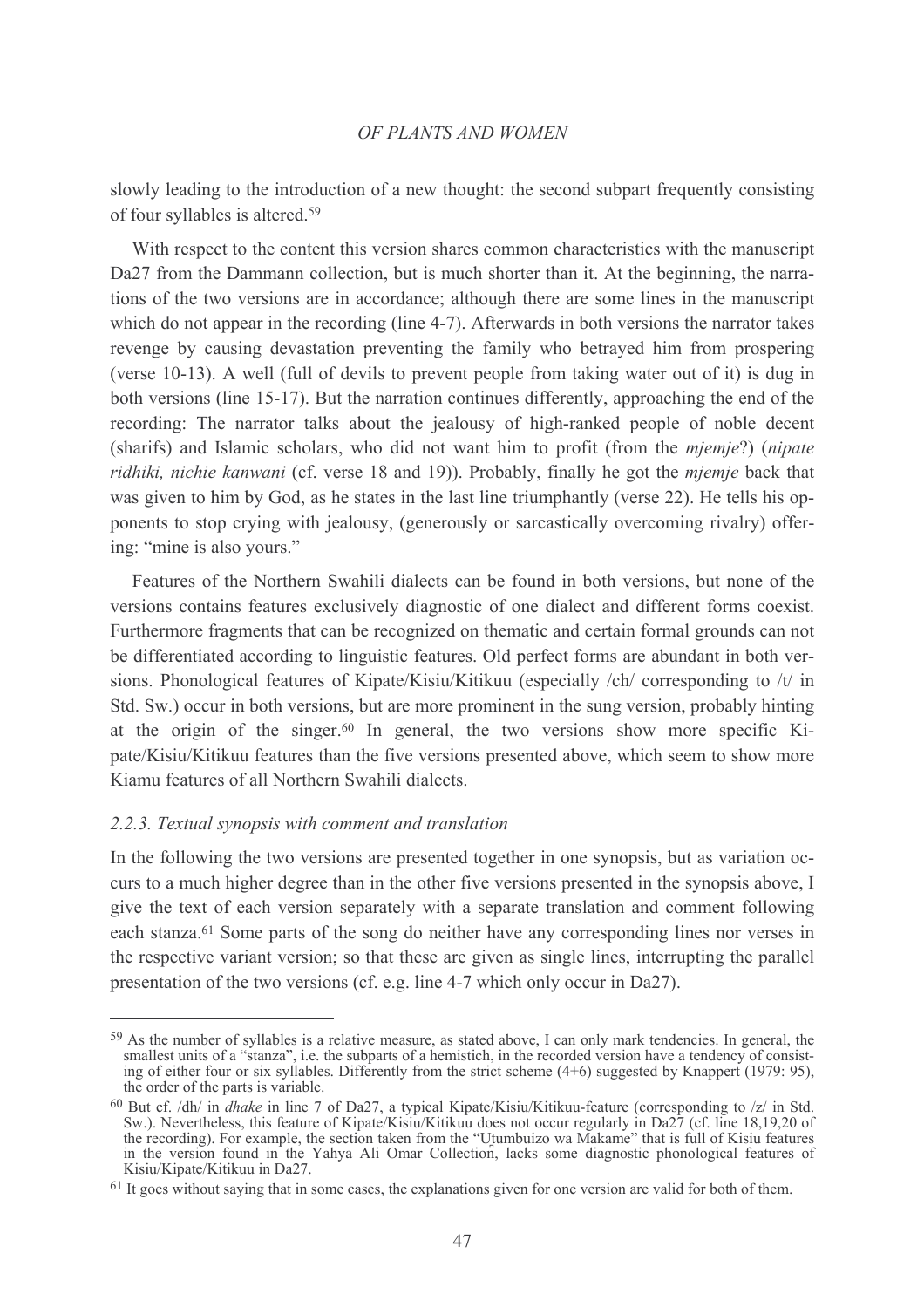As the texture of the recorded version differs from the lines given in the manuscript in that one stanza of the recorded version actually corresponds to two interwoven lines of the manuscript, the reader has to consider not only the line of Da27 given parallel to the recorded stanza, but in most cases also the following one in Da27.

|              | <b>Da27</b>                                                                                                                                                                                                                                  | Sung version by Fatma Athman <sup>62</sup>                                                                                                                                                                        |
|--------------|----------------------------------------------------------------------------------------------------------------------------------------------------------------------------------------------------------------------------------------------|-------------------------------------------------------------------------------------------------------------------------------------------------------------------------------------------------------------------|
| 1            | $Ph$ ani kiti nikalie kati / niusifu mjemje sha-<br>ni                                                                                                                                                                                       |                                                                                                                                                                                                                   |
|              | Give me a chair, that I may sit down and praise<br>the <i>mjemje</i> in terms of its elegance.                                                                                                                                               |                                                                                                                                                                                                                   |
|              | kati "on the ground, 'earthward'" (cf. nti<br>Std. Sw. nchi "earth") is here considered to<br>exemplify the adverbial use of class 12 (cf.<br>kamwe, katiti etc.). Another possible reading<br>of the Arabic script is kati "in the middle". |                                                                                                                                                                                                                   |
| $\mathbf{2}$ | Mjemje kaye wali wangu / k <sup>h</sup> itulia kwa<br>Mwana Uwani                                                                                                                                                                            | Kaye wali wanguuu / mjemje(eee) // kaye<br>wali wangu(uu) / nikinosheza(a) // (aaaa)<br>kwa Mwana Uwani //63                                                                                                      |
|              | In former times the <i>mjemje</i> was mine, when I<br>was planting it for Mwana Uwani.                                                                                                                                                       | In former times it was mine, the <i>mjemje</i> . In for-<br>mer times, it was mine when I was watering it<br>for Mwana Uwani.                                                                                     |
|              |                                                                                                                                                                                                                                              | The verse is incomplete and the voice of the<br>singer stammering. It obviously takes her some<br>time to find the right tune and wording.                                                                        |
| 3            | K <sup>h</sup> itulia kwa embe la chuma / na mtanga<br>mwema wa ziwani                                                                                                                                                                       | Kwa Mwana Uwani(ii) / k <sup>h</sup> inosheza (eeeee)<br>// kwa Mwana Uwani(ii) / k <sup>h</sup> ilimia(aa) //<br>(aaa) kwa embe la chuma(aa) // (haweeeee)<br>na mtanga(aaa) / k <sup>h</sup> itia khononi(iiii) |
|              | Planting it with an iron hoe and good soil from<br>the lake.                                                                                                                                                                                 | For Mwana Uwani I was watering it. For Mwana<br>Uwani I was cultivating it with an iron hoe put-<br>ting soil onto the shoot.                                                                                     |

 $62$  Before starting to sing the singer announces the *utumbuizo*: Na hunu ni utumbuizo wa mjemje.

 $63$  "/" marks the caesura between hemistiches; "//" marks the end of a metric line.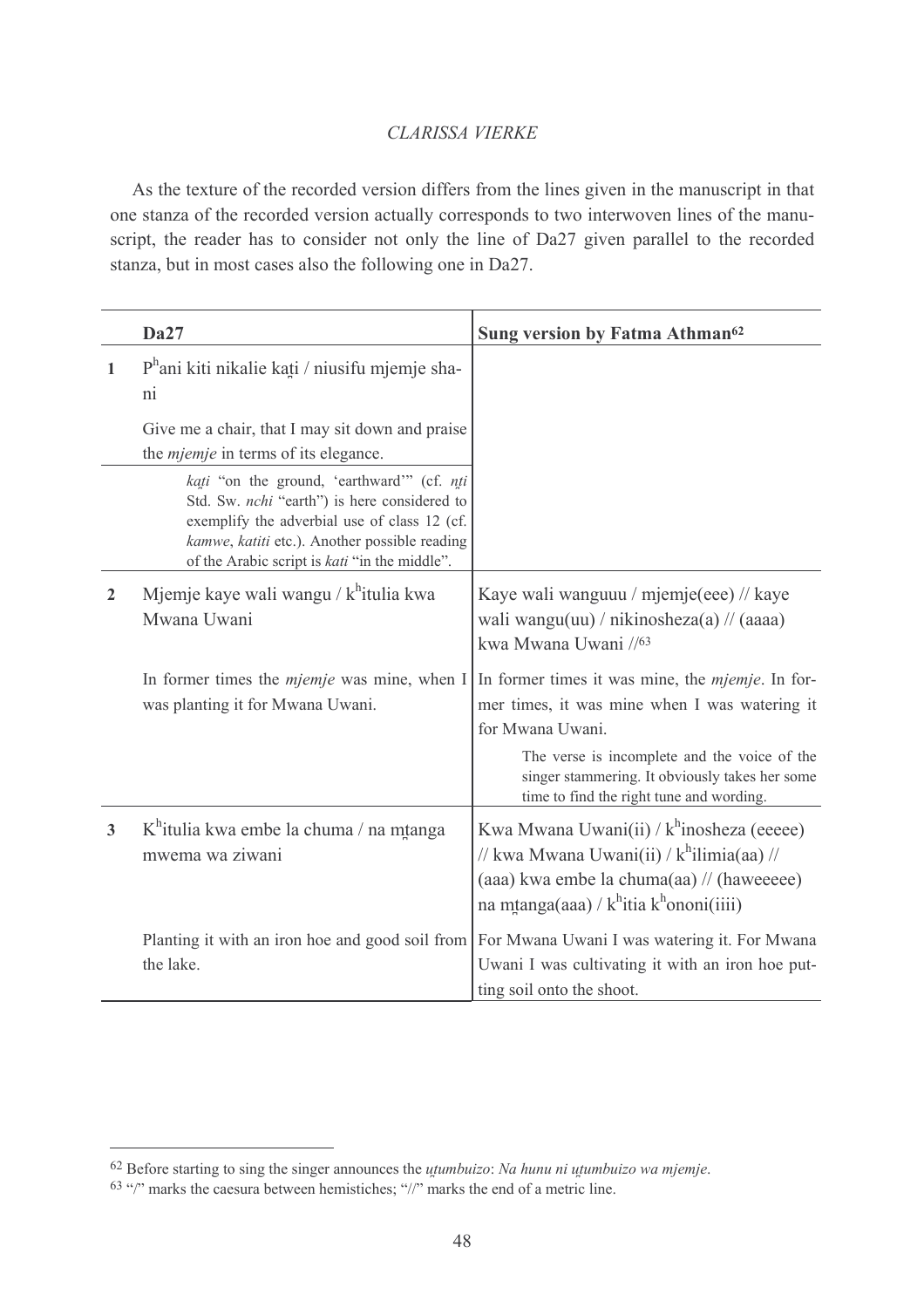# The following lines  $(4-7)$  can only be found in **Da 27**:

#### $K^h$ itulia kwa wasimamizi / zipotoke zili mafuzini  $\overline{\mathbf{A}}$

I was planting (it) for the supervisors and (the branches) on the shoulders were twisted.

 $\textit{mafuzi} = \text{Std}$ . Sw.  $\textit{mabega}$  (cf. "Utendi wa Mwana Manga" (stz. 27) (in Miehe et al. 2004))

zipotoke, cf. Sac (p. 760): "-potoka se tordre; fig. s'entêter, se pervertir; être obstiné."

The meaning of the second hemistich is unclear. Nabahany suggests the reading given above even though the manuscript reads *na p<sup>h</sup>otoke* ("and so that I was obstinate"). The subject prefix *zi*- may refer to zitandu "twigs". According to him the line alludes to pruning.

#### $\overline{\phantom{a}}$  $K^h$ itulia usiku makungu / na mtana chepulia yani

I was planting it during night time and at day time a leave was sprouting.

*chepulia*, cf. Sac (p. 143): "*-chipua* donner un germe, un bourgeon, un rejeton, une ou des feuilles." Instead of  $\langle$ ch $\rangle$  one would expect  $\langle t \rangle$  in correspondence to the phonological properties of the Northern dialects (cf. also kutepuza below).

Nipisiye wazee wachamba / hasira hasara mno / mno hasarani 6

I passed by when the old people were saying that anger meant too big a loss, too big a loss.

 $nipisive = Std$ . Sw. nimepita

acc. to Nabahany hasira hasara is a common proverbial saying.

The division into hemistiches might be different in this line and the next one. No caesurae are marked in the manuscript and I follow Nabahany in subdividing the line. Evidently, compared to the other lines, there is a change in the prosodic make-up which could be a hint for the fragmentary nature of this part.

Kwa dhake hasira / k<sup>h</sup>atend<sup>r</sup>a mnazi / k<sup>h</sup>atulia mti uso yani  $\overline{7}$ 

To make him angry (lit. "for his anger") I planted a coconut tree. I planted a tree without leaves.

 $dhake = Std$ . Sw. zake; kutenda mnazi = kupanda mnazi

The narrator probably talks about his adversary and his anger.

**Sung version by Fatma Athman**  $Da27$  $K^h$ itia khononi(iii) / na mtanga(awee) //  $\mathbf{Q}$  $K<sup>h</sup>$ atulia makungu adhimu / miemie humeva  $k^h$ itia  $k^h$ ononi(iii) / mjemje(ee) // (eeee) nvikani ukisa kukuwa(aa) / (haweee) khatolewa(aa)  $\frac{1}{\sin \theta}$  sehemuni(iii). I planted in the middle of the night; the I put it on the sprout; and sand, I put it on the *mjemje* grows in the bush. sprout. When the *mjemje* had grown I was yanked out. I am no longer part of it. makungu adhimu means acc. to Nabahany makungu makubwa "in the middle of the night".

The following part is reflected in both versions: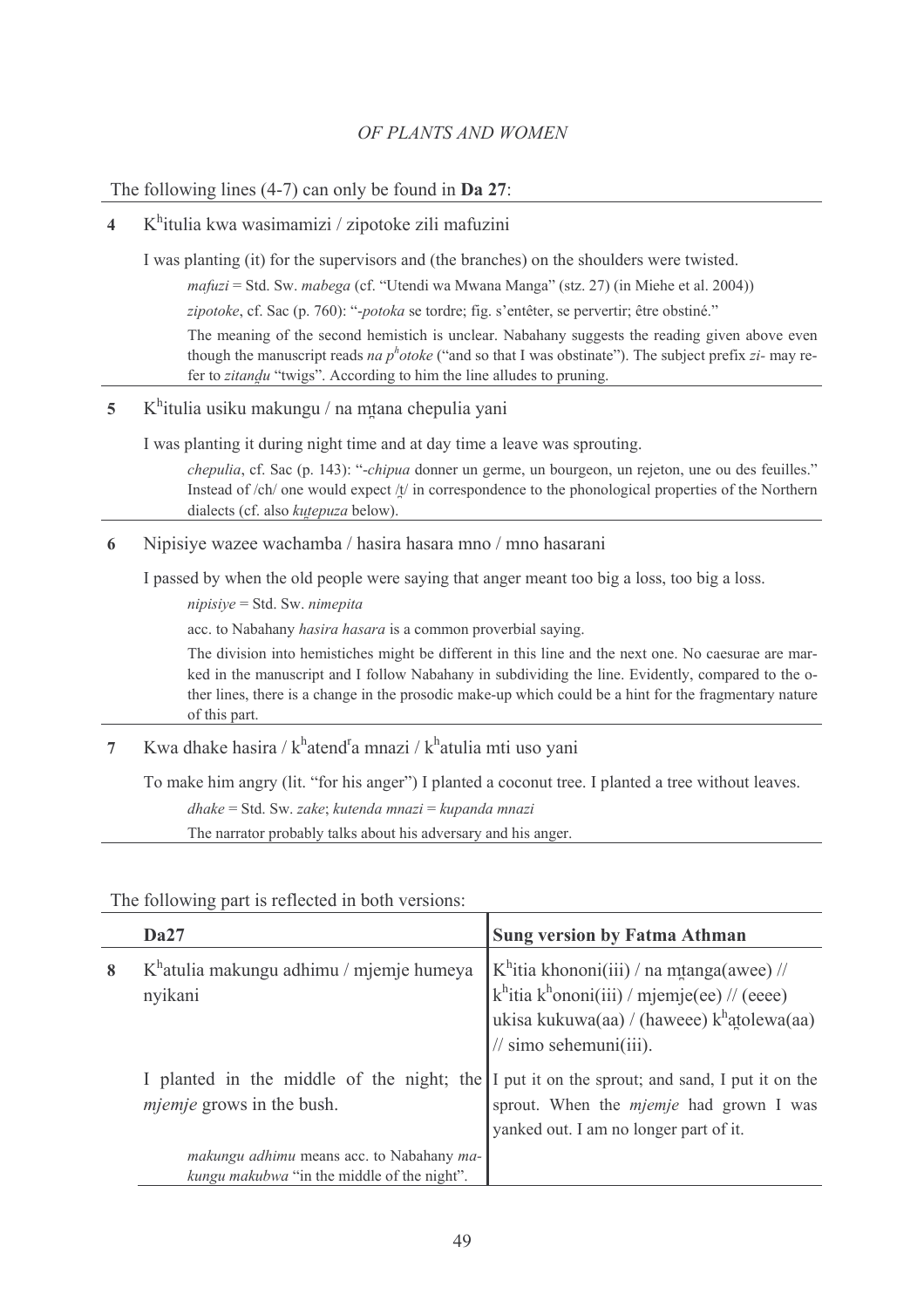|    | Da27                                                                                                                                                                                | <b>Sung version by Fatma Athman</b>                                                                                                                                                                                                                                                                                   |
|----|-------------------------------------------------------------------------------------------------------------------------------------------------------------------------------------|-----------------------------------------------------------------------------------------------------------------------------------------------------------------------------------------------------------------------------------------------------------------------------------------------------------------------|
| 9  | Mjemje ukisa kuambata / $f^{\text{h}}$ omozewe simo<br>shirikani                                                                                                                    | Simo sehemuni(ii) / $k^h$ atolewa(aaee) // si-<br>mo sehemuni(ii) / mi niukat <sup>h</sup> e(ee) // (eee)<br>niukat <sup>h</sup> e shina(aa) // (hawooo) mi niu-<br>wase(ee) / kutepuza yani(ii)                                                                                                                      |
|    | When the <i>mjemje</i> had spread its roots, I was<br>drawn out, I do no longer have a share in it.<br>An alternative reading to kuambata could be<br>$kh$ apata/kupata "I got it". | I am no longer part of it, I was yanked out / I<br>am no longer part of it; so that I cut, I cut the<br>root stock, so that I prevent it from sprouting.<br>$-(w)$ asa = kukosesha, cf. Sac (p. 72): "faire<br>prohiber qqch. à qqn."                                                                                 |
|    | For $\int_a^b$ <i>omozewe</i> cf. comment to line 3 of the<br>synopsis given above (under 2.1.3.).                                                                                  |                                                                                                                                                                                                                                                                                                                       |
| 10 | $\mathbf{T}^{\text{h}}$ aupata niukat <sup>h</sup> e shina / niuwase kutepuza<br>yani                                                                                               |                                                                                                                                                                                                                                                                                                                       |
|    | I will get hold of it to cut the root stock so that I<br>prevent it from sprouting.                                                                                                 |                                                                                                                                                                                                                                                                                                                       |
| 11 | Niuwase kupanga machund <sup>r</sup> a / wake nd <sup>r</sup> uza<br>wasiyatamani                                                                                                   | Kutepuza yani(ii) / niuwase(ee) // kuchen-<br>$d^r a$ machund <sup>r</sup> a // (haaa) ili wake nd <sup>r</sup> uza /<br>wasiyatamani                                                                                                                                                                                 |
|    | I prevent it from bearing fruits, so that her peo-<br>ple, my brothers, cannot long for them.                                                                                       | I prevent it from sprouting and to bear fruits<br>that her people, my brothers, cannot long for<br>them.                                                                                                                                                                                                              |
|    | $Nd^r uza = nd^r uzangu$                                                                                                                                                            | The second hemistich is obviously missing.<br>Probably the singer made a mistake, as also<br>from her voice one can tell that she suddenly<br>realizes her mistake in the third hemistich -<br>starting the hemistich melodically as singing<br>the second one and abruptly changing to the<br>tune of the third one. |
| 12 | Wake nd <sup>r</sup> uza wayatamanipo / t <sup>h</sup> awaliza kwa<br>$kh$ uu thamani                                                                                               | Wasiyatamani(iii) / wake nd <sup>r</sup> uza(aee) //<br>wasiyatamani(ii) / wake nd <sup>r</sup> uza(a) // (aaa)<br>wayatamanipo(oo) / (haaaooo) niwalize /<br>kwa k <sup>h</sup> uu thamani(iii)                                                                                                                      |
|    | When her people, my brothers, want them I will<br>sell them for a high price.                                                                                                       | So that her people, my brothers, may not want<br>it; so that her people, my brothers, may not<br>want it; if they want them I may sell them for a<br>high price.                                                                                                                                                      |
|    | $t^h$ awaliza = nitawauliza = Std. Sw. nitawauzia                                                                                                                                   |                                                                                                                                                                                                                                                                                                                       |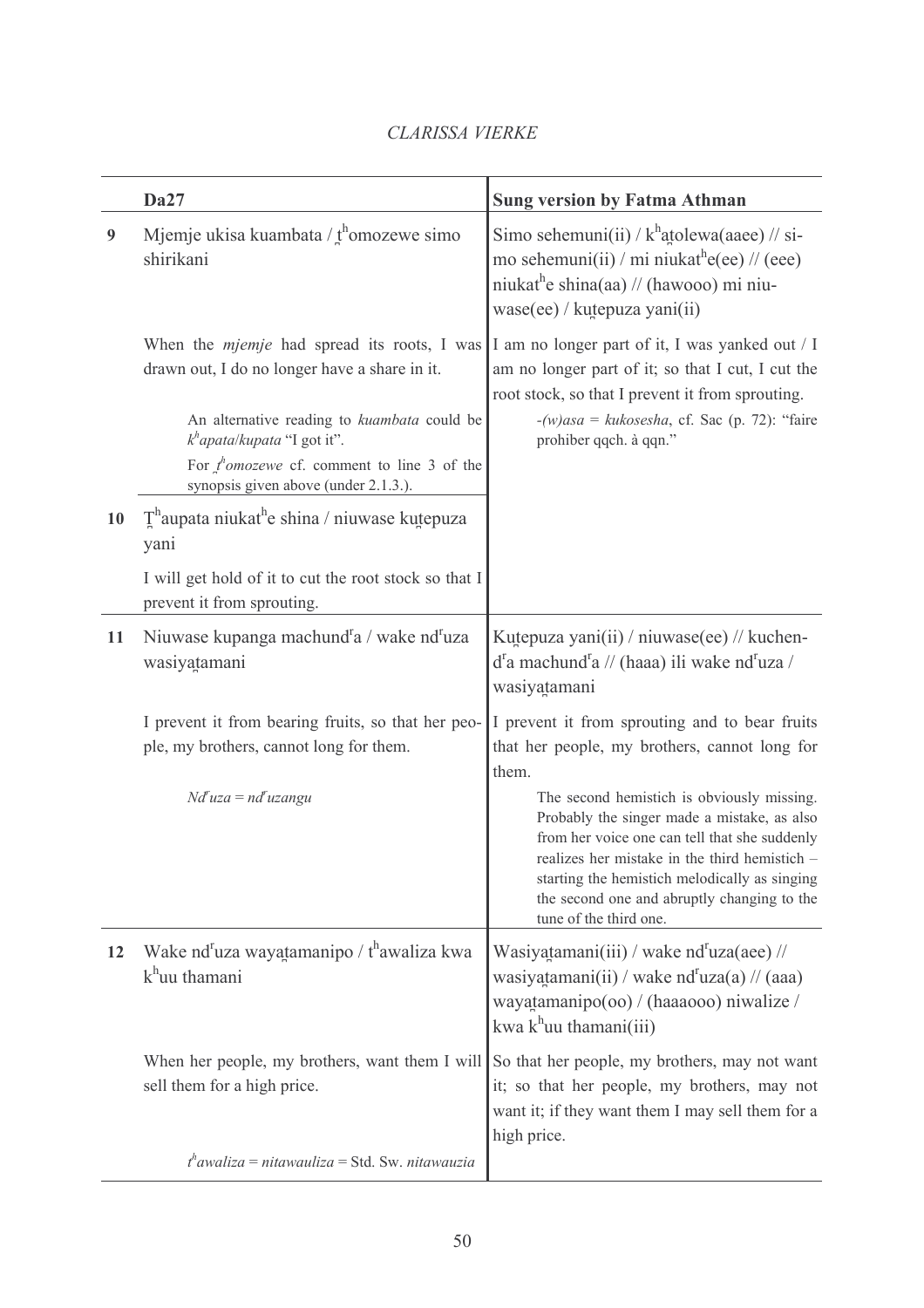|    | <b>Da27</b>                                                                                                                                                                                                                                                                                          | <b>Sung version by Fatma Athman</b>                                                                                                                                                |
|----|------------------------------------------------------------------------------------------------------------------------------------------------------------------------------------------------------------------------------------------------------------------------------------------------------|------------------------------------------------------------------------------------------------------------------------------------------------------------------------------------|
| 13 | $T^h$ awaliza kwa dhahabu the / lulu mambe<br>au marijani                                                                                                                                                                                                                                            | Kwa k <sup>h</sup> uu thamani(iii) / niwalize(ee) // kwa<br>$k^h$ uu thamani(ii) / mi niwalize(ee) / (eeeee)<br>kwa dhahabu fuwe //(haooo) au lulu(uu) /<br>fedha marijani(ii).    |
|    | I will sell it for nugget gold, shining pearls or red<br>coral.                                                                                                                                                                                                                                      | For a high price, I may sell them for a high<br>price; I may sell them for gold fine-drest or<br>pearls, silver, red coral.                                                        |
|    | <i>dhahabu</i> $t^h$ <i>imbe</i> , cf. stz 70 of "Al-Inkishafi"<br>(Hichens 1939: 98).                                                                                                                                                                                                               | dhahabu fuwe, cf. stz. 70 of "Al-Inkishafi"<br>(Hichens 1939: 98).                                                                                                                 |
|    | mambe is according to Nabahany an attribute<br>of the pearl stressing its beauty, but he was not<br>sure which quality of the pearl is actually un-<br>derlined. He said that it might be its shining,<br>glittering nature. The etymology (of this past<br>participle?) is also unknown (<-pamba?). |                                                                                                                                                                                    |
| 14 | Mt <sup>h</sup> u chamba hwamba mtumwangu / hwam-<br>ba naye kwani                                                                                                                                                                                                                                   | Fedha marijani(ii) / au lulu(uu) // fedha<br>marijani(ii) / mchu kwamba(ee) // (eee)<br>kwamba(aa) / hamba na mwangufu(uu) //<br>(haoooo) mchumwangu(uu) / hamba naye<br>kwani(ii) |
|    | If one talks, does one talk to my slave? Why<br>should he talk to him?                                                                                                                                                                                                                               | Silver, red coral, pearls; silver, red coral. (If)<br>someone (is) talking, (if it comes to) talking I<br>(only) talk to a noble man. Why should I talk<br>to my slave?            |
|    | $mtumwangu = mtumwa wangu$<br>Someone from a high social class would never<br>talk to someone from a low social class. In an<br>extended sense <i>mtumwa</i> is anyone who suffers<br>from some insufficiency.                                                                                       | mwangufu = Std. Sw. muungwana<br>hamba = Std. Sw. nikaamba                                                                                                                         |
| 15 | Mtumwangu alipoiona / walitimba kisima<br>ndiani                                                                                                                                                                                                                                                     | Hamba naye kwani(ii) / mchumwangu(u) //<br>hamba naye kwani(ii) / mchum-<br>wangu(weee) // (eeee) alipoiona(aa) /<br>$(haoo)$ alitimba $(aa)$ / kisima ndiani $(iii)$              |
|    | When my slave saw it, they (he?) dug a well in<br>the pathway.                                                                                                                                                                                                                                       | Why should I talk to him, my slave? Why<br>should I talk to him, my slave? When he saw<br>it, he dug a well in the pathway.                                                        |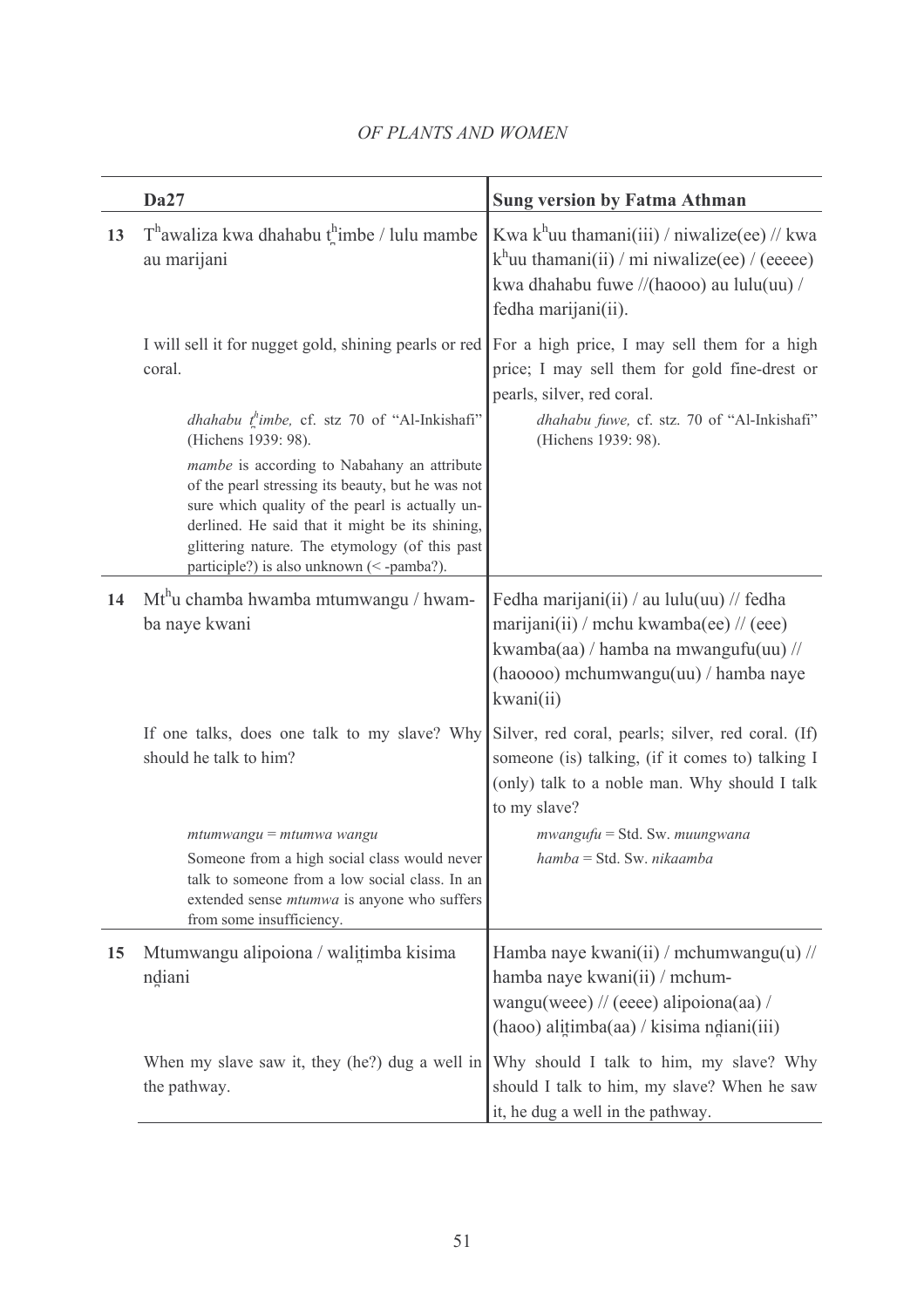|    | <b>Da27</b>                                                                 | <b>Sung version by Fatma Athman</b>                                                                                                                                                         |
|----|-----------------------------------------------------------------------------|---------------------------------------------------------------------------------------------------------------------------------------------------------------------------------------------|
| 16 | Kisimache hakitoweki mai / utimbiye kisima<br>kikuu cha majini na mashetani | Kisima ndiani(iii) / alitimba(ee) // kisima<br>ndiani / akatimba(aaa) // (aaaa) kisima ki-<br>kuu / (haoooo) cha majini(ii) / na mas-<br>hetani(ii)                                         |
|    | His well contains no water; he dug a big well of<br>genies and devils.      | A well in the pathway, he dug a well in the<br>pathway. He dug a big well in the pathway,<br>(full) of genies and devils.                                                                   |
| 17 | Kisimache hakitoweki mai / cha waganga na<br>wanazuoni                      | Na mashetani(ii) / cha majini(ii) // na mas-<br>hetani kadhiriya(eee) // (eee) wachu kuny-<br>wa mai(iii) // (haooo) masharifu(u) / na<br>wanadhuoniii                                      |
|    | His well contains no water; (the well) of healers<br>and Islamic scholars.  | (Of) devils, of genies and devils. He prevented<br>the people from drinking water, the sharifs and<br>Islamic scholars.<br>kadhiria cf. Std. Sw. kuzuia<br>wanadhuoni = Std. Sw. wanavyuoni |

The following part can only be found in the sung version  $(Fa)$ :

18 Na wanadhuoni(iii) / masharifu(uu) // na wanadhuoni waja(aa) // makhuluki(ii) / hilo hawataki(eee) // (haooo) nipate ridhiki(ii) / nichie kanwani

Islamic scholars, sharifs and Islamic scholars, slaves, creatures did not give their consent that I get (my) maintenance to put into my mouth.

 $ridhiki = Std Sw. riziki; nichie = Std. Sw. nitie$ 

19 Waja makhuluki(ii) / hilo hawataki(ii) // (haweee) nipate ridhiki(ii) / nichie kanwani(ii).

Slaves, creatures. They don't want that, that I get maintenance to put into my mouth.

There is a rupture in the recording and there seems to be something missing at the beginning of this line

Nichie kanwani(iii) / nipate ridhiki(eeee) // nichie kanwani / watani // dhitunu / kunaba (?)  $20<sup>°</sup>$ kwa vinu(uu) // (haooo) yangu ndiyo yenu(uu) / ngowa silieni(ii).

That I can put it into my mouth; that I get maintenance; that I can put into my mouth. Stop grumbling in bitterness: mine is yours. Don't cry with jealousy.

kunaba (?); Nabahany could not give me its meaning and skipped it. I left if untranslated. (< Arab. naba'a "to inform, to overwhelm, to retreat"  $(?)$ 

Acc. to Nabahany *dhitunu* (Std. Sw. *vitunu*) = Std. Sw. *uchungu* (in the sense of 'grumbling'); cf. Sac (p. 416): "kitunu grognement consistant à faire hõe."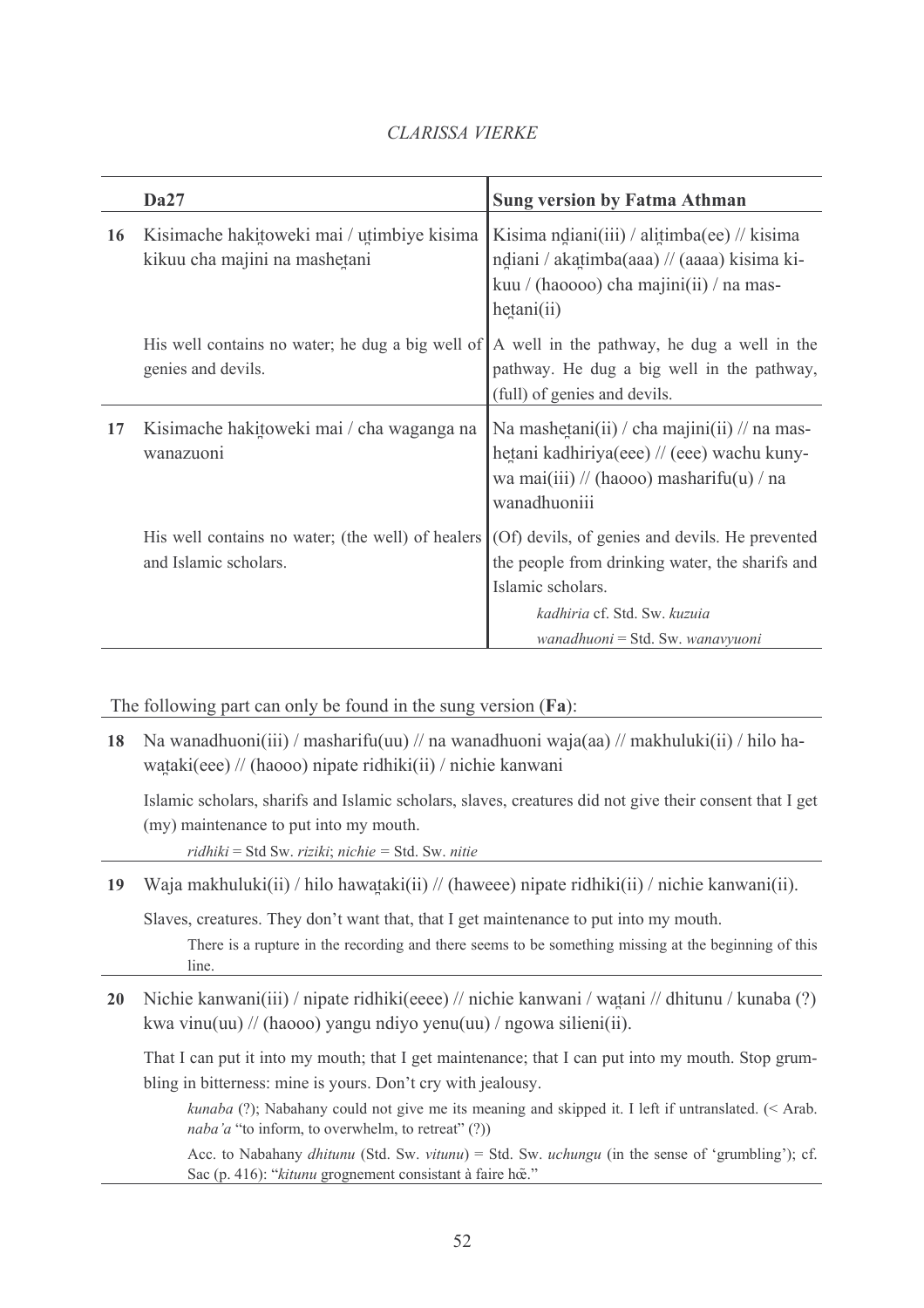Acc. to Nabahany vinu "bitterness" (one could possibly also transcribe it as the demonstrative vino). zitunu kwa vinu, acc. to Nabahany uchungu juu ya uchungu "utmost bitterness"; this kind of pleonasm is a common feature in old Swahili poems, especially *tendi*, where they do not only serve the function of highlighting a matter, but also seem to be applied for metric requirements. Acc. to Nabahany *ngowa* "jealousy" (cf. Sac p. 679).

21 Ngowa silieni(ii) / yangu nd<sup>r</sup>iyo yenu(uu) // ngowa silieni(ii) / silieni(iii) // ngowa(aa) / kwa mimi kupowa (eee) // (haoo) naliiitunukiwa / na Mola Manani(ii).

Don't cry with jealousy: mine is yours. Don't cry with jealousy. Don't cry with jealousy because I was given it. I got it as a present from God, the Beneficent.

22 Na Mola Manani(iii) / nalitunukiwa(aa) // na Mola Manani(ii) // mkaja(?)

From God the Beneficent I got it, from God the Beneficent.

Here the recording ends abruptly. I leave the last word untranslated, as the context is missing.

This last part of the text can only be found in **Da27**:

23 Wazee wachamba tukiziwe / chumtowe mwana hata iyoni

The old men were saying: "we should plug it  $(=$  the well) up, we should take the child out till the evening."

 $tukiziwe =$  Std Sw. tukizibe hata ivoni suggested by Nabahany is a very doubtful reading; actually the manuscript reads as follows: atayuni/atayoni/ata nyuni (?)

24 Kisimache kisa kukiziwa / nende yumbe kakae kitini

When his well is plugged up, I may go and the principal may take a seat there (to give orders).

Yumbe could probably also be interpreted as "parliament" or "palace"; cf. Miehe at al. (2004: 56): "jumba la ukoo (ukolo) linalohusishwa na ufalme mara nyingine."

# 25 Nakutuma mkuu kanami / wend<sup>r</sup>e kwangu utwaliye t<sup>h</sup>uni

I send you, a noble man like me, go to my place and take a present.

 $t^{\hbar}$ uni  $\leq t^{\hbar}$ unu (vowel variation due to the rhyme)

One can assume that it is the principle (*yumbe*) talking in this and the following lines.

#### Katwalie p<sup>h</sup>ete yaqiqi / uye nayo nitie chandani 26

Fetch a ruby ring come with it, that I may put it on my finger.

chanda (Kiamu) = Std. Sw. kidole

acc. to Nabahany *yaqiqi* is a kind of gemstone, red in colour.

# 27 Katwaliye kikombe cha mai / mswaki upo kitand<sup>r</sup>ani

Fetch a glass of water, the toothbrush is on the bed.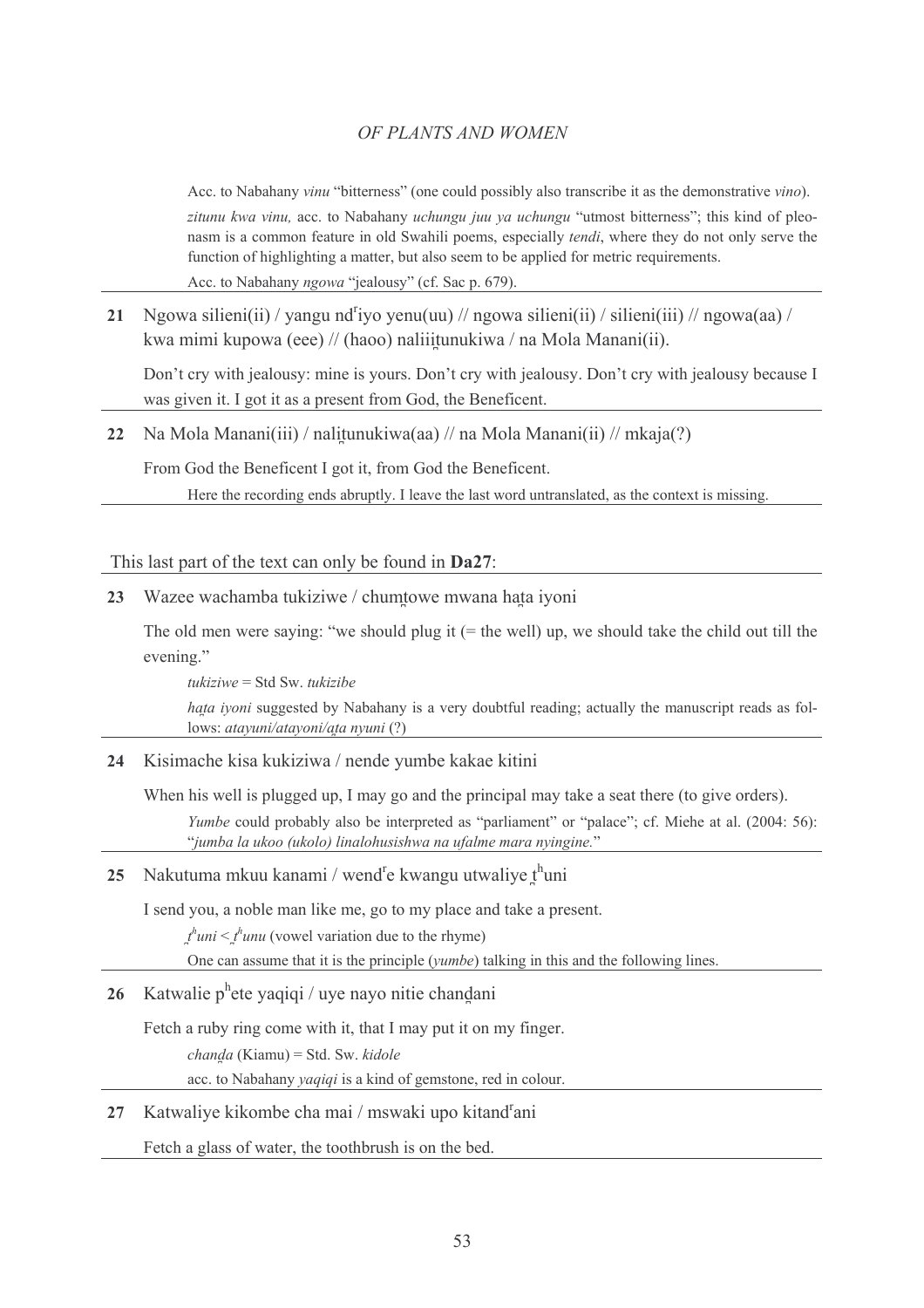Katwaliye tasa la tambuu / na uliyo papo chanoni 28

Fetch the betel spittoon and the chalk box there on the wooden tray.

uliyo, acc. to Nabahany kikebe cha tambuu, a small box for limestone chalk; mineral lime is put into the betel quid; cf. Sac (p. 950): "Boîte a chaux pour le bétel." chano acc. to Nabahany "a sinia made of wood" tasa is a basin used as a spittoon for the residue of the betel quid

29 Katwaliye kandu na kiyemba / tasbihi ipo beserani

Fetch the robe and the turban, the rosary is (hanging) on the bed frame.

besera, frame to put the mosquito net on; cf. Sac (p. 104): "bois de lit, dont les pieds sont prolongés par des montants supportant un cadre pour la moustiquaire."

30 Katwaliye upanga na ngao / na mkuki papo changoni

Fetch the sword and the shield and the spear there on the peg.

31 Kasiria milango ya kupaa / wa mchaa wasend<sup>r</sup>e zingoni

There were gates with a lock, so that the people of the neighbourhood may not rebel.

 $mchaa = Std$ . Sw. mtaa

Acc. to Nabahany kasiria < Arab. -siri = Std. Sw. -kuwa; cf. Sac (p. 1084): "-siri être ou devenir tel ou tel, finir par être tel ou tel." To establish the reference of the predicate is very difficult as there might be a rupture in the transmission again. Nabahany gives *ikawa* (with a dummy subject pronoun of class 9) as equivalent to *kasiria*. There could be other interpretations possible as well: Said A. M. Khamis suggests a different reading kasri ya "castle of". Probably also kasiria < kasiri "annoy, irritate" (cf. also Sac p. 332). As the text is so sketchy it is hard to evaluate these various readings. The translation is merely a suggestion.

kupaa "lock, latch" (cf. Sac p. 454). Said A. M. Khamis suggests an alternative reading: *milango ya kumba* "doors made of invaluable material, like coconut leaves".

Acc. to Nabahany wasend e zingoni (< -zinga, cf Jhn (p. 542): "to turn around, move in a circle") = wasiende kinyume

32 Kasiria k<sup>h</sup>asi kunywa mai / masharifu na wanazuoni

There was a dipper to drink water for the sharifs and Islamic scholars.

acc. to Nabahany  $k<sup>h</sup>$  *asi* is a ladle made of a coconut shell to fetch water (cf. Sac p. 331).

Kasiria ndia zisipitwe / na zisima zisitekwe mai  $33<sup>7</sup>$ 

There were ways which could not be passed and from the wells no water could be drawn

In ms *zisima zitekwe mai*; but Nabahany suggests the given reading which according to him is the correct one

Kasiria mitepe mikuu / na minuna isend<sup>r</sup>e mwend<sup>r</sup>owe 34

There were big and small sewn boats that did not set sail.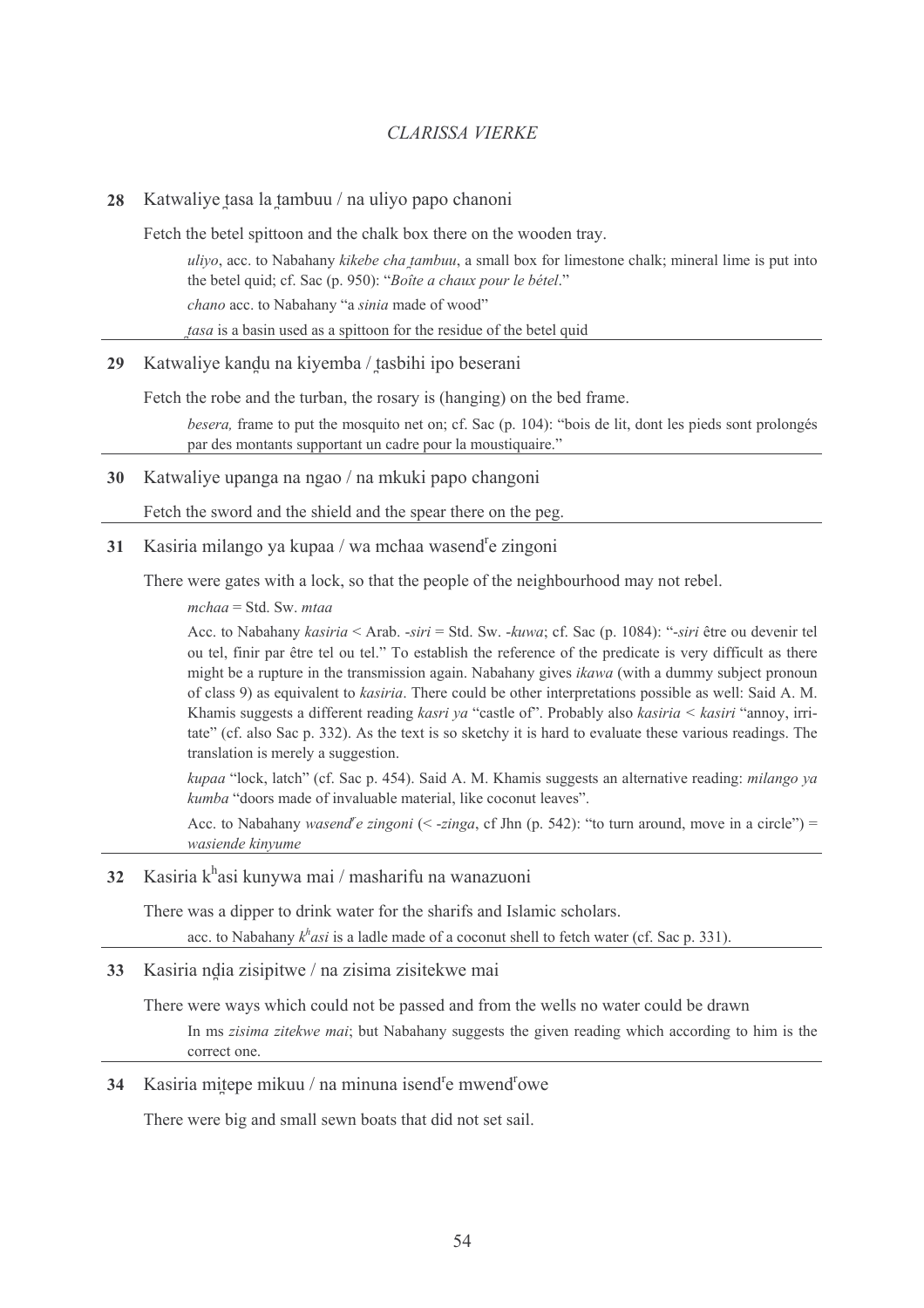*mtepe*, the so-called "sewn boat", a sailing vessel constructed solely with wooden pegs and cord at the Northern Swahili coast where is was in use till the 1930s. Thus, *mtepe* can be taken as a hint of the text's antiquity.

-nuna (Kiamu) "small"

Watokapi<sup>1</sup> mwezi<sup>2</sup> watokapi<sup>3</sup>/wa mchaa wali wakikwamba 35

Where do you come from, moon, where do you come from? The people of the neighbourhood were slandering you.

1 Kn<sup>64</sup>: utokapi; YAQ<sup>65</sup>: hutokapi 2 Kn, YAQ: midhe 3 Kn; utokapi; YAQ: hutokapi

cf. Knappert 1972/1973: 193; MS YAO: p. 4.

The reading *midhe* suggested by Kn and Yao that Knappert renders as "young woman" (cf. Sac (p. 556, 640) "nom de femme"; acc. to Nabahany "queen") is not possible in ms DA27, as one definitely reads an alveolar fricative

kwamba with direct object has a pejorative meaning (cf. Std. Sw. kumsema mtu).

36 Hunambani wa mchaa hunambani<sup>1</sup> / chenda lipi<sup>2</sup> lisotend<sup>r</sup>wa<sup>3</sup>

What do they say about me? What do the people of the neighbourhood say about me? What do I do what is not to be done?

1 Kn: hunambani watju wa mtiaa: YAO: hunambani wamchaa 2 one reads livi (?) in Da27 which is a mistake acc. to Nabahany 3 Kn: Thende lipi lisiloyachendwa; YAO: Chhende lipi lisilo chendwa?

cf. Knappert 1972/1973: 193; MS YAO: p. 4.

Uvundiyepi mwezi<sup>1</sup> uvundiyepi<sup>2</sup> / uvundiye kwa mchu kamawe?<sup>3</sup> 37

Where did you sin, moon, where did you sin? Did you sin with a man like you? 1 YAO: midhe 2 missing in Kn 3 YAO: Ngaa uvundie kwa nch<sup>h</sup>u kamawe

cf. Knappert 1972/1973: 193; MS YAO: p. 4.

uvundiye = Std. Sw. umevunja;

The mother asks her daughter about her misstep. Furthermore, she asks her whether she slept with a man of equal social standing. In this case it would have been possible to legalize the relationship afterwards by marrying the daughter to him. But sleeping with a man of low social standing is a disaster for the whole family.

Nazipata k<sup>h</sup>aziungaunga<sup>1</sup> / nivundiye kwa Makame nd<sup>r</sup>uya.<sup>2</sup> 38

I get them and then I put them together. I sinned with Makame, my brother.

 $1$  Kn; chudhipache chudhiungeunge  $2$  YAO; Nch<sup>h</sup>u kadhipacha kadhiunga-unga

<sup>&</sup>lt;sup>64</sup> Refers to Knappert 1972/1973.

<sup>&</sup>lt;sup>65</sup> Abbreviation used for the manuscript in Roman script of the Yahva Ali Omar Collection (Ms 380741 s. above).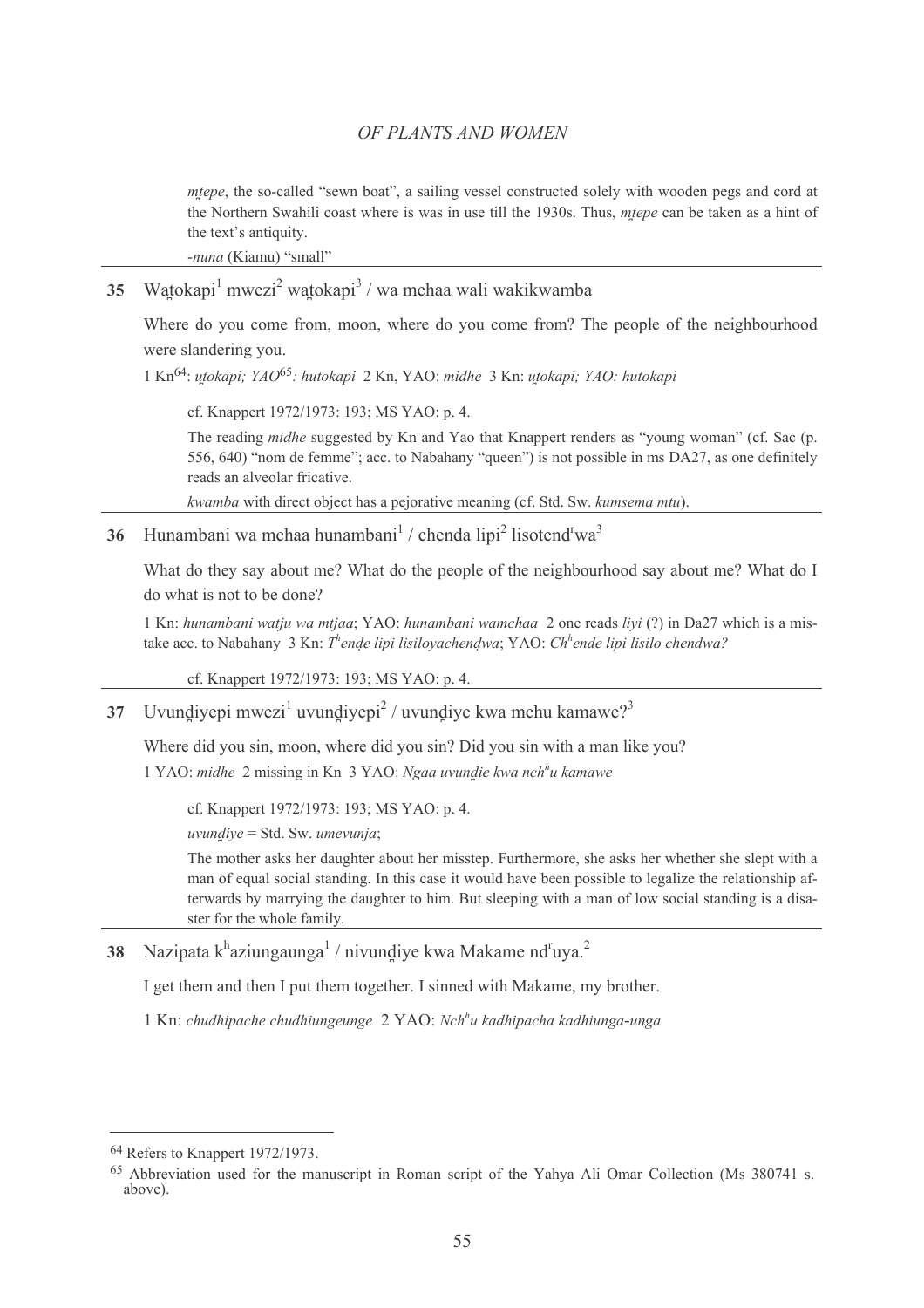cf. Knappert 1972/1973: 193; MS YAO: p. 4.

In YAO it is still the mother talking, asking her whether she sinned with a donkey-driver (au uvundie, kwa ntunga p<sup>h</sup>unda; cf. Kn p. 194, where an additional halfline is given), a line that is missing in  $Da27$ .

Nabahany explains that -zi- refers to "what has been broken in the lines before." He uses mafumbo to explain the meaning: if a *jahazi* gets broken and leaks, one also tries to fix it as properly as possible and puts the planks together again."

39 Mke nganu mume mpunga / uvundiye kwa Makame $\frac{1}{1}$  mpowa $\frac{2}{3}$  muyukuu wa watunga  $p^h$ unda

The woman is wheat and the man is rice. You sinned with Makame, (you are) the one who is given a grand-child of the donkey drivers.

1 Kn, YAO: *uvundiye kwa Makame soyo* 2 missing in Kn and YAO

cf. Knappert 1972/1973: 195; MS YAO: p. 5.

In YAO as well as Kn nivundive kwa Makame, nduya. Mke nganu, mume mpunga is part of the girl's utterance. According to YAO's and Kn's rendering it is the girl's father who then talks to her, making reproaches to her. In YAO he concludes by asking her, how she could undo it by putting it together again *(utapachapi kudhiunga-unga?)*, reacting to her comment given in stanza 38 above (cf. also Knappert (1972/1973: 195) where the perspective is slightly different).

According to Nabahany the association of the woman with wheat and of the man with rice stresses the nobility of the girl's parents, as both wheat and rice are highly valued grains (cf. also Knappert 1972/1973: 194; cf. also stz. 95 in the "Utendi wa Mwana Kupona" (Werner and Hichens 1934: 74, 86). In contrast to her parents, Makame's parents are of low social status just being donkey drivers.

Rice could also be regarded as a symbol of male fertility (cf. Knappert (1979: 54)) and wheat of female fertility. It cannot be excluded that the association of the woman and wheat has something to do with the status of wheat as it is a forbidden fruit according to Muslim beliefs; this is mentioned by Sacleux (p. 678) as well as Taylor (1891: 5): "(Fulani) amekula nganu, imemtoa p'eponi So-and-so has eaten wheat, it has turned him out of Paradise. The Mohammedans believe that the forbidden fruit was wheat." (cf. also Krapf 1882: 278).

40 Kiyakazi Sada<sup>1</sup> mwand<sup>r</sup>ikiye mai moto haba<sup>2</sup> / akipije kiuwa cha manga / nd<sup>r</sup>iyo ada ya mke mwand<sup>r</sup>a

Maiden Sada, prepare for her some warm water that she can put on the little Arabian flower. This is the custom of a deflowered woman.

1 missing in YAO and Kn  $2$  Kn, YAO: mai mocho p<sup>h</sup>unde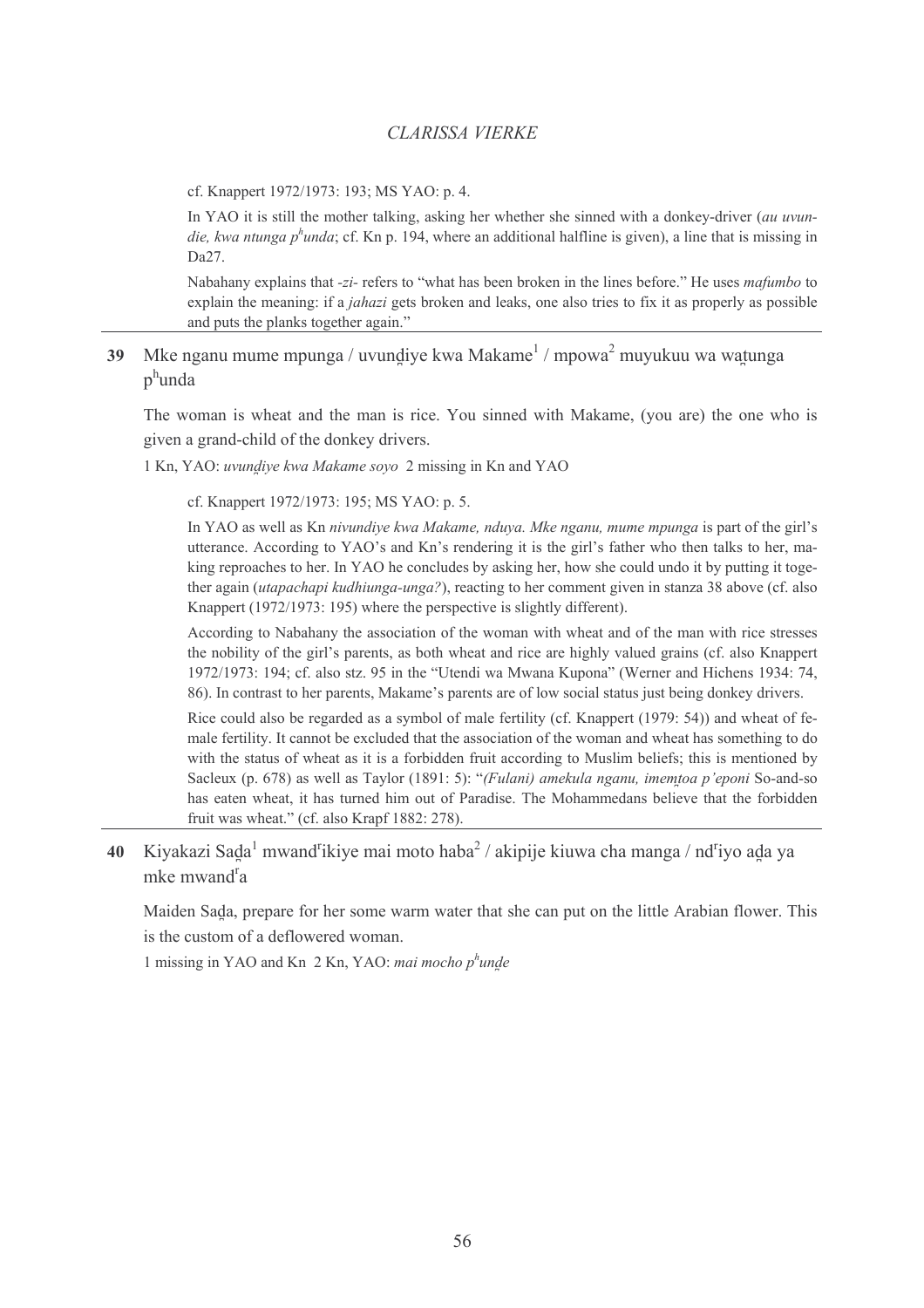cf. Knappert 1972/1973: 196; MS YAO: p. 5.

The maiden seems to be conventionally called Sada in Swahili *tumbuizo* (cf. e.g. "Utumbuizo wa Dhiki", "Utumbuizo wa Mnazi" in Miehe et al. 2004).

*mke mwand'a* is according to Nabahany a woman who has just lost her virginity. Warm water is commonly used to wash the newly deflowered woman.

According to YAO it is still the father who is speaking; in Kn where some additional lines which are neither in YAO nor in Da27 precede this paragraph it is the mother talking.

There is a further halfline in YAO describing chili as a remedy used ("*au pilipili p<sup>h</sup>unde*") (cf. also Knappert p. 196). Knappert (ibd.) explains that it is a common abortifacient agent. As the child can not be legitimized due to the difference of social classes, it will be aborted.

41 Nitoshee usiku wa mwezi / nirudiye usiku wa kiza // nitoshee nilina furaha / nirudiye nilina msiba // nitoshee kikasiki tele / nirudiye kimekuwa shind<sup>r</sup>a // nitoshee weusi wa dume / nirudiye wekundu wa k<sup>h</sup>amba // yamekwisa

I went out in a night of moonshine and I came back in a night of darkness. I went out in joy and I came back in sorrow. I went out with a small full jar and when I came back it had become halfempty. I went out into the blackness of virility. And I came back in the redness of misfortune. It is over

These lines of the girl talking are neither in YAO nor in Kn (but they resemble two lines that occur in other parts in Kn (cf. Kn p. 193).

 $nitoshee = Std$ . Sw. nimetoka; nirudiye = Std. Sw. nimerudi

acc. to Nabahany kikasiki tele "a jar which is full to the brim"; kikasiki shind<sup>"</sup>a "jar which is halffull" (cf. also Sac p. 839).

All the juxtapositions highlight the contrast between the intact, safe and sound state of virginity and the state of misfortune and loss of virginity.

According to Nabahany  $k^h$ amba means "danger" (cf. Sacleux (p. 322,142) treats  $k^h$ amba as a synonym of *chimvi* "child of misfortune, misfortune".

The colour red is in Nabahany's view also a sign of danger;<sup>66</sup> black is a sign of harm and evil.

The last Yamekwisa seems more likely to be a comment of the poet/scribe concluding his oeuvre than a statement by the protagonist of the "Utumbuizo wa Mjemje".

# 3. The elusiveness of the correct version

When I went with Nabahany through the two versions of the "Utumbuizo wa Mjemje" mentioned above, he said that it was not worth examining them, since both contained parts of other *tumbuizo* and were consequently not "the correct versions" of the "Utumbuizo wa Mjemje". He was obviously angry that both the scribe of the manuscript and Fatma Athman "had spoiled" the "Utumbuizo wa Mjemje" by mixing up traditions that were to be kept purely apart. I asked him whether these cases of intermingling texts occurred frequently and he told me that very often singers who did not remember the text correctly switched into another text without interruption while singing, thereby contributing to the erosion of tradition.

<sup>&</sup>lt;sup>66</sup> Thomas Geider (pers. communication) added that red also symbolised uncontrolled emotions, like anger.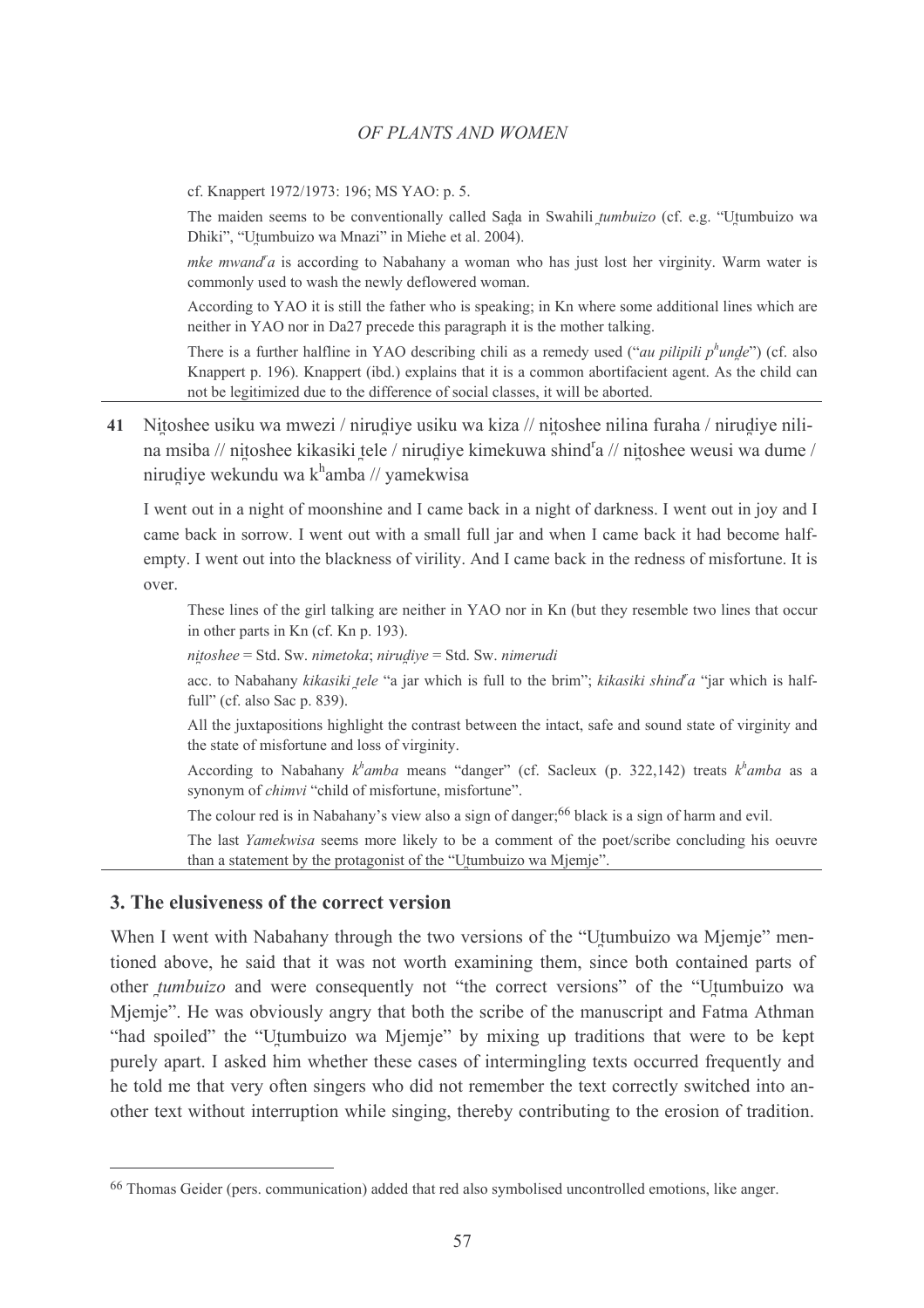Others boastful of their own creativity added their own lines, illegitimately appropriating the text.<sup>67</sup> He said it was the same case with the recording of the "Utumbuizo wa Makame" which was also sung by Fatma Athman: the singer suddenly switched into another text, but fortunately he realized it, stopped her and looked for someone more reliable to continue the recording, as he said.<sup>68</sup>

Nabahany's statement shows that even though there seems be the normative idea of one correct, authoritative version, in practice there is a lot of performative variation: lines, stanzas and sections of texts are replaced, exchanged, left out or added. So far, in many editions, the variations have mostly been assessed negatively; they have been attributed to the lack of good memory and faithfulness to the text and have been discarded. The version purified of all those disturbing elements that was established thereby consequently acquired the nimbus of an unchanging monolith, a relic of ancient times that gained a lot of authority through its ascribed antiquity.

I am far from trying to debase the efforts and merits of the pioneers and important scholars in the field of Swahili philology, but what I would merely like to add some reflections on the variable nature of even "old" Swahili poetic texts. I am thereby trying to shift the focus on their variability – an important feature which has hitherto been neglected – be it consciously or unconsciously.

Taking a look at the "Utumbuizo wa Mjemje", one realizes that all the versions can be subdivided into different blocks that are thematically closed units. All the versions start with the depiction of the planting and the growing of the *mjemje* and the treason against its planter.<sup>69</sup> In the five versions that I grouped together as variants of one text, the narrator continues praising the benefits of the *miemie*. In the sung version and the version from the Dammann collection (Da27) completely different thematic blocks are added which are taken partly from other *tumbuizo*. But even though the reader or listener realizes cuts, an impression of continuity in the narrative sequence cannot be denied: one can see a thematic thread running through these patchwork texts.<sup>70</sup> The singer and poet artistically extracted parts from various

<sup>&</sup>lt;sup>67</sup> He gave the "Utendi wa Mwana Kupona" as an example. He had worked on the poem in commission of J.W.T. Allen and it was only after working through a lot of different versions that his grandmother finally handed the correct one over to him.

<sup>&</sup>lt;sup>68</sup> Unfortunately, his own cassette copy of the recording that was equally materialised in 1965, had faded so much, that it has become inaudible, so that I did not have the chance to listen to it. Still I thank Andrew Eisenberg who tried to "revive" the cassette. But, as mentioned above, there must be a copy of the recoding in the archives of the UCLA archive of ethnomusicology that might be very helpful for further research.

<sup>&</sup>lt;sup>69</sup> That the beginning is much less liable to variability can also be confirmed by the Liyongo songs treated in the edition "Songs attributed Fumo Liyongo" (cf. Miehe et al. 2004).

 $70$  That is at least what my attempt to summarise the text shows. Nabahany also agrees and sees a thread running That is at least what my attempt to summarise the text shows. Nabaliany also agrees and sees a timead funning<br>through the text. To Amira Salem who did not know the "Utumbuizo wa Makame" and consequently did not<br>even think different sections may also have been the guiding lines for the poet who put all the pieces together in a creative way.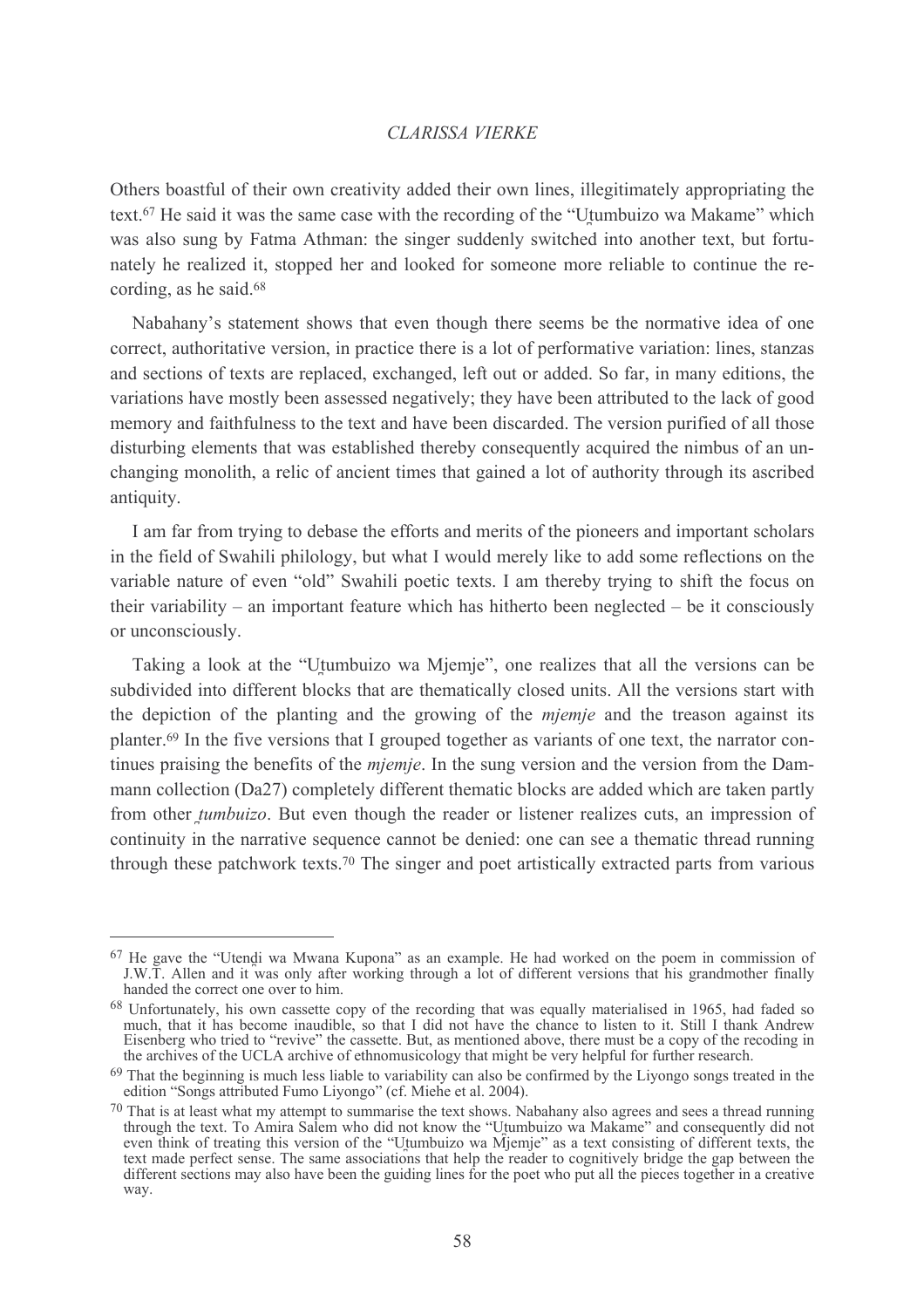sources and put them together, by probably also adding some new elements, thus developing an alternative story, which is according to the singer still the "Utumbuizo wa Mjemje".

Regarding a text as composed around different literary "brick stones", themes, formulae that can be put together to sections and paragraphs and be variably extended is definitely not a new approach, especially to oral texts. I am going to argue that this perspective is worth applying to old Swahili poetry oscillating between the oral and the written sphere, as it takes the variability of the texts and its production by poets, singers and scribes more seriously into consideration.

Especially the poems which are less often put down in manuscripts, like the *tumbuizo*, seem to show a high degree of textual variation.<sup>71</sup> The exchange of lines, stanzas, sections appears as a common feature in these texts; the stanzas and lines variably figure in different constellations.<sup>72</sup>

Interestingly, the independence of sections seems to be also reflected by the way the poems are 'stored' in manuscripts. In the introduction to the compilation of poems (loho) which includes the "Utumbuizo wa Mjemje", Dammann writes that most of the poems are incomplete, consisting very often of just single stanzas. But as Dammann writes, as the poems normally do not contain a continuous narration, the meaning of the whole text as a unit is not destroyed - a statement that stresses the variability of the texts and its parts that are of certain independence (Dammann 1993: 42).<sup>73</sup> Furthermore, Dammann states that the poems do not bear individual titles, but merely have *qala al-shairi* as a heading. This may lead to some fuzziness in distinguishing one poem from the other, so that even in scribing and copying text mergers might occur.<sup>74</sup>

In this perspective that underlines variability, each individual text becomes a temporary linkage of variable literary elements. Moreover, from that point of view, the fact that the text might have been written down in a manuscript is misleading, as it suggests a fixity of the ele-

<sup>71</sup> The degree of text variability certainly also depends on the age of the text: the older the text, the more variation one can expect. And the *tumbuizo* as already menionted above, seem to be of quite some age.

<sup>72</sup> For instance, one stanza that occurs in Knappert's version of the "Utungo wa Ndoto", is also part of the "Natani Niliye" (Miehe et al. 2004: 114); Werner's version of the "Utungo wa Ndoto" is much longer which<br>stresses the impression of variability. In "Natani Niliye" (Miehe et al. 2004: 120), which is another example of what I call "textual crossing", there is also considerable variation with respect to length: Furthermore Hichens' and Harries' versions of the text put together correspond to the one of Nabahany, which could also be the product of a textual merger. Text passages are variably put into contexts: Knappert (1979: 72) gives two lines of th

<sup>73</sup> It would be interesting to have a look at a *loho* and all its poetry as a whole, because it seems to me that often a loho is far from showing a random choice of texts. There is probably more often a common thread running through all the poems that one *loho* contains or at least there are – thematic, prosodic or linguistic – shared features that occur in all the poems.

<sup>&</sup>lt;sup>74</sup> A fact that was also confirmed by Ahmed S. Nabahany. Examples of texts which in some editions and manuscripts appear as one text, and in some as separate entities have already been given (see above). The loss of manuscript pages or the attachment of pages are taken from another manuscript, that I have often witnessed myself, might also be the start of a new text version. In the case of Da27 one could even ask, whether the last part (taken from the "Utumbuizo wa Makame") did not originally belong to another manuscript, as the thematic rupture in Da27 in this case coincides with a turn of pages.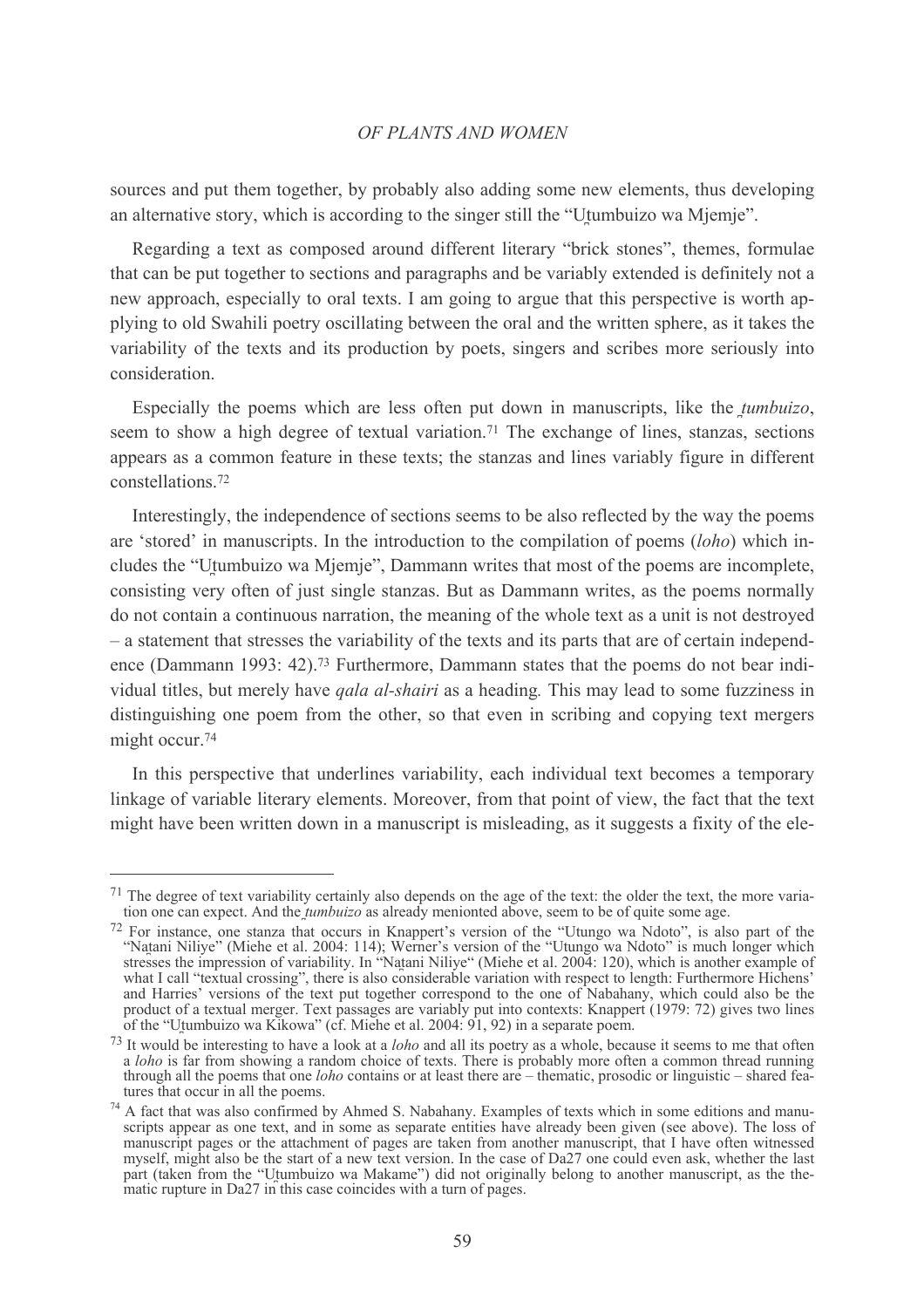ments that is contradicted especially by the actual performances of it (as well as by the process of copying it, as many changes found its way into the text through copying).

Taking this perspective a bit further, the question of whether a text belongs to a canon of, for example. Livongo songs cannot be answered simply with "ves" or "no", as this suggests the unequivocal unity of the text.<sup>75</sup> But as we have seen especially old texts can consist of so many different layers, fragments, and additions that the question of belonging to a certain group of texts, like the Livongo songs, is more a matter of degree. There is a core of Livongo episodes and fixed lines – like the "Utumbuizo wa Kikowa" and the "Utumbuizo wa Dhiki" – which are unequivocally attributed to Livongo.<sup>76</sup> In other cases the attribution to Livongo is more ambigious: there are songs which hardly show any obvious hint at Livongo, that are still attributed to him by some sources but not by all of them – which is also the case with the "Utumbuizo wa Mjemje". Others are so fragmentary, as for example the "Utumbuizo wa Mayi" (Miehe et al. 2004: 50), that they might have been part of songs that clearly referred to Livongo, but have now lost their coherence and strict reference to Livongo.<sup>77</sup> They are not only remains of older texts, but also the core segments that can easily be integrated into new texts. All these songs might once have been part of one epic on Fumo Livongo (Miehe at al.  $2004:25$ .<sup>78</sup>

From this perspective, it is not only the fixed text which is elusive, but also the canon of texts. Taking the "Utumbuizo wa Mjemje" as an example the interlinkage of texts becomes evident: One text can shade into another, so that the edges get fuzzy and the texts are linked to each other like a chain.<sup>79</sup>

Linguistic features also do not help to solve the problem by objectifying the age and the origin of texts or parts of texts. Most of the texts display a range of linguistic features most commonly echo different Swahili dialects or varieties. Furthermore, rather than being stable, the language of the poems is constantly reshaped according to the dialect and the idiosyncrasies of the performer, the poet or the scribe.<sup>80</sup>

<sup>&</sup>lt;sup>75</sup> This is not an attempt to discard the texts established by the Fumo Livongo Working Group. On the contrary, it is an attempt to take them as "common texts" (in analogy to Guthrie's Bantuist terminology) and to throw a differently accentuated perspective on them – regarding them as layered, variable texts.

 $76$  Still also these *tumbuizo* show considerable variation.

<sup>77</sup> A further complication is the fact that these fragments and sections might have also come from a text that once A numer compineation is the ract that these tragments and sections might have also come from a text that once<br>had nothing to do with Liyongo, but were inserted into a Liyongo song thence getting associated with Li-<br>yongo. "Utumbuizo wa Mjemje".

<sup>&</sup>lt;sup>78</sup> Interestingly there have been some attempts to "rebuild" the Liyongo epic (cf. the "Hadithi ya Liyongo" (Steere 1870) and the "Utendi wa Liyongo" by Muhamadi Kijuma (cf. Kijum(w)a 1973), which shows the cyclic nature of some text elements that become parts of texts that might finally disintegrate again.

 $^{79}$  If a text is attributed to Livongo by only some sources, this fuzziness becomes evident.

<sup>&</sup>lt;sup>80</sup> For instance. Amri Abedi's advice of how to give poetic language an archaic appearance (cf. Abedi 1979) shows how misleading archaisms (as designators of age) can be. Furthermore, the linguistic features of the Li-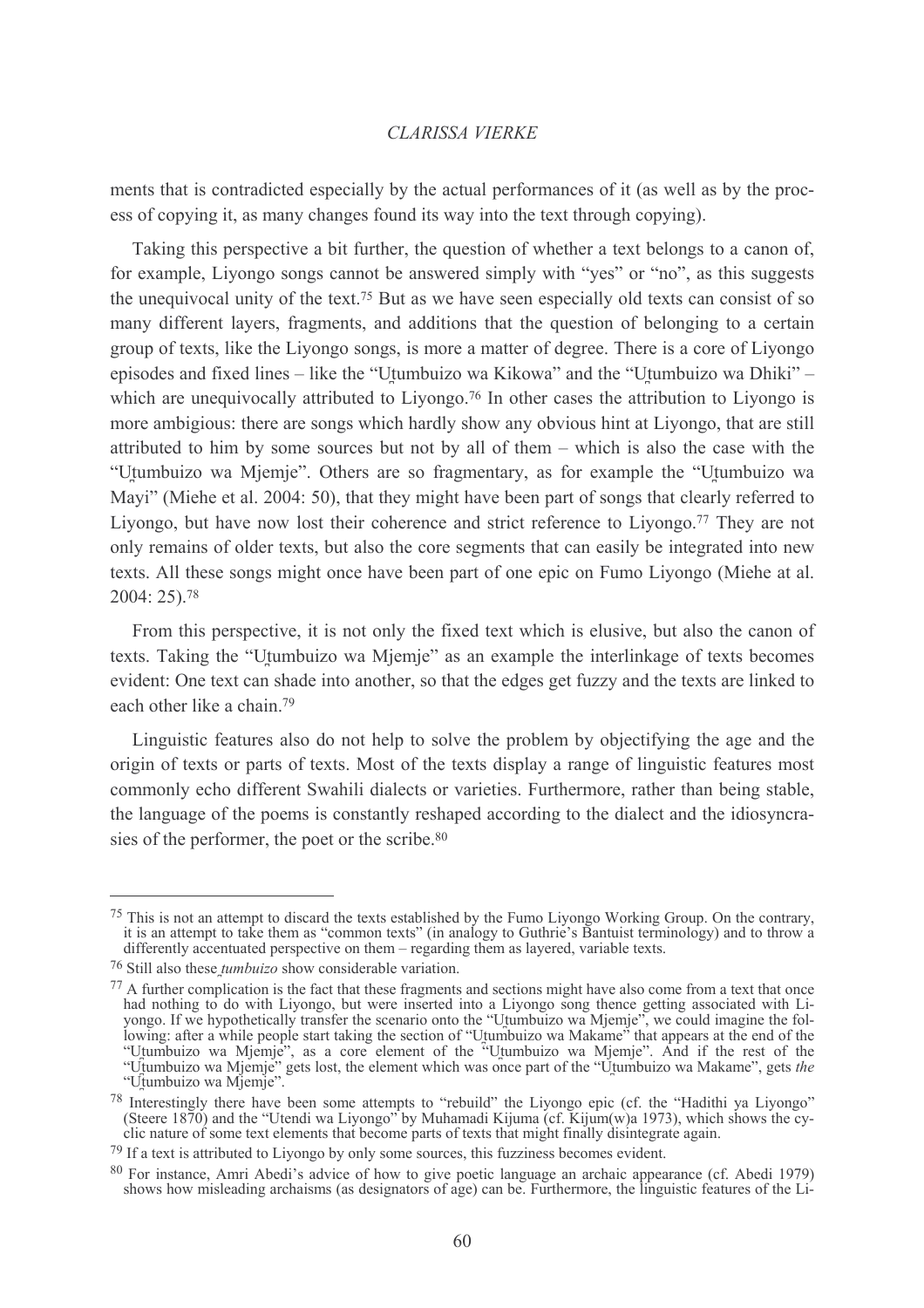Coming back to the "Utumbuizo wa Mjemje", it seems most improbable that it contains a lot of Livongo features, but there are at least some indicators: It is an *utumbuizo*, like many Liyongo songs; it shows likewise many features of the Northern Swahili dialects; it most probably comes – at least in parts – from Pate: it is attributed by one manuscript (Nab) to Liyongo; it is part of one *loho* which contains a lot of other Livongo songs (HH), and it is also put in the context of other Livongo songs by Hichens and Knappert.<sup>81</sup> These are not really sufficient features to characterise the text unequivocally as part of the Livongo tradition, but as this categorisation is probably likewise elusive, we could come to the following conclusion: There are some elements in the "Utumbuizo wa Miemie" that could be taken as hints to the Livongo tradition and parts of the text might have once even been part of a longer Liyongo song.<sup>82</sup>

In this section I wanted to present some sketchy reflections on the architecture of Swahili poetry, by putting the emphasis on the variability of texts. I am fully aware that my view is limited through the sheer nature of the texts: a manuscript is per se a fixed and one-dimensional entity lacking the context of performance. To yet another degree even the recorded sung version is limited in its depiction of the whole performance. Still, even historical documents reflect the flexibility and variability of the text  $-$  a view that has so far mostly been neglected in Swahili philological studies. One could even go one step further and state that it is high time to start (new) reflections on philological methodology and textual criticism in Swahili text studies.

# 4. The poem of the betel pepper

## 4.1. The "Shairi la Mtambuu"

The following poem resembles the "Utumbuizo wa Miemie" as it likewise depicts the eager efforts of a narrator who plants a sprout, in this case of betel pepper, watches it grow and then at the end has to find out that someone else, in this case a monster, has taken possession of the plant. At the end the narrator curses the adversary wanting him to die in the white men's land. The place names given vary in the different versions of the poem, but they all seem to refer to territories under Portuguese rule in India or East Africa. Other references to the Portuguese are made, which may be taken as a hint of the old age of the poem.

The betel pepper (*mtambuu*) is a plant of great cultural importance as its leaves (*tambuu*) are filled with a mixture of lime, spices aand reca nuts or betel nuts and are commonly

yongo songs presented in the introduction of the edition are not exclusive, setting the Liyongo songs apart from other old Swahili poetry.

<sup>&</sup>lt;sup>81</sup> For the parameters of evaluation and categorisation as "Livongo text" see Miehe et al. (2004: 12).

<sup>&</sup>lt;sup>82</sup> In fact, it is the insufficiency of the features that made the Liyongo Working Group heuristically categorise<br>the "Utumbuizo wa mjemje" as "C" or "improbable text of the Liyongo tradition" (cf. Miehe et al. 2004: 14). suggested the concept of a continuum of texts.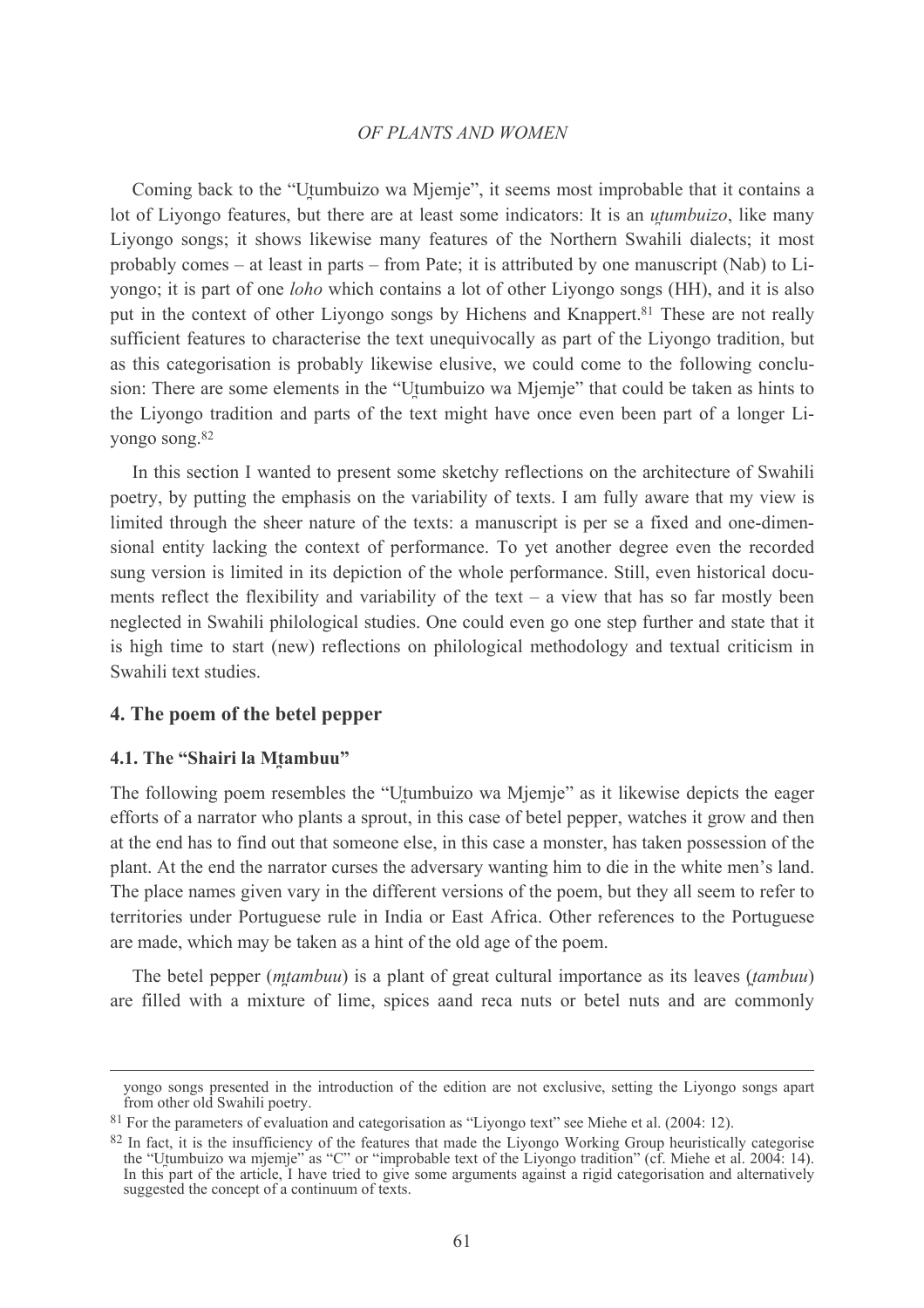chewed as a stimulant on the Swahili coast.<sup>83</sup> Its cultural significance is furthermore reflected by its frequent occurrence in Swahili poetry (cf. Miehe et al. 2004, e.g. "Utumbuizo wa Mnazi" (stz. 30), "Utumbuizo wa Kikowa" (stz. 14))<sup>84</sup>.

Prosodically, the poem is a *shairi*: each stanza consists of four lines with eight hemistiches of eight syllables each. There is a rhyme at the end and in the middle of each line that varies from stanza to stanza.

## 4.1.2. The manuscript and recordings of the "Shairi la Mtambuu"

The synopsis (see below) is based on four manuscripts and part of a recording which, however, was in a very bad physical state.

"Da23" is a one-page manuscript in Arabic script which is kept in the State Library in Berlin (Hs or. 9917).<sup>85</sup> It contains six stanzas of the poem. Dammann received the manuscript after his departure from Lamu in around 1937. According to him, the compilation of songs that this version of the poem is part of, was most probably scribed on commission of Sayyid Ahmed (She), an important authority from Lamu, who supplied Dammann with a number of manuscripts (Dammann (1993: 187).<sup>86</sup> Most of the songs are incomplete; some explanatory lines are normally added to the songs. Likewise there is a line added to this version: *maana* yake ni kijana mwanamwali kuwa hayapata mume ndiyo kuwa ukali mzima...haya ("this means an adolescent, a girl, who had not had a husband so that she/it was still intact").<sup>87</sup>

"Da24" is a manuscript in Arabic script that equally consists of six stanzas and furthermore closely resembles Da23 in all its variations.<sup>88</sup> Dammann notes that he also must have obtained it from Sayyid Ahmed in 1937 (Dammann 1993: 190). In the manuscript there is a comment added to the poem: *mashairi ya mtambuu ya kaye sana* ("the poem of the betel pepper is very  $old"$ ).

Together with other songs from Lamu Dammann published "Da92" in 1940/1941 as an example of a cursing song (Dammann 1940/1941: 167). It consists of only two stanzas: the first and the last one of the "Shairi la Mtambuu". The manuscript in Arabic script was written by Muhamadi Kijuma and handed over to Dammann in October 1936 when Dammann was

<sup>83</sup> The occurrence of the plant and the practice of chewing it reflect the trade networks within the Indian Ocean area: It is also much consumed in other areas abutting the Indian Ocean and was brought to East Africa from the Indian sub-continent. It is grown a lot on Lamu, Pate and Siu and I was told, that the leaves were also imported to the Arab countries, hence being an important economic factor.

<sup>&</sup>lt;sup>84</sup> cf. also the poem "Tambuu" by Muyaka (Hichens 1940: 95). Another poem/song in praise of *tambuu* can be found in Zein L'Abdin's unpublished songbook that Andrew Eisenberg showed to me. Cf. also "Utumbuizo wa Mjemje" (s.a. line 28). Ahmad Nassir and Ahmed Nabahany likewise confirmed that there are many songs in praise of the betel pepper.

<sup>&</sup>lt;sup>85</sup> For a facsimile, see the appendix of this article.

<sup>86</sup> Concerning Savvid Ahmed, see Dammann 1999: 64.

 $87$  Nabahany suggests *akali* (refering to the girl) instead of *ukali* (referring to her virginity). *haya* is somehow separated from the rest of the line; its meaning is unclear in this context.

<sup>88</sup> It is kept in the State Library Berlin (Hs. or. 9918). The scribe seems to be the same as the one who scribed the "Utumbuizo wa Liyongo Harusini" (in Miehe et al. 2004: 102,103).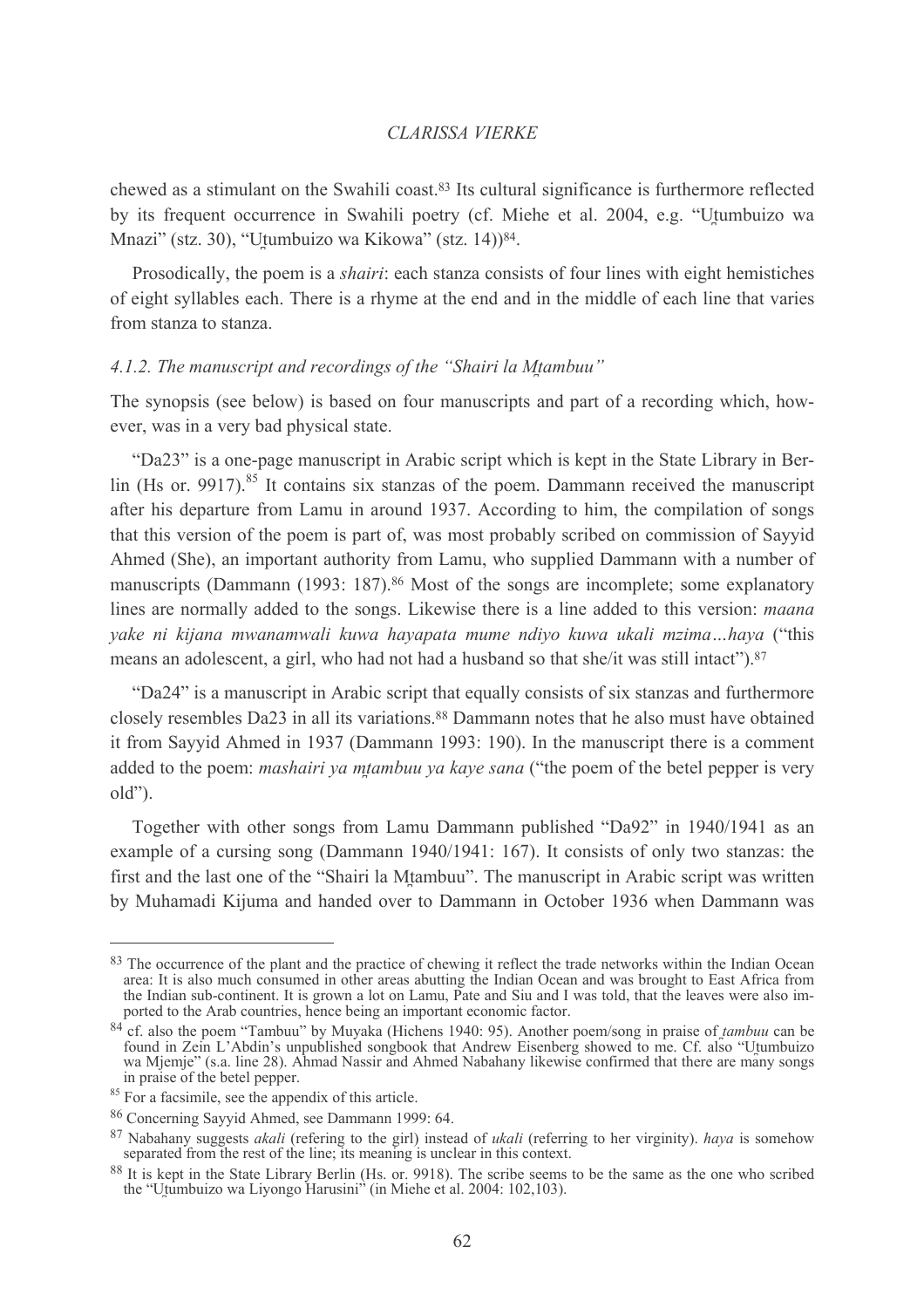still on Lamu. Kijuma did not write this poem and the compilation on commission but occasionally on his own (Dammann 1993: 71). According to Dammann, like other writers, Kijuma used to write down poetic fragments, spontaneously following his ideas, memories and reflections. Dammann, who calls Kijuma's compilation a "mini-anthology" ("Kleinstanthologie"). attributes the fragmentary and variable nature of the texts, a common feature of many *loho* (s.a.), to the spontaneous and highly context-dependent noting of the texts (Dammann 1993: 71). This stresses again the variability of texts, even in writing, and especially of the notebook-like loho.

"Da45" was likewise written by Muhamadi Kijuma in Arabic script.<sup>89</sup> It is the longest version of the "Shairi la Mtambuu", containing 12 stanzas in 24 lines.<sup>90</sup> Preparing the catalogue of manuscripts in African languages kept in Germany in the 1980s, Dammann transcribed this version of the poem with the help of Ahmed Nabahany and also added a German translation. Of course, for me Dammann's transcription, translation and comment much facilitated working on the poem. The following synopsis is mostly based on this unpublished transliterated version.

The same cassette that contained a version of the "Utumbuizo wa Mjemje", also had a version of the "Shairi la Mtambuu". It was recorded by Ahmed Nabahany in 1965 as well and also sung by Fatma Athman, which accounts for the phonological features of Kipate in this version ("Fa").<sup>91</sup> Unfortunately, the tape has deteriorated so much that one can hardly hear more than the two initial stanzas, even though there might have been a lot more. In this version there might even be two additional stanzas preceding the common corpus of the poem that can be found in all the other versions, but I could only catch single words and phrases.<sup>92</sup>

In Knappert's "Four Centuries of Swhaili Verse" only the first stanza of the poem below is given in a completely different context, namely as last stanza of a *shairi* that Knappert entitled "Poem in Praise of my Wife" (cf. Knappert 1979: 195,196).<sup>93</sup> Actually, it is a poem in which the narrator praises his four wives concluding by "comparing a good wife to a piece of good land for cultivation", as Knappert (1979: 195) puts it. I do not give all the stanzas of the poem, but merely take the stanza that ressembles the first one of the "Shairi la Mtambuu" into consideration ("Kn"). It displays the most Standard Swahili features and comes closest to Da92.

<sup>&</sup>lt;sup>89</sup> Cf. Institute of Asian and African Studies, Hamburg, 3555 H 120.

<sup>90</sup> The fact that Muhamadi Kijuma scribed two different manuscripts (Da92 and Da45) which are much different in length can either be taken as a hint that Muhamadi Kijuma knew two different versions (cf. Dammann 1993: 54), or might furthermore by taken as another evidence for variability. In fact, Kijuma wrote a lot of texts several times, often varying the length or the content.

<sup>&</sup>lt;sup>91</sup> In general, the "Shairi la Mtambuu" shows many Kiamu features in all the other versions.

<sup>92</sup> As their wording is too doubtful and their relation to the "Shairi la Mtambuu" uncertain, I have decided to leave these very sketchy stanzas out. It needs further investigation (with the help of a better recording from the UCLA archives).

<sup>93</sup> This can again be taken as a hint of textual variability. Unfortunately, Knappert does neither mention the source of the poem nor does he provide any information about the poet.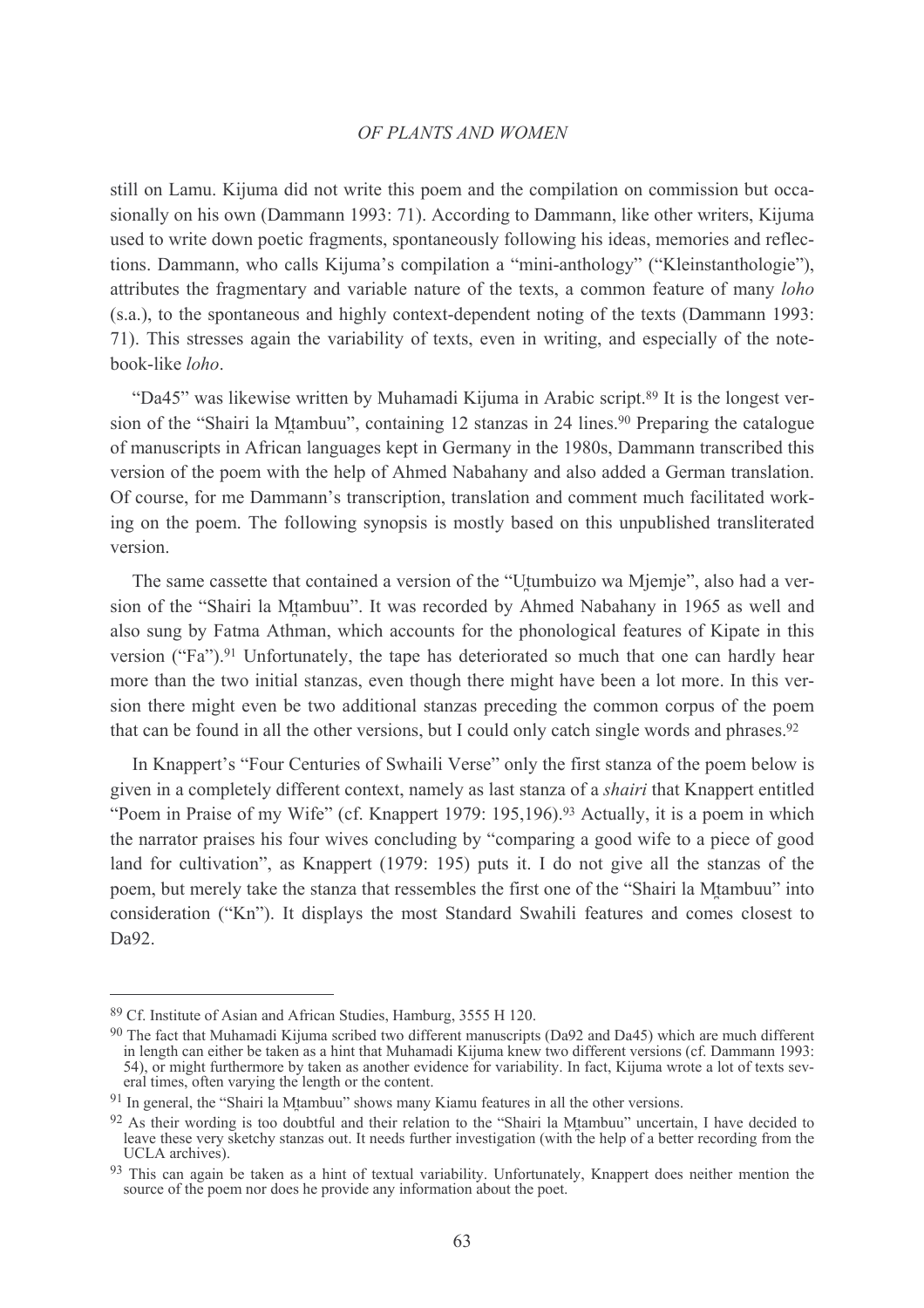#### 4.1.3. Textual synopsis with comment and translation

| Nipete nti <sup>1</sup> kiwambo / unyika usiyameya <sup>2</sup>                               | I got a strip of land that spreads out,     |
|-----------------------------------------------------------------------------------------------|---------------------------------------------|
| $k^h$ afungata <sup>3</sup> masombo <sup>4</sup> / mno k <sup>h</sup> aipotoleya <sup>5</sup> | where the bush had not yet grown. Then      |
|                                                                                               | I girded my belt and tightened it. I dug    |
| k <sup>h</sup> atimba <sup>6</sup> kwa mitimbo / hata yaliporegeya                            | with a spate until it loosened. I planted a |
| mti7 mwema k <sup>h</sup> atuliya / ukono <sup>8</sup> wa <sup>9</sup> mtambuu <sup>10</sup>  | good plant, the twine of a betel pepper.    |

1 Da23, Da24; mti; Kn; nchi 2 Kn; usijamea 3 Da23, Da24;  $k^h$ ajitungata; Da45;  $k^h$ aifungama; Fa; naliifungama; Kn: nikajifungata 4 Da92, Kn: sombo 5 Da23, Da24:  $k^h$ ajipotoleya 6 Da92, Kn:  $k^h$ aipija 7 Kn: mche 8 Da23, Da24, Fa: mkono 9 missing in Da23 10 Da92, Kn: mtambuu na mtini

nipete = Std. Sw. nimepata; Dammann marks a dental plosive: nipete.

Dammann gives *nti* in the first hemistich even though one also reads *mti* in Da45 (cf. also Da23, Da24). In his introduction to Da24 he assumes that the scribe writing *mti* must have probably confounded it with the beginning of the second stanza (*mti mwema k<sup>h</sup>atulia*) (Dammann 1993: 190). Nabahany also opts for *nti* as the better reading. The "common mistake" of *mti* could be regarded as a hint for common tradition of the text.

Dammann translates kiwambo as "spread" (cf. Sac (p. 421) "applique, ce qui couvre à la manière d'une applique."). Nabahany agrees with this translation: the land spreads out and, after burning down the bush, is ready for cultivation in front of the farmer after burning down the bush. Metaphorically, acc. to Nabahany, this stanza alludes to the virginity of the girl.

Dammann adds that one can multiply the betel pepper by using saplings. However, a method more commonly applied with respect to pepper plants is the use of cuttings: a piece of the source plant is put into soil until it delivers roots - this process of striking also seems to be described in this poem (cf. the following stanza hata walipoambata).

Dammann translates  $k^h$ aipotoleya as "I spinned around" ("ich drehte mich sehr"). Interestingly, Sacleux gives a very similar sentence to exemplify the usage of *potolea* (< -*potoa* "tordre": "Nidvifungato masombo, Mno hadvipotolea que je me ceigne bien d'une écharpe. En la bien serrant, litt. en tordant" (p. 760). The sentence that Sacleux used for illustration can have either been taken from the poem or again shows the variable nature of text fragments.

Dammann - regeva = Std. Sw. - legea

Probably, *mti* could also be transcribed as *mte* (Std. Sw. *mche*) in accordance with the context as well as the Arabic script (cf. also the variation *mtil mte* in line 9 of the "Utumbuizo wa Mjemje" (see 2.1.3.)). If *mti* was really meant, this would hint at a conceptual difference between *mti* and "tree" – as it is commonly rendered in English – as according to Western understanding *mtambuu* is a creeper but not a "tree". Going through the taxonomic research findings of Heine and Legère (1995) and checking the distinguishing properties of the two life forms *mti* and *mmea* (cf. p. 27), *mtambuu*, a ranking plant, seems to fit more into the category mmea or more precisely mmea wa kutambaa (cf. p. 30). Also a look at the Kamusi ya Kiswahili Sanifu (2004) seems to rule out the classification of *mtambuu* as *mti*, as *mti* is described as a plant with a hard trunk. Furthermore, Nabahany opted for a transcription as mte, as the categorisation of mtambuu as *mti* was not without ambiguity for him.

But there are some hints, that *mti* has a wider semantic scope than "tree", so that *mtambuu* (and *mjemje*) could indeed be regarded as *mti* (cf. e.g. Sac p. 612). In some Bantu languages (cf. CD-ROM "Bantu Lexical Reconstructions"). "ti" metonymically designates medicine. <sup>94</sup> Even though this is not attested for Swa-

<sup>94</sup> I thank Gerlind Scheckenback for that hint.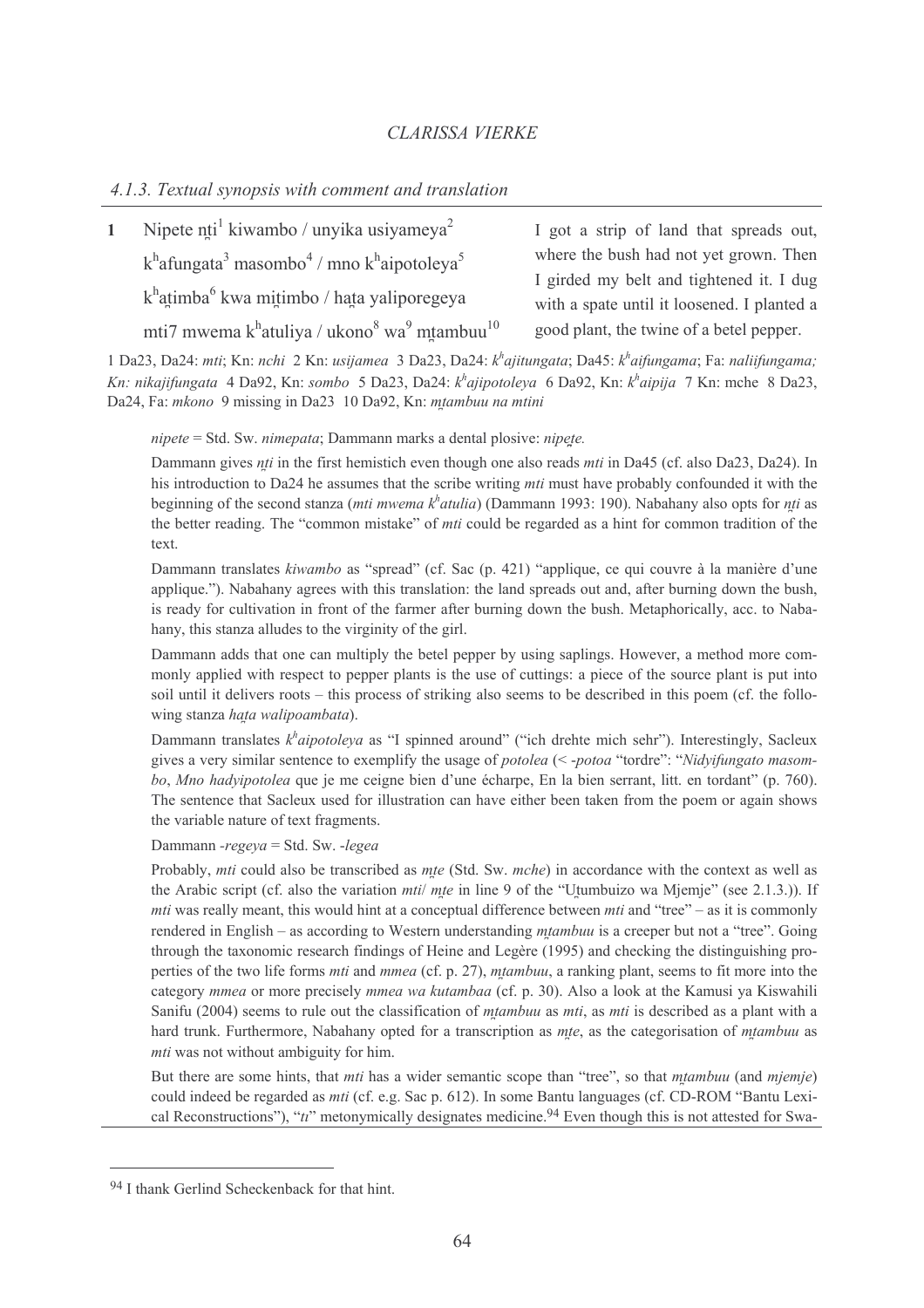hili, the semantic motivation could be the same (cf. also the lexeme miti-shamba "herbs, medicine" in Swahili). Its affiliation to the noun class pair 3/4, the so-called "tree-class", makes its categorisation as "mti" even more likely (Heine & Legère 1995: 49). (But still, one also has to keep in mind, that neither the lexeme nor the plant *mtambuu* are of East African (Bantu) origin which can yet lead to other critiria of categorisation).

| $2^{\circ}$ | Mti mwema k <sup>h</sup> autuliya <sup>1</sup> / k <sup>h</sup> iunosheza <sup>2</sup> kwa k <sup>h</sup> ata <sup>3</sup> | I planted a good plant watering it with a<br>coconut shell. I swept around it, and with my  |
|-------------|----------------------------------------------------------------------------------------------------------------------------|---------------------------------------------------------------------------------------------|
|             | $k^h$ iupeleyapeleya / kwa mikono $k^h$ iokota <sup>4</sup>                                                                | own hands, I weeded, while the tree was                                                     |
|             | ukisindiyasindiya / hata walipoambata <sup>5</sup>                                                                         | weak, till it finally spread and took roots.<br>Worry took hold of me, desire for the betel |
|             | shughuli ikanipata / hawaa ya mtambuu <sup>6</sup>                                                                         | plant.                                                                                      |

1 Da23, Da24:  $k^h$ atulia mti mwema 2 Da24:  $k^h$ aunosheza 3 Fa:  $k^h$ acha 4 Fa:  $k^h$ iokocha 5 Fa: walipoambacha 6 Da23: kwa huu mtambuu; Da24, Fa: kwa huba ya mtambuu

Dammann explains that the roots of the betel pepper first have to spread in the earth as a precondition for further growth.

| $\mathbf{3}$ | Shughuli ikanipata / sikuwa nao usono <sup>1</sup>             | Worry took hold of me, I did not find       |
|--------------|----------------------------------------------------------------|---------------------------------------------|
|              | nisi ndaa nisi nyota / kwa mahaba k <sup>h</sup> enda mno      | peace; I had no hunger and had no thirst,   |
|              |                                                                | out of love I went to such lengths, with-   |
|              | nisikulala k <sup>h</sup> aota / kupelekwa <sup>2</sup> mikono | out sleeping and dreaming, without cov-     |
|              | nisikufinika meno / kwa hawaa ya mtambuu <sup>3</sup>          | ering my teeth, out of desire for the betel |
|              |                                                                | plant.                                      |

1 Da23, Da24: nisikuwa na usono 2 Da23, Da24: k<sup>h</sup>ipekeleya 3 Da23, Da24, kwa huba ya mtambuu

Following Dammann's und Nabahany's explanation "without covering the teeth" means that the gardener was constantly smiling showing his teeth.

| $\overline{4}$ | Nisikufinika <sup>1</sup> meno / ila p <sup>h</sup> indi za kuswali       | I did not cover my teeth, expect during   |
|----------------|---------------------------------------------------------------------------|-------------------------------------------|
|                | swala zipindi zitano / kula phindi <sup>2</sup> mbali mbali               | the times of praying, prayers, five times |
|                |                                                                           | a day, within separate periods of time. I |
|                | $k^h$ iwimuliya <sup>3</sup> mikono / $k^h$ iuwombeya jalali <sup>4</sup> | raised my hands and because of it (the    |
|                | nirehemu tasihili <sup>5</sup> / $kh$ auzuru mtambuu                      | betel plant) I prayed to the Almighty:    |
|                |                                                                           | "Quickly, have mercy on me." Then I       |
|                |                                                                           | visited the betel plant.                  |

1 Da23, Da24: nisikufinika 2 Da23, Da24: kwa wakati 3 Da23, Da24: khiunuliya 4 Da45: halali 5 Da23, Da24: rabbi nend<sup>r</sup>e tasihili

Dammann adds that the poet is talking about the five obligatory Muslim prayers.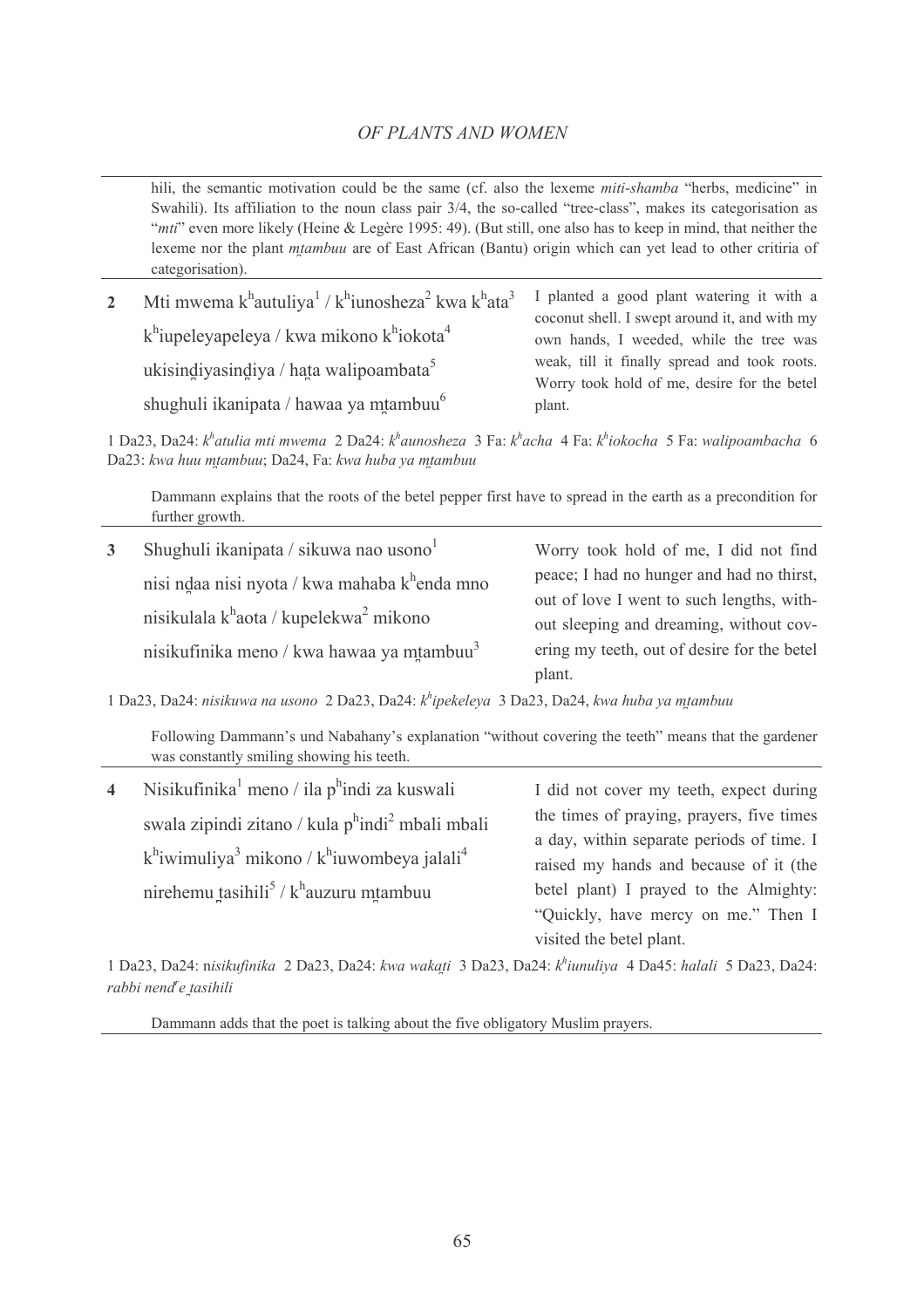Nirehemu tasihili<sup>1</sup> /  $k^{\text{h}}$ aufungalize nyapo<sup>2</sup>  $\overline{\mathbf{5}}$ nisikuwa na shughuli / na shughuli lingawapo<sup>3</sup>  $nd^r$ uza wakituma<sup>4</sup> mali / mimi k<sup>h</sup>ituma<sup>5</sup> upepo nisiione<sup>6</sup> nend<sup>r</sup>apo / kwa huba ya mtambuu

"Ouickly, have mercy on me." I fastened supports. I did not care about any other business, even if there was one of importance. While my brothers were gaining possession, I was gaining wind without seeing where I was going out of love for the betel pepper.

1 Da23, Da24: rabbi nend<sup>r</sup>e tasihili 2 Da23, Da24: k<sup>h</sup>aufungaliye papo 3 Da23, Da24: lingawepo 4 Da23, Da24: wendangu hutuma 5 Da23, Da24: hutunga 6 Da23, Da24: nisikuone

Dammann explains that acc. to Nabahany nyapo are wooden sticks, which are fastened together and put into the earth as a support of the plant.

-tuma, cf. Sac (p. 909) "faire du profit"; acc. to Nabahany (cf. Dammann's manuscript) -tuma is the better reading, even though in his manuscript Kijuma originally wrote  $k^h$ *itunga*.

*lingawapo* suggests that the governing noun *(shughuli)* has been moved to class 5 to derive an augmentative reading. It could also be a mistake of transmission (cf. *shughuli zingawapo* (stz. 6 of "Sifa za Mtambuu")).

| 6 | Nisikuona nend <sup>r</sup> apo / kutwa na kucha kikaka                                                  | I did not see where I was going, day and                                          |
|---|----------------------------------------------------------------------------------------------------------|-----------------------------------------------------------------------------------|
|   | $k^h$ iufungaliza papo / abadi $k^h$ iumunika                                                            | night in hurry, tying it there, always<br>watching it. Every time I watched it, I |
|   | kula niumunikapo / sikupenda kuwepuka                                                                    | did not want to leave it. I did not want to                                       |
|   | nisikupenda kond <sup>r</sup> oka / kwa hawaa ya mtambuu                                                 | go away, out of desire for the betel pep-                                         |
|   |                                                                                                          | per.                                                                              |
|   | Domniand against the the stores. The difference between the first beachtigh in this stores, and the last |                                                                                   |

Dammann comments on the stanza: The difference between the first hemistich in this stanza and the last but one hemistich in the preceding stanza can probably be attributed to a mistake in copying.

| $7^{\circ}$ | Nisikupenda kond <sup>r</sup> oka / kuwepuka mara moya | I did not want to go away, to leave it      |
|-------------|--------------------------------------------------------|---------------------------------------------|
|             | na ayao kunitaka / k <sup>h</sup> iuona ni udhiya      | even for a moment, and when someone         |
|             |                                                        | came and wanted (to see) me, (I was in)     |
|             | akali sikwepuka / ya miezi kuningiliya                 | trouble to see it $(=$ the betel pepper). I |
|             | $kh$ autiya na zipoya / kuwenda mtambuu                | did not leave it for a short time: a few    |
|             |                                                        | months passed by. I even put it on sup-     |
|             |                                                        | ports, so that the betel pepper could go    |
|             |                                                        | on (climbing).                              |

As the betel pepper is a ranking plant it needs supports to climb. In Dammann's manuscript one reads that acc. to Nabahany *zipoya* are supports for the twigs. Furthermore, acc. to Nabahany *kuwenda* =  $ku$ wendeleza

Dammann obviously wanted to comment on *akali*, but finally left a gap where an explanation was supposed to follow. In his translation, he seems to interpret *akali* as coming from Arabic *galla* "(to be) little, few, some" (cf. Sac p. 48, Krapf 1882: 6).

My translation slightly deviates from Dammann's: "I went away only for a short time. When months had passed, I also..." ("Nur kurze Zeit entfernte ich mich. Als Monate vergangen waren,...").

ya refers to akali (cf. also Dammann's translation). Probably, a different noun of reference (e.g. hawaa,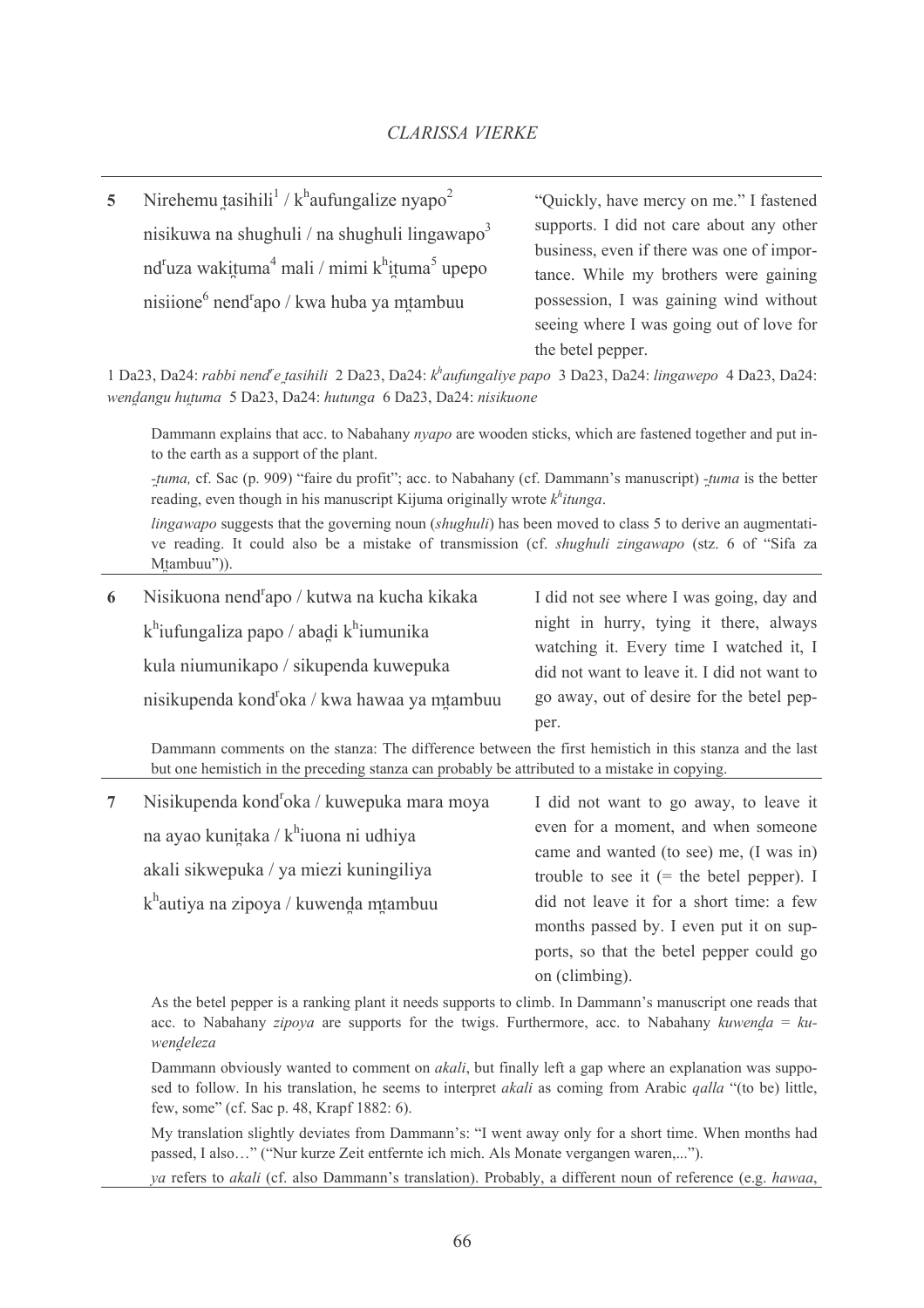huba) could also be possible.

Probably there is also an alternative interpretation of *akali* possible, taking it as subject pronoun  $3^{rd}$  person singular) + - kali (< copula - li "to be") with a continuative (counter expectative) meaning (implying that an action is still continuing) (cf. Miehe 1979: 236).

| 8 | K <sup>h</sup> autiya na zipoya / nafasi ya kutambaa                                                                                                                                                                                                                                                                                                                                                             | I even put up supports, a possibility to                                             |
|---|------------------------------------------------------------------------------------------------------------------------------------------------------------------------------------------------------------------------------------------------------------------------------------------------------------------------------------------------------------------------------------------------------------------|--------------------------------------------------------------------------------------|
|   | hata siku zichongeya / k <sup>h</sup> auwakiya na taa                                                                                                                                                                                                                                                                                                                                                            | rank. After some time, I also put up an<br>arbour. One day I strolled and I delayed  |
|   | siku moya k <sup>h</sup> atembeya / k <sup>h</sup> alimatiya k <sup>h</sup> akaa                                                                                                                                                                                                                                                                                                                                 | staying (somewhere else). Coming I saw                                               |
|   | $k^h$ iya mbwene mnyangaa / si mnani mwa<br>mtambuu                                                                                                                                                                                                                                                                                                                                                              | a monster: Is there not someone in the<br>betel pepper?                              |
|   | taa, cf. Sac (p. 851): "taa la mtambuu tonnelle de bétel"                                                                                                                                                                                                                                                                                                                                                        |                                                                                      |
|   | Acc. to Nabahany <i>mnyangaa</i> = joka, i.e. a snake-like monster. Dammann notes this explanation given by<br>Nabahany as well and refers to <i>-nyangalika</i> . Sacleux (p. 695) gives <i>-nyangaa</i> as synonymous and gives<br>"Un je ne sais quoi" as meaning (cf. Krapf (1882: 281): kitu kiniangalika "a sort of a thing") expressing<br>the ignorance of the speaker or his effort to avoid naming it. |                                                                                      |
|   | My translation of the last hemistich deviates from Dammann's: "Who are you in the betel pepper?" ("Wer<br>bist Du da im Betelstrauch?").                                                                                                                                                                                                                                                                         |                                                                                      |
| 9 | $K^h$ iya mbwene mnyangaa / usakiniye shinani                                                                                                                                                                                                                                                                                                                                                                    | When I came I saw the monster sitting at                                             |
|   | uwashiye na utaa / ufanyiye masikani                                                                                                                                                                                                                                                                                                                                                                             | the root stock. It had also put up an ar-<br>bour. It had built a dwelling. My heart |
|   | moyo ukanishangaa / ukapatwa na huzuni                                                                                                                                                                                                                                                                                                                                                                           | was shocked and sadness fell upon it. I                                              |
|   | k <sup>h</sup> amba: akhi nitend <sup>r</sup> eni / nepuke na mtambuu                                                                                                                                                                                                                                                                                                                                            | said: brother, what can I do; shall I sepa-<br>rate from the betel pepper?           |

Acc. to Nabahany "sitting at the root stock" means that the intruder has already taken possession of the whole house or has gained the favour of her whole family.

| $10$ K <sup>h</sup> amba: akhi nitend <sup>r</sup> eni / ambalo ndawelekeya | I said: "Brother, what can I do given the                                             |
|-----------------------------------------------------------------------------|---------------------------------------------------------------------------------------|
| moyowa ukaamini / nafusi yangu ikuya                                        | matter I am facing?" My heart was faith-                                              |
| $kh$ angiya tafakurini / tafakuri mno ghaya                                 | ful, my soul hoping, I plunged into re-<br>flections, too many reflections, I slipped |
| $k^h$ aponyoka k $^h$ amwatiya / kuwenda mtambuu                            | away, leaving it to him to watch the betel                                            |
|                                                                             | pepper.                                                                               |

In Dammann's manuscript we read *ndawelekeya* = *liliolekeya* (acc. to Nabahany). The equivalent given by Nabahany may be one of meaning (in the context of the sentence), but not very likely one of etymology. Probably < niliwelekeya/n'liwelekeya. Possibly also ndawekeya < niyawelekeya or < ndo + elekeya (cf. Stigand (1915: 67), who gives it as the Kitikuu equivalent to -me- perfect). (It seems unlikely, but nda could also be a grammaticalized future marker originating from the verb kwenda, as described by Whiteley for Kimtang'ata (1956: 30). The alveolar reading would be equally in accordance with the Arabic script. The fact that the poem most probably comes from the Lamu archipelago, does not completely rule out this feature of the Southern dialects, but makes it unlikely, as it does not exist in (present) Kiamu, Kipate, Kisiu.)

acc. to Nabahany *ikuya* "to hope" (cf. Dammann/Nabahany:  $\lt$ -uya "return"); Probably, there is another reading *ikoya* (< -*oya* "to have a rest" (cf. Sac p. 718).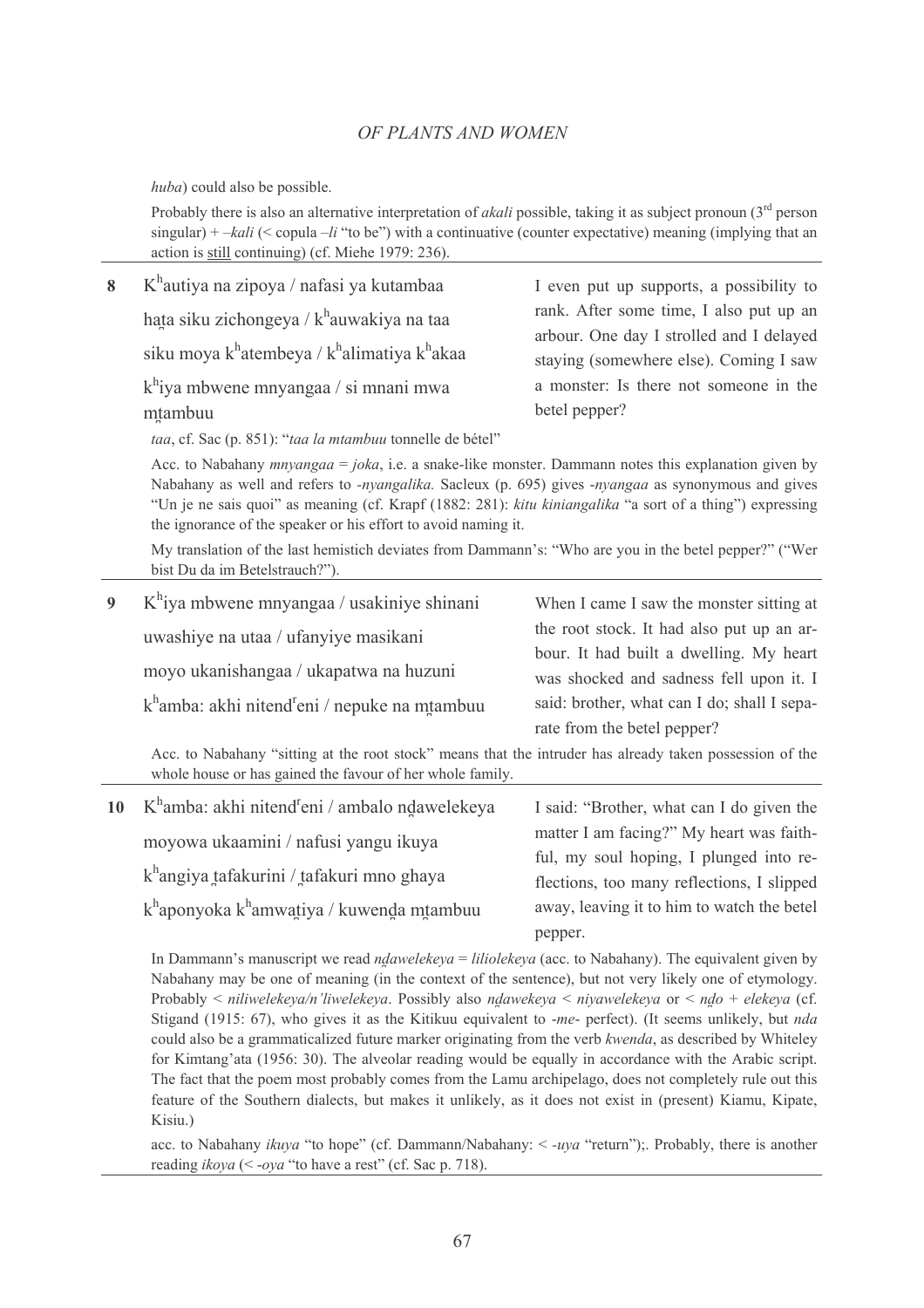For -wenda Dammann writes: "acc. to Nabahany "to watch"." Probably derived from -(w)enga "to look at" (cf. Sac p. 1021, 207).

Dammann's translation of the last line is slightly different: "I slipped away and left him, to watch the betel pepper" ("Ich entschlüpfte und ließ ihn, um den Betelstrauch zu beobachten").

| 11 K <sup>h</sup> aponyoka k <sup>h</sup> amwatiya / ili kutaka imara | I slipped away and left it to him, to col- |
|-----------------------------------------------------------------------|--------------------------------------------|
| mkuu wa zitwa niya / na arubata'ashara                                | lect my strength (against) the giant with  |
|                                                                       | one hundred and fourteen heads. Even       |
| ningatenda hata piya / ili kondowa madhara                            | though I tried very hard to eliminate all  |
| uzidiye mihayara / fisadi wa mtambuu                                  | harm, he increased the damage, the de-     |
|                                                                       | stroyer of the betel pepper.               |

My translation of the last hemistich differs from Dammann's: "The destruction of the betel pepper" ("die Zerstörung des Betelstrauches").

 $uzidive = Std$ . Sw. amezidi

Lacking other evidence, I follow the translation of Nabahany (given by Dammann) of *mihavara*.

The 114 heads are acc. to Nabahany a sign of power, wealth and influence.

| 12 Mwizi <sup>1</sup> alongiya <sup>2</sup> kwangu / kafasidi <sup>3</sup> mtambuu | The thief, who entered my place, vio-       |
|------------------------------------------------------------------------------------|---------------------------------------------|
| ngwampa fumo la Mungu / nalo nd <sup>r</sup> ilo fumo kuu                          | lated the betel pepper. May God throw       |
| afe nti za wazungu / ya Diu na Damao                                               | his spear at him! It is an enormous spear.  |
|                                                                                    | May he die in the regions of the whites,    |
| afufuwe na chepeo / ufito mkononi                                                  | of Diu and Damao, may he resurrect          |
|                                                                                    | with a hat (on his head) and a stick in his |
|                                                                                    | hand.                                       |

1 Da92: nyani 2 Da23, Da24: alokuya 3 Da23, Da24: akajipa 4 Da23, Da24: end<sup>r</sup>e mti 5 Da23: zaadina adinau(?); Da24; zaudina adinau(?); Da92; akazikwe za Mgau

For ngwa-, probably a corruption of M'ngu a- "May God" cf. e.g. Taylor (1891: 165).

The man who took the betel pepper is cursed in this stanza. The narrator wants him to die in white man's land, to prevent him from being buried according to Islamic rites which means condemning him to hell (cf. also Dammann (1940/41: 168)). He may consequently resurrect as a white man, with a hat and stick in his hand – the attributes of a white man (cf. e.g. Sac p. 140) or, more precisely, a Portuguese (cf. also *chepeo* < Portuguese chapéu "hat"). This is a view that is also expressed by Dammann in his comment on the stanza. According to Nabahany, any white man could be meant, there is according to him, no strong indicator for reference to a Portuguese. However, also the place names given seem to allude to the Portuguese sphere and the time of Portuguese dominion: Dammann transcribes the place names as Ndeo and Ndamao and assumes that these may allude to Portuguese India. I do not follow his transcription, but his assumption as there is an alternative reading of Ndeo and Ndamao that alludes to two coastal enclaves under Portuguese dominion on the Indian subcontinent: the island Diu and the coastal region Damão (Daman) that fell under Portuguese dominion during the  $16<sup>th</sup>$  century and grew into important centers of Portuguese hegemony in the  $17<sup>th</sup>$  century (cf. Margues 2003). Given the scarcity of sources, the historical connection between Diu and Damão and the Northern Swahili coast is hard to evaluate. Still, there is at least some fairly early historical evidence: Gaspar de Santo Bernadino, a Franciscan Italian friar who came to Siu in 1606 mentions in his account "two heathen merchants" from Diu who acted as interpreters mediating between the sultan of Siu and the Portuguese-speaking delegation of monks (cf. Freeman-Grenville 1962: 161,162). The place name Mgao given in Da92 refers according to Muhamadi Kijuma to a place in the south of Kil-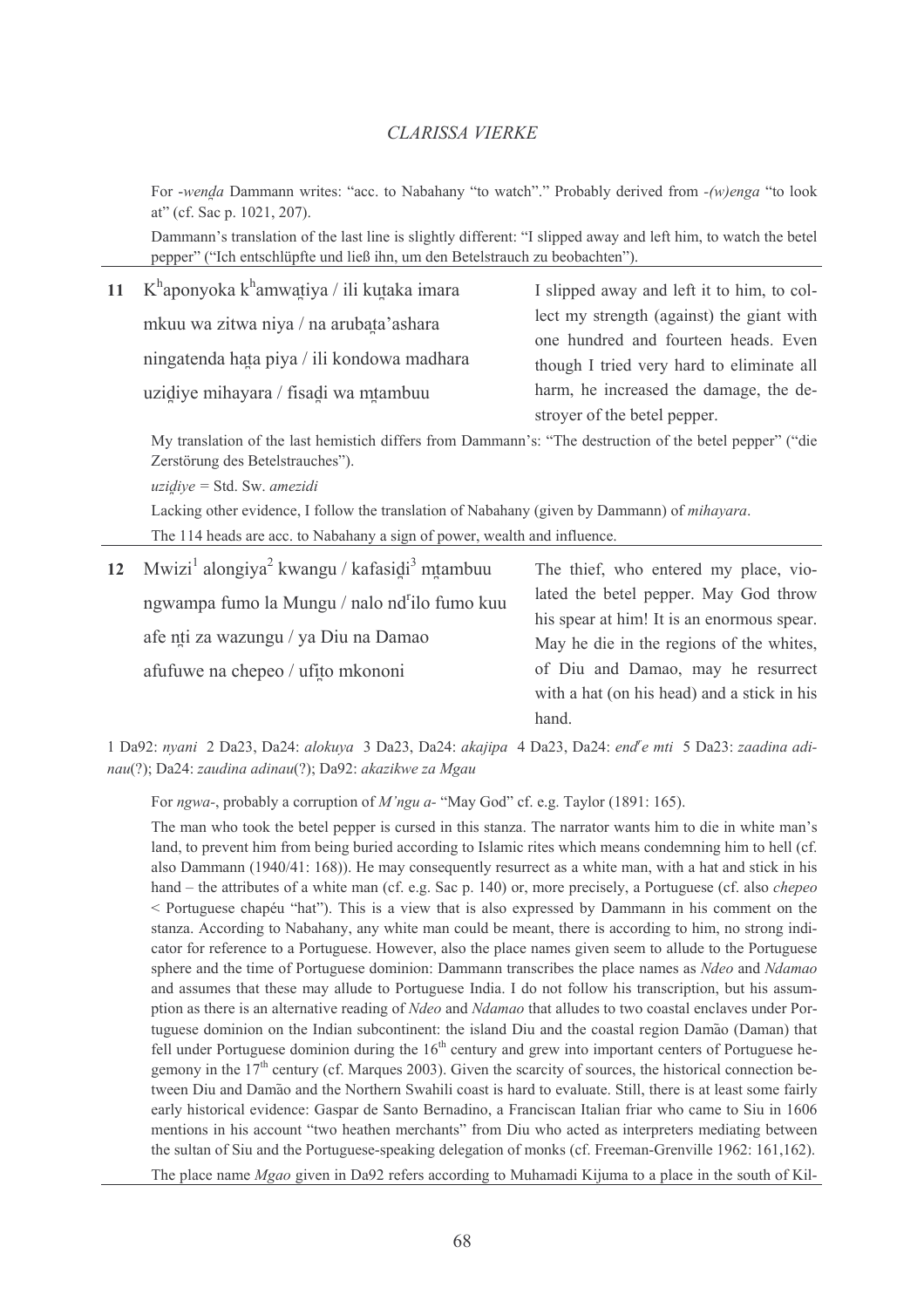wa where the Portuguese also got established in the 16<sup>th</sup> century (cf. Dammann 1940/41: 167). Probably, Mgao could also be a corruption (through copying by writing or oral transmission) of Goa, not only an important area of Portuguese dominion, but also often used as a cover term for the Portuguese spheres of influence and rule in India (or is it a corruption of the Goan town Margão (Madgaon)?).

I could not identify the place names given in Da23 and Da24 nor could anybody of the people I asked (Ahmad Nassir, Ahmed Nabahany and Zahara Ali). Probably, they are also corruptions of *Diu na Damao*. Zahara Ali, an elderly woman from Pate, who also used to know the poems presented here by heart, could only remember one place name mentioned in still another version of this poem, namely Rome. Unfortunately, I did not have the possibility to record this version from her.

# 4.1.4. Schematic overview of the order of stanzas

The following table gives a schematic overview of the variation concerning the order of stanzas in the different versions. Da45 is the version that all the others are put in comparison to.

| Da45     | Da23    | Da24    | <b>Da92</b> | Fa                       |
|----------|---------|---------|-------------|--------------------------|
|          |         |         |             |                          |
|          | ∠       |         | ۰           |                          |
| $3 - 5$  | $3 - 5$ | $3 - 5$ | -           | $\overline{\phantom{0}}$ |
| $6 - 11$ | $\sim$  | ۰       | -           |                          |
| 12       | O       |         |             | $\overline{\phantom{a}}$ |

# 4.2. In praise of the betel pepper: "Sifa za Mtambuu"

As in the case of the "Utumbuizo wa Mjemje". I could also get hold of another version of the "Shairi la Mtambuu", that deviates so substantially from the other versions grouped together in the synopsis above, that I have decided to treat it separately. In fact, only the wording of the first and the fourth stanza of this version are clearly reminiscent of the versions presented above showing again the versatile nature of Swahili poems.<sup>95</sup> In general, the poem seems to be stripped of its metaphoric dimension, praising the betel plant – without allusions to a lady - and all the benefits it has.

# 4.2.1. The manuscript from the Hichens' papers

The version presented below is taken from a book manuscript by William Hichens and Sheikh Mbarak Ali Hinawy, the former *liwali* of Mombasa, with the title "Diwani ya Malenga wa Sawahili", that has never been printed.<sup>96</sup> It was obviously meant as an anthology of Swahili

<sup>&</sup>lt;sup>95</sup> But, of course, the whole theme of planting the sprout recalls the "Shairi la Mtambuu".

<sup>&</sup>lt;sup>96</sup> Cf. MS 53491a, Hichens Collection, SOAS. The manuscript carries the date 1939. In the SOAS archive one CL NLS 33491a, Fucuents Conection, SOAS. The manuscript carries the date 1939. In the SOAS archive one<br>finds several manuscripts in typescript by Hichens that were obviously meant to be printed (like e.g. "Liyongo,<br>the Spe edited together with Alice Werner in 1934), Hichens tried very hard – and often in vain – to find publishers, as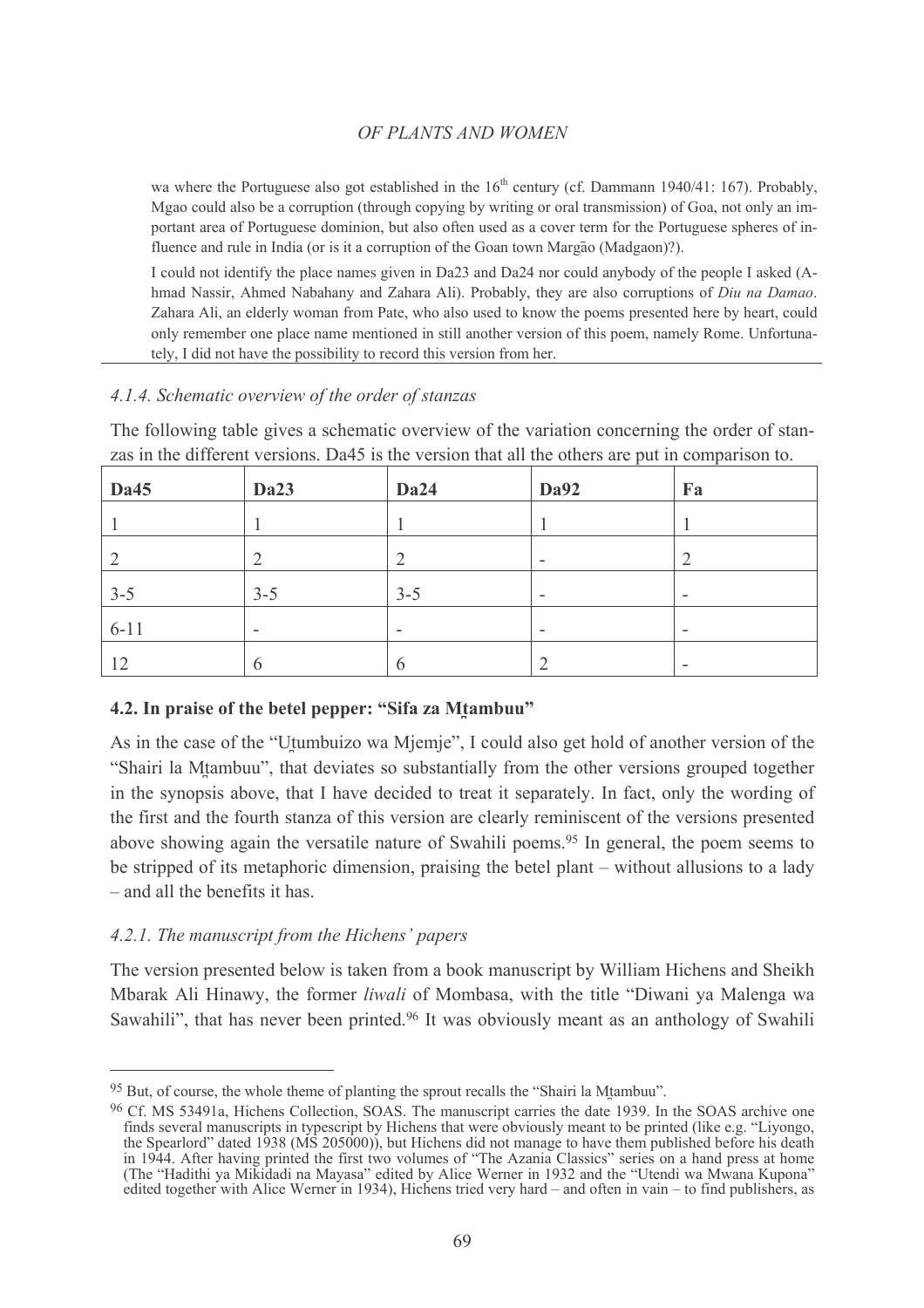poetry and another part of the "Azania Classics" series. Apart from an introduction written by Sheikh Mbarak Hinawy, the book is subdivided into different sections attributed to different Swahili poets. Furthermore, other poems whose authors are unknown  $-$  like the following "Sifa za Mtambuu" – are categorized according to their place of origin or the language.  $97$  The poems are in typescript; no manuscript in Arabic script that most of the transliterations must be based on has been added. Some corrections have obviously been made by hand, but still there are some mistakes in the typecript and other interpretations of the transliteration are possible taking the Arabic script and all the variants it allows in mind.<sup>98</sup> It was probably also Sheikh Mbarak Hinawy, who added a date to the poem: 1810 A.D./1225 A.H.).99

In the following I am going to give the version as presented in Hichens' and Sheikh Mbarak A. Hinawy's manuscript. Where I have altered the wording, as I find another reading more plausible. I give the original transliteration separately. I also added diacritics and a translation which is missing in the book manuscript. Ahmad Nassir Juma Bhalo helped me to understand some difficult words and obscure passages. Going through the poem, he also classified it vaguely as old (shairi la zamani).

### 4.2.2 Textual synopsis with comment and translation

| $\mathbf{1}$                    | Nipete nti tayibu <sup>1</sup> / ardhi imetengeya<br>nalekeza hitharibu / kuilimia-limia $^2$<br>N'na yangu matulubu / n'liyoyaazimia<br>nataka kuutulia / ukono wa mtambuu                                                | I got good land, the soil had been well-<br>arranged. I turned it tilling it, constantly<br>cultivating on it. I have a plan that I have<br>decided, I want to plant a sprout of the<br>betel pepper. |  |
|---------------------------------|----------------------------------------------------------------------------------------------------------------------------------------------------------------------------------------------------------------------------|-------------------------------------------------------------------------------------------------------------------------------------------------------------------------------------------------------|--|
| 1 Hi: taibu 2 Hi: kulemea-lemea |                                                                                                                                                                                                                            |                                                                                                                                                                                                       |  |
|                                 | matulubu, cf. Sac (p. 515): "matilaba désir, intention, demande."<br>-tengea, cf. Sac (p. 883): "être en meilleure situation, arrangé, bien arrangé."<br><i>tayibu</i> < Arab. <i>tayyib</i> good, well (cf. Sac p. 1088). |                                                                                                                                                                                                       |  |

-tharibu acc. to Ahmad Nassir < Arab. -darab "to hit".

one can conclude from his correspondence with different publishers and scholars (that is now kept at the SOAS archives). Finding a publisher for the Al-Inkishaft took him several years (cf. also his "Diwani ya Muyaka Bin Haji al-Ghassaniy", which came out in Johannesburg in 1940).

 $97$  With respect to poems in praise of trees there is another one in the manuscript called "Sifa za msaji" (p. 114).

<sup>&</sup>lt;sup>98</sup> In the SOAS online catalogue we read that "some errors were identified probably by Hinawy" which seems very plausible (http://mercury.soas.ac.uk/perl/Project/showSwahiliItem.pl?ref=MS%2053491a (27.9.06).

<sup>&</sup>lt;sup>99</sup> In terms of date of composition we can vaguely attest that this poem seems to come close to the estimated date<br>of composition of the "Wimbo wa Miti". In this respect Mbele writes: "Zaharia said that Wimbo wa miti is<br>v Zaharia, whom I have met on Lamu twice, was born at around 1920. Therefore the "Wimbo wa Miti" might have been composed during the first half of the 19<sup>th</sup> century or even shortly before.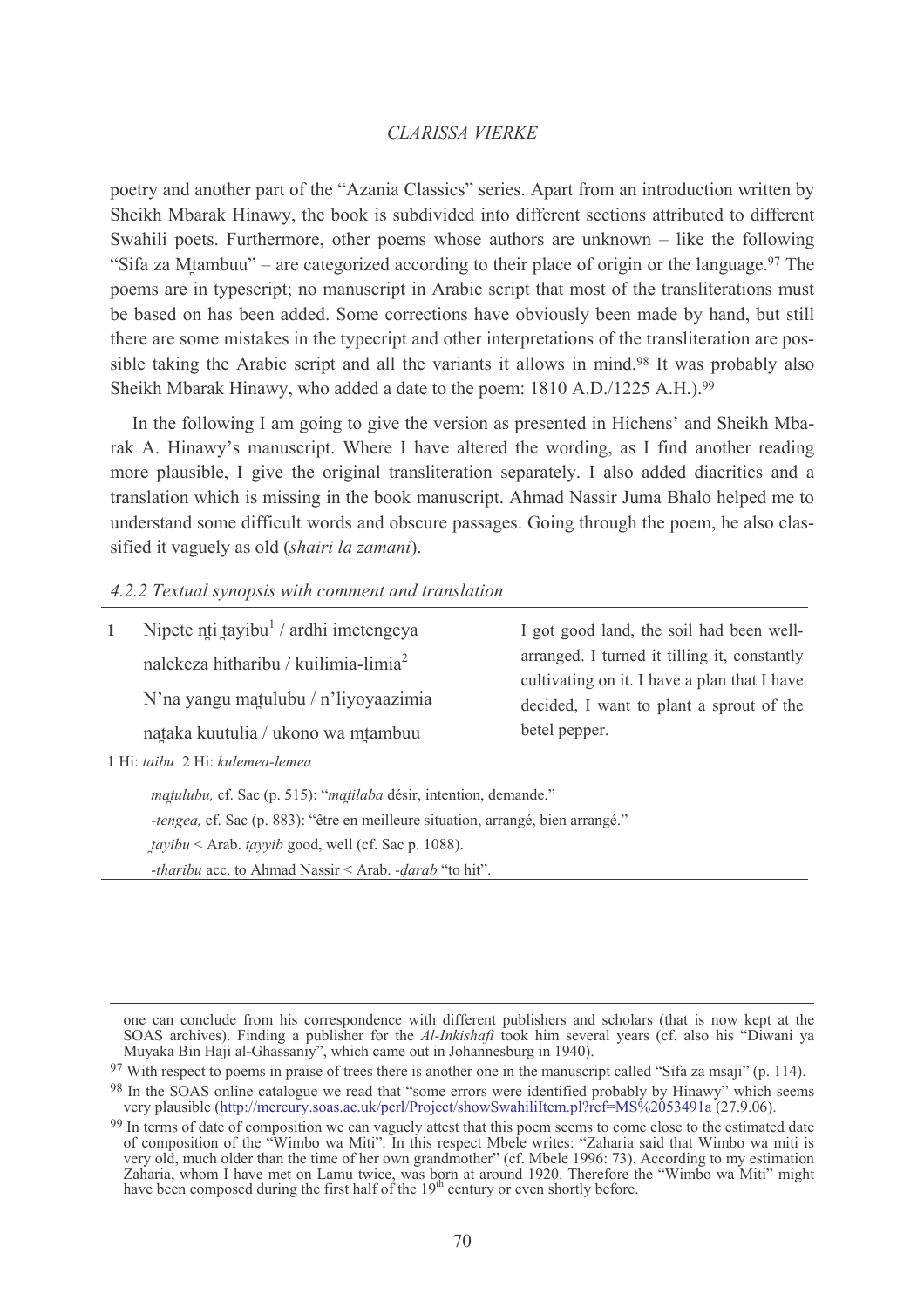$\overline{\mathcal{L}}$ Kula alo mraibu / milele huhitajia na sikuye humswibu / myini akitokea<sup>1</sup> hiwa na wangu karibu / nimepunguza udhia nd<sup>r</sup>ipo hataka tulia / ukono wa mtambuu

Everyone who is used to it needs it permanently. And the day it takes hold of him, he roams the town. When I have mine nearby, I have reduced my pain, that's why I want to plant the sprout of a betel plant.

#### 1 Hi: akitukia

*mraibu*, cf. Jhn (p. 505): "*Uraibu*: strictly anything one is accustomed to and cannot do without, but only applied to a chewing mixture very popular at the coast and commonly called tambuu, from the betel leaf in which it is wrapped an chewed." (cf. also Sac (p. 968) "*uraibu* bol (chique) de bétel, préparé avec noix d'arec, tabac et chaux.")

-swibu acc. to Ahmad Nassir = -pata (cf. Sac (p. 801) "-sibu atteindre (-pata), frapper").

 $T<sup>h</sup>$ apata siku nizike / nimekwisha jenga uwa  $\overline{\mathbf{3}}$ Utowe tambuu nyike / zenye nuru na sitawa shimoni mwakwe ushike / laala tukalimbua henda movo ukatuwa. / upatapo mtambuu

I will find a day to put it into the soil: I have already built a backyard, so that it may bring out fresh betel – shiny and abundant. In its hole it may take roots, so that we might (soon) harvest (for the first time). If I go (planting), my heart will calm down, when it gets the betel pepper.

tambuu nyike acc. to Ahmad Nassir "sifa ya tambuu", i.e. betel leaves of best quality: they are fine, fresh and of light yellowish colour.

sitawa cf. Sac (p. 810) prospérité, aboundance; -enye nuru na sitawa is a formulaic epithet that is often used in old Swahili poetry in praise of something or someone.

 $laala$  = pengine

-limbua acc. to Ahmad Nassir kupata, kufanikiwa (cf. Sac (p. 474): "percevoir ou cueillir les prémices, l'étrenne, les premiers fruits.").

| $\overline{4}$ | Moyo huona makini / mti haujaambata;                                              | In my heart I am careful, because the        |
|----------------|-----------------------------------------------------------------------------------|----------------------------------------------|
|                | siond <sup>r</sup> okee shinani / huunosheza <sup>1</sup> kwa k <sup>h</sup> ata. | tree has not yet taken root, so that I can't |
|                | Chakula <sup>2</sup> sikutamani, / sina ndaa, sina nyota.                         | leave the root stock. I water it with a      |
|                |                                                                                   | coconut shell. Food $- I$ don't long for it, |
|                | Shughuli imenipata / kwa huba ya mtambuu                                          | I am neither hungry nor thirsty. Worry       |
|                |                                                                                   | has taken hold of me out of love for the     |
|                |                                                                                   | betel pepper.                                |

1 Hi: huunwesheza 2 Hi: shakula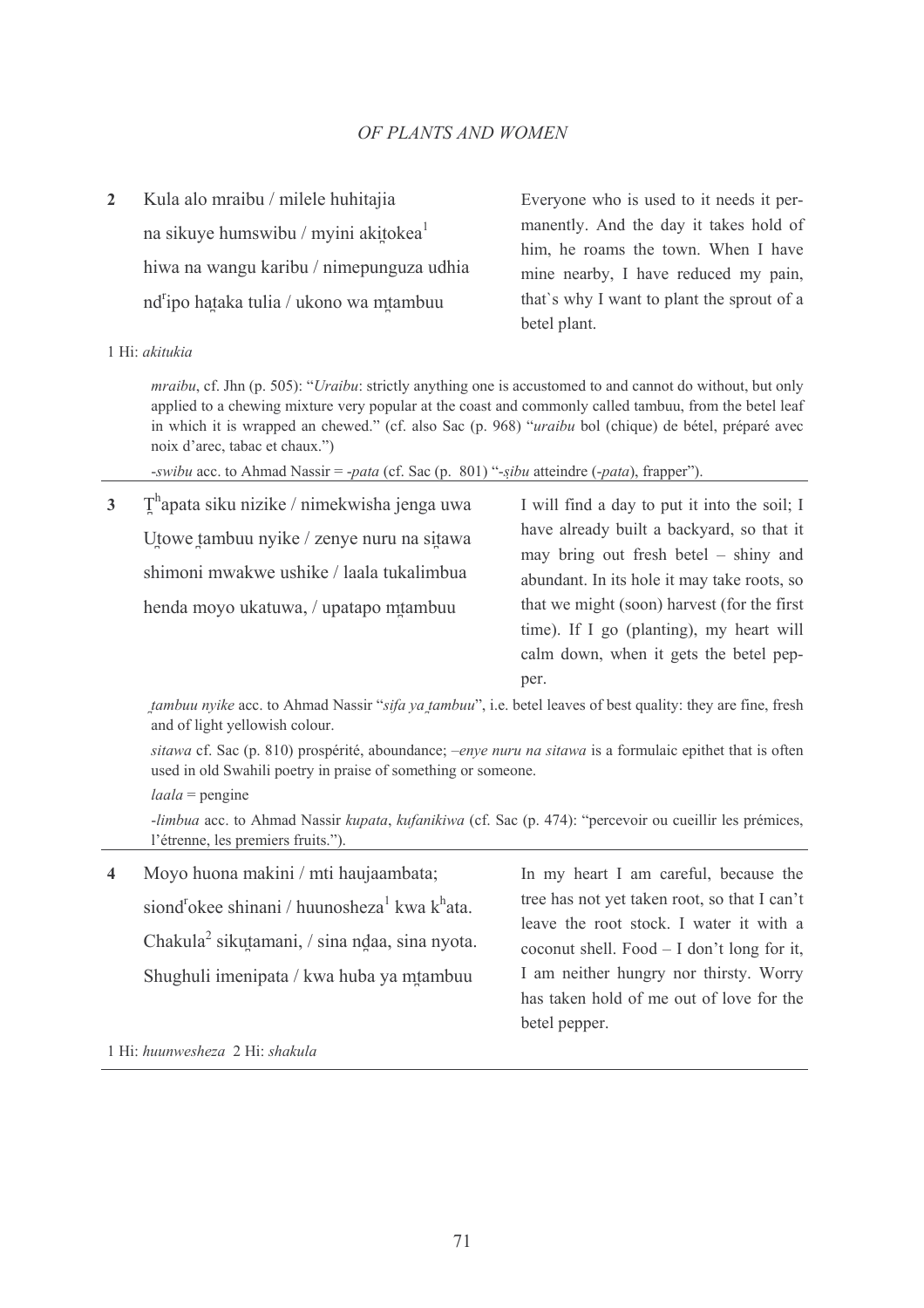Mngu tatia<sup>1</sup> baraka / usimike unawiri.  $\overline{\phantom{a}}$ ndiwe mwenye kuuweka / hautumia dahari; Mani yakwe memetuka / pasiwe kutaghayari Hima, nend<sup>r</sup>e taisiri / hauzuru mtambuu

God will grant (his) blessings, so that it may stand upright and glitter. You are the one who puts it, that I can always make use of it. Its leaves glitter without changing. Quick, let me hurry and visit the betel pepper.

#### 1 Hi: telea/tatia

*dahari* acc. to Ahmad Nassir *miaka mingi* (< Arab. *dahar*) (cf. Sac (p. 1061) "temps (...) toujours"). taisiri acc. to Ahmad Nassir haraka (cf. Sac (p. 1086) sub tahisiri)

Hima, nend<sup>r</sup>a tasihili / nikaukalia papo; 6 Nisikuwa na shughuli, / na shughuli zingawapo.  $Nd<sup>r</sup>uza$  na watume<sup>1</sup> mali / mimi t<sup>h</sup>apunga upepo, sina popothe end<sup>r</sup>apo / kwa huba ya mtambuu

Ouick. I go in a hurry that I sit at the plant there. I do not care about any duties, even though there are (a lot of) things to do. My brothers, let them make profit, while I will enjoy a breeze of fresh air. I have nowhere else to go, out of love for the betel pepper.

#### 1 Hi: watumi

-punga upepo acc. to Ahmad Nassir "to take a breeze of fresh air, relax"

| 7 | Utafunapo hutoka / hamu moyoni na ghamu                                                      | If you chew it, anxiety and sorrow leave                                        |
|---|----------------------------------------------------------------------------------------------|---------------------------------------------------------------------------------|
|   | hutakata kama shuka / kalibi hutabasamu                                                      | your heart. You become pure like a<br>(white) loin-cloth, the heart smiles. You |
|   | Ukawa mwenye kuteka / na kusema na hirimu.                                                   | become someone who laughs and talks                                             |
|   | Siati kwenda dawamu / kuuzuru mtambuu                                                        | with his mates. I never omit going to<br>visit the betel pepper.                |
|   | shuka acc. to Ahmad Nassir "nguo nyeupe"                                                     |                                                                                 |
|   | $kalibi <$ Arab. <i>qalb</i> "heart"                                                         |                                                                                 |
|   | hirimu acc. to Ahmad Nassir "age mates" (cf. Sac (p. 278): "herimu adolescent du même age"). |                                                                                 |
| 8 | Ukisha kula chakula, / nd <sup>r</sup> uza, niwape khabari,                                  | When you have finished eating, my                                               |

msipateni<sup>1</sup> ghafula / itake iwe tayari, huja mangi masiala / maneno mazuri-zuri nd<sup>r</sup>ipo nisitafakhari / haupenda mtambuu

eating, my friends, let me tell you, don't be taken by surprise, it should be ready. Many matters come up, some nice talking. That's when I am supposed not to be boastful and I love the betel pepper.

#### 1 Hi: msipate ni

Acc. to A. Nassir in this stanza the narrator advices his friends to prepare the betel bite before eating, so that one can enjoy it at once after finishing one's meal. In this case, the poet alludes to the use of the betel bite as a digestion aid as well as a stimulant which makes people talkative.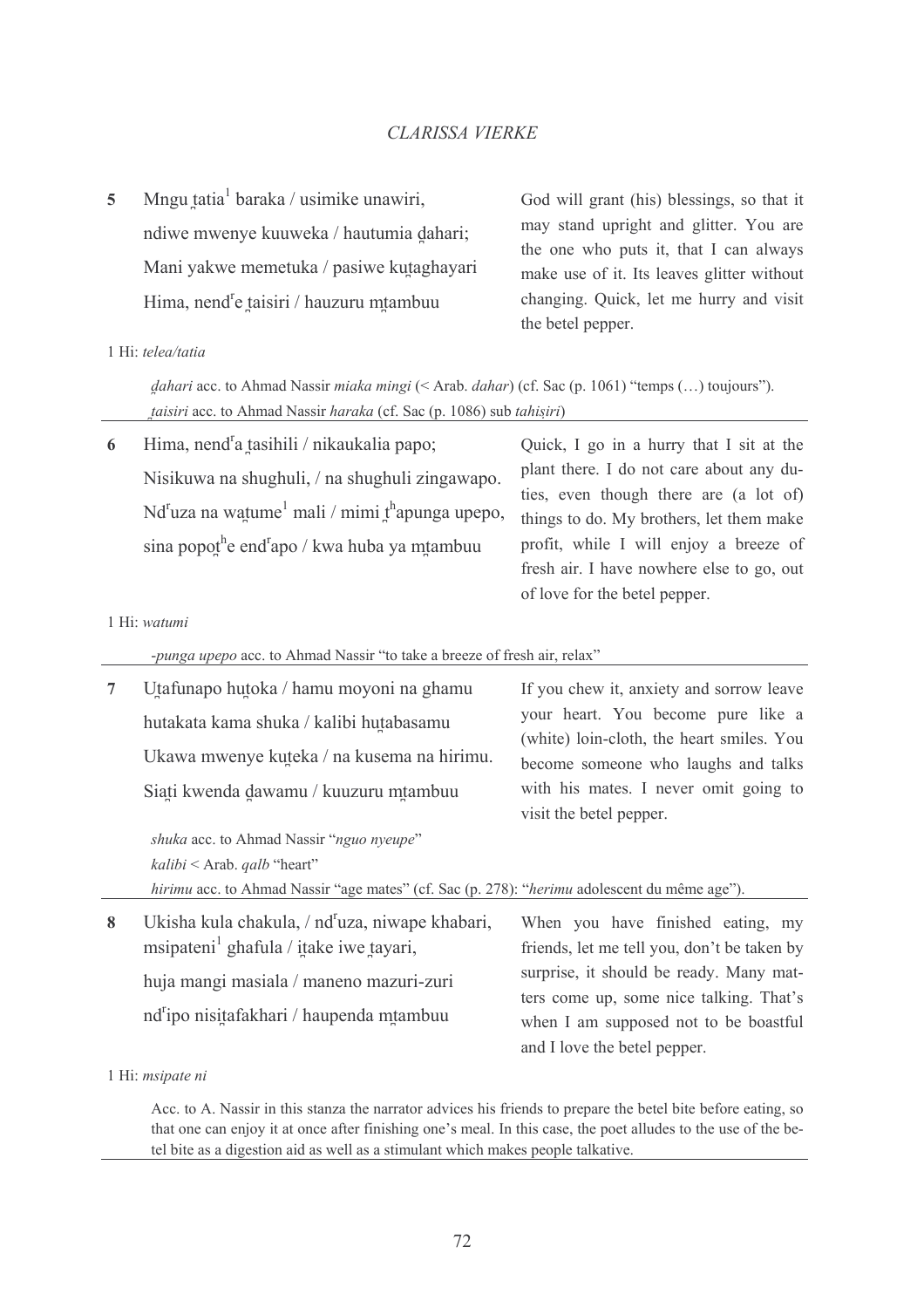$\boldsymbol{Q}$ Kahawa nda wa Arabu / wa Hejazi na Yamani kwet<sup>h</sup>u ni kit<sup>h</sup>u gharibu / t<sup>h</sup>aipendani mgeni? na twambe ni mahabubu / tusiitowe funguni, tungiapo faraghani / ifaayo ni tambuu

Coffee is of the Arabs, (the people) from Hijaz and Yemen. For us it is a foreign thing. How am I supposed to love a stranger? And if we agree that it is liked, we shouldn't put it away; when we enter privacy, betel is most appropriate.

#### 1 Hi: tusivitowe

Acc. to A. Nassir *tusiitowe funguni* = *tusiiweke kando* 

Interestingly betel is in this stanza defined as a plant central to Swahili culture – its importance is comparable to that of coffee in the Arab countries.

The translation of  $t^h$  *aipendani mgeni* given above is very doubtful, especially because of the lacking agreement between *mgeni* and the object pronoun -i- (referring to kahawa?). Khamis suggests a different translation: "How can a guest love it?" In this case the rethorical question would stress the impossibility of offering coffee, a foreign thing, to one's guest (in this case a *mgeni-mwenyeji*, who is a Swahili as well and is likewise not used to drinking coffee).

| 10 Tambuu haina jura / ipatapo mraibu,                                      | Betel does not make a fool (out of the      |
|-----------------------------------------------------------------------------|---------------------------------------------|
| mwenye hila na busara / kend <sup>r</sup> a nayo taratibu.                  | one consuming it) if it falls into the      |
|                                                                             | hands of someone who is used to it,         |
| Hutoa <sup>1</sup> mt <sup>h</sup> u hasira / imjiyapo <sup>2</sup> karibu, | someone with wisdom and shrewdness          |
| kwa raha <sup>3</sup> si kwa sulubu <sup>4</sup> / una mambo mtambuu        | handling it with care. It removes the       |
|                                                                             | anger of the one, it comes close to, in joy |
|                                                                             | not by force; there is a lot (to say) about |
|                                                                             | the betel pepper.                           |

1 Hi: hutua 2 Hi: i mjiyapo 3 Hi: karaha 4 Hi: si kwa sulubu

sulubu, cf. Sac (p. 821): "endurcissement au travail."

In this stanza, the narrator seems to object to the alleged negative intoxicating effects of betel (which is also said to be slightly addictive). From the poet's point of view, it only needs a careful consumer. But if consumed with moderation it does not lead to amentia and merely has an exhilarating effect.

# **5. Conclusion**

Even though I started with a broader and cursory look at the occurrence of plants and particularly at their usage as metaphors in Swahili poetry, this article primarily focuses on a more technical treatment of two specific poems (and their variants) on the betel pepper and on a plant called *mjemje*. Both poems show linguistic and textual traces of a long period of transmission and alternation. The "Utumbuizo wa Mjemje" seems to branch into two different main transmissions of the text, whereas one is more or less coherently represented by different versions  $(2.1)$ , another  $(2.2)$  seems to have integrated a lot of different text layers and parts of other *tumbuizo*. In the case of the "Shairi la Mtambuu" and the "Sifa za Mtambuu" one should probably better speak of two different, independent poems which do not represent one common text whose "off-springs" they are, as not too many parallel lines and themes are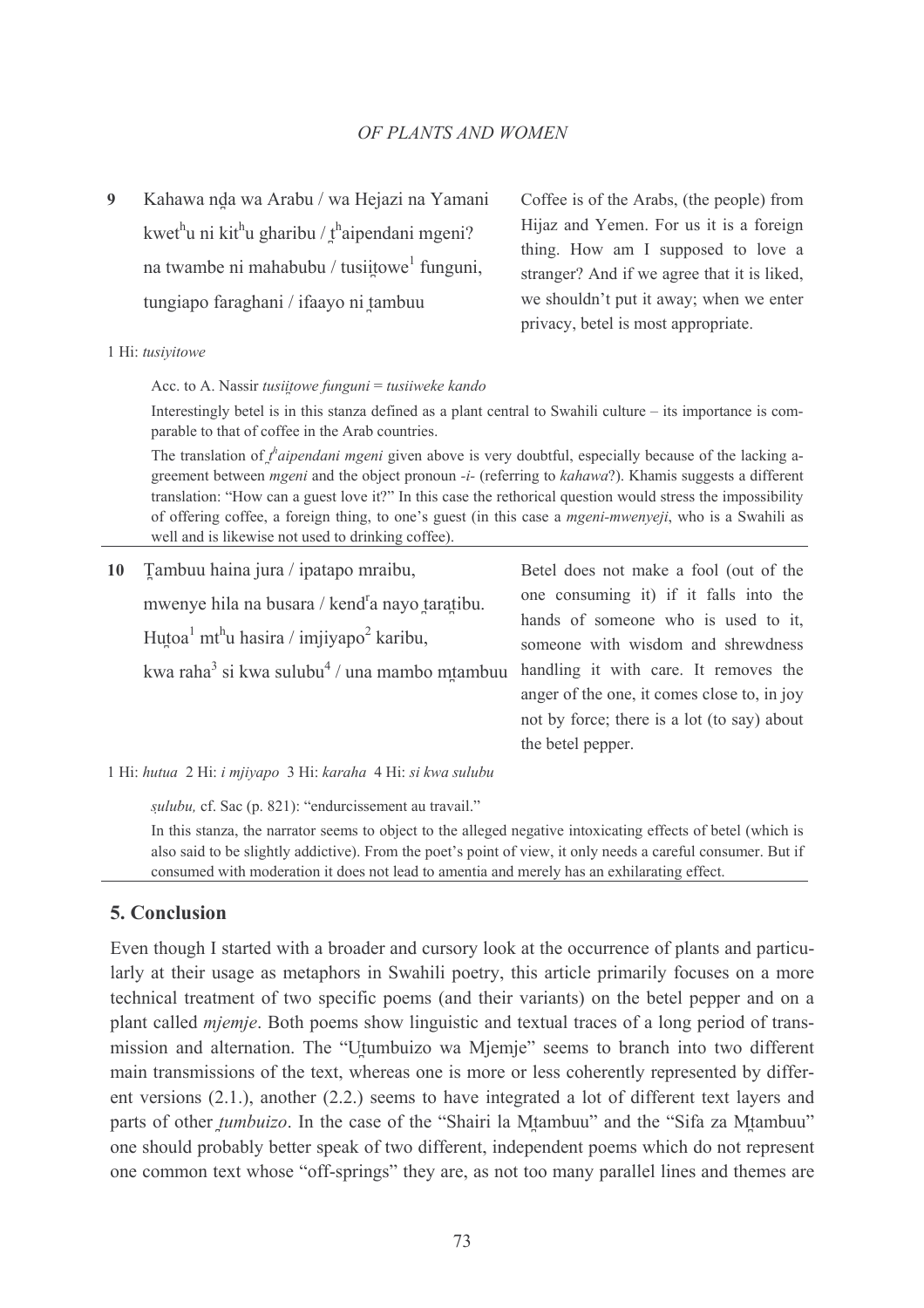found. Still, as I have tried to stress in the reflections on the versatile nature of Swahili poetry (cf. 3), texts commonly shade into each other without having a clear-cut boundary line. The idealistic pleading for a view on the actual performance, the suggested solution for the above stated insuffiency, is not echoed very well in this article which is still in its core an edition of manuscripts, although I have also tried to show that even in manuscripts there is some potential for change and creation of new texts. However, the recording of the "Utumbuizo wa *Miemie*" gives at least in some respects an idea how misleading a concentration on the written form alone can be: The prosody of an *utumbuizo*, especially its subdivision into lines and other metrical subparts which has mostly been characterized following text traditions appears differently in the audio version that also puts the *utumbuizo* closer to songs than to narrative *tenzi*. Before closing the article, I want to add some reflections on the *utumbuizo* as weak indicator of place and time of origin.

The *utumbuizo*, probably one of the oldest Swahili prosodic patterns that most of the Liyongo songs, the "Utumbuizo wa Mjemje" as well as some other "archaic" Swahili poems were composed in can be regarded as a hint for the age of the motif of the tree. This does not mean that poems exploring trees and other plants as motifs have exclusively been composed in the *utumbuizo* meter – we have already seen a number of counter examples – neither do I want to suggest a fixed relationship between prosodic form and content, but I merely want to mention it as a possible rough hint at its old age. Harries  $(1962: 183)$  – even though giving only one example, namely "Sifa ya Mnazi" that is equivalent to "Utumbuizo wa mnazi" (in Miehe et al. 2004) – insists on exclusiveness: "Songs in praise of trees have been written in long-measure  $(...)$ ".<sup>100</sup>

Furthermore he is eager to give an absolute date and even goes a step further by stating that there is evidence from the Pate chronicle that as early as the 12<sup>th</sup> century Sultan Ahmed I of Shagga promoted agriculture which could have been an impetus to "songs in praise of trees".<sup>101</sup> Harries' argument concerning the date that he does not really try to back up is too vague to accept, but at least it is noteworthy that, firstly, Harries is also struck by the sheer number of "poems in praise of trees" (Harries 1962: 183) and, secondly, that he locates the poems written in the *utumbuizo* meter geographically on Pate.<sup>102</sup> Even though the connection between the *tumbuizo* in praise of trees and Pate is very vague, it should be noted that accord-

<sup>&</sup>lt;sup>100</sup> Poems/songs in long-measure is a term of categorisation (on the basis of prosody) used by Harries (1962) (but most probably introduced by Hinawy/Hichens) that largely corresponds to *utumbuizo*.

<sup>&</sup>lt;sup>101</sup> Harries (1962: 183): "To this end poems were written extolling the virtues of the pomegranate (kuthmani), the betel palm supplying the areca-nut (mtambuu), the teak-wood tree (msaji) and, of course, the coconut." Let me add that Harries made a mistake: the areca nut grows on the *mpopoo*. Harries must have copied the idea from the Hichens' Papers (without giving it as a reference), as one reads the same idea in Hichens' manuscript "Liyongo, the Spear lord".

<sup>&</sup>lt;sup>102</sup> Of course, "Songs in praise of trees" have been composed throughout the centuries - as even the few exam-The introduction show and thus are not an exclusive feature of mediaeval times. There are, for example,<br>also a number of "Songs in praise of trees" in *Mambo Leo*, which were also composed in the context of a cam-<br>paign t I thank Thomas Geider for drawing my attention to *Mambo Leo* (cf. also Geider 1992: 180).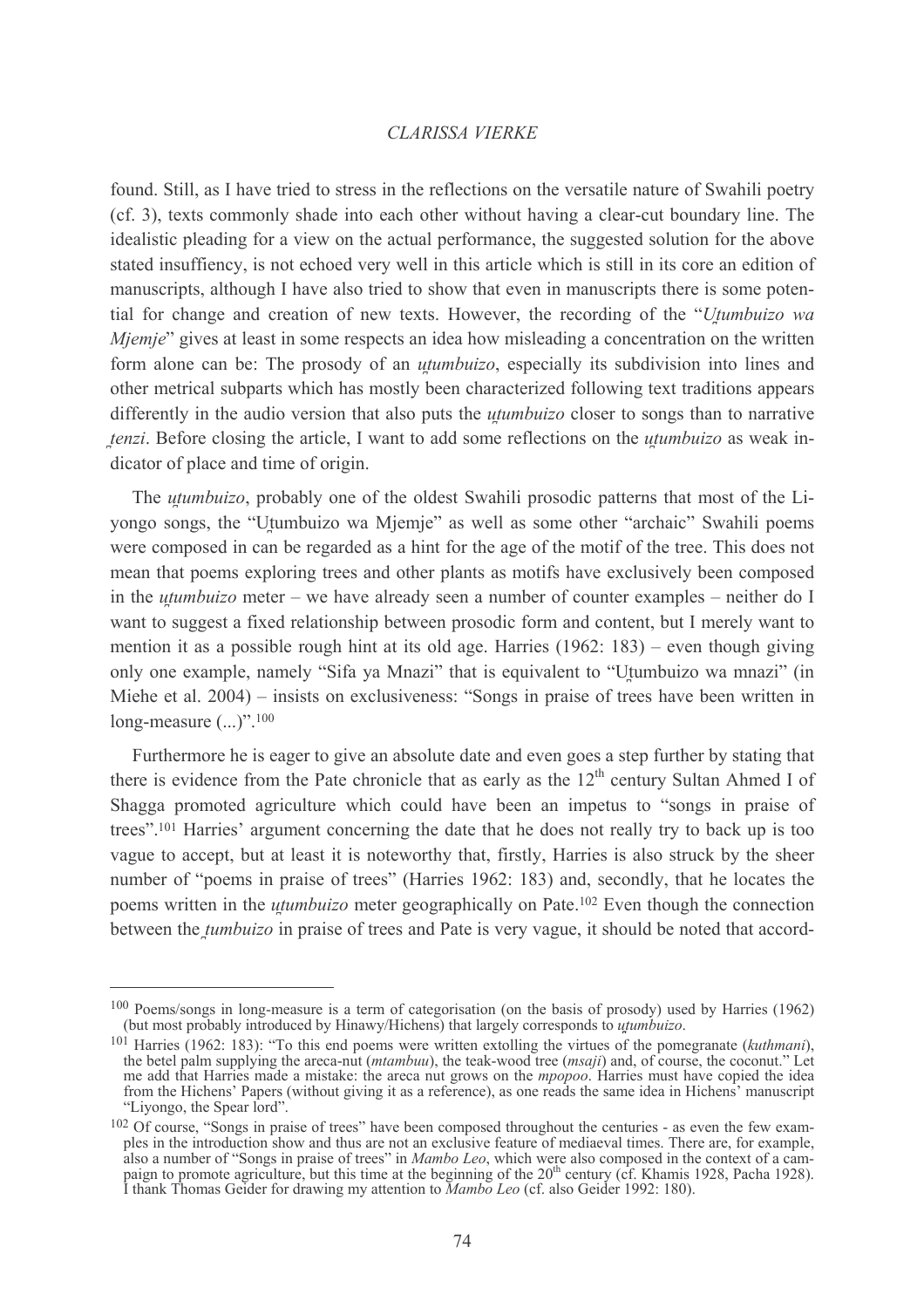ing to Nabahany Pate was once the centre of the *utumbuizo* genre and to a lesser degree still is. A lot of *tumbuizo* were composed during the "golden age" of Pate which came definitely to an end at the last at the beginning of the  $19<sup>th</sup>$  century accompanying the definite shift of the economic, political and cultural hegemony from North to South on the Swahili Coast. Some Kipate features in the Liyongo Songs as well as in the "Utumbuizo wa Mjemje" could also hint at Pate as the place of origin and probably – because of its "archaic" make-up – also to the époque of its cultural heydays – although one still has to stress that language is not a very rigid indicator in the poems. Still, taking the "Utumbuizo wa Mjemje" as an example and assuming – on the grounds of language, prosodic form and probably also theme – that a core part of it was composed on Pate, we have seen how at least parts of the poem have spread beyond Pate, probably to Lamu and also to Mombasa, while the poem most obviously was constantly altered through space and time, as we can see from the different dialect features which can hardly be attributed to a specific time or place.

Thus, in a geographical perspective, the poems presented above are also far from being unchangeable, homogeneous monoliths: Thematically the "Utumbuizo wa Mjemje" as well as the "Shairi la Mtambuu" show a lot of hints to Arabia as well as India reflecting the embeddedness of the East African Coast in the Indian Ocean networks, and consequently, the elusiveness of a "pure Swahili culture", even or especially in a historical perspective. There is constant exchange of goods and ideas, that people take possession of, adapting them to their own culture. The case of betel as such is very striking, as the plant – originating in India – and the habit of chewing the betel bite, got an important part or even an emblem of Swahili culture that is also reflected in the poem.<sup>103</sup> Likewise, the concept of the plant as a metaphor especially for women might have been adopted by Swahili poets taking it from Arabic or even Indian poetry, making it their own, creatively exploring and developing it  $-$  which likewise hints at the dynamics of Swahili poetry.<sup>104</sup>

### **Bibliography**

- Abdulaziz, Mohamed H. 1979. Muyaka. 19th Century Swahili Popular Poetry. Nairobi: Kenya Literature Bureau.
- Allen, J. W. T. (ed.). 1981. The Customs of the Swahili People. The 'Desturi za Wasawahili' of Mtoro bin Mwinyi Bakari and Other Swahili Persons. Berkeley, Los Angeles, London: University of California Press.
- Amri Abedi, Kaluta. 1979. Sheria za Kutunga Mashairi na Diwani ya Amri. Swahili: The Poems of Amri with an Essay on Swahili Poetry and the Rules of Versification. Nairo-

<sup>&</sup>lt;sup>103</sup> The poet even stresses its association with Swahili identity in the poem, by contrasting it with coffee that was foreign to him (cf. stz. 9 above).

<sup>104</sup> I have not done research on that, but at least the images and metaphors used in King Salomon's Song in the Old Testament (e.g. chapter  $2/3$ ; chapter  $5/15$ ; chapter  $7/8$ ) seem to hint at a wider usage of these kinds of metaphors on the Asian continent.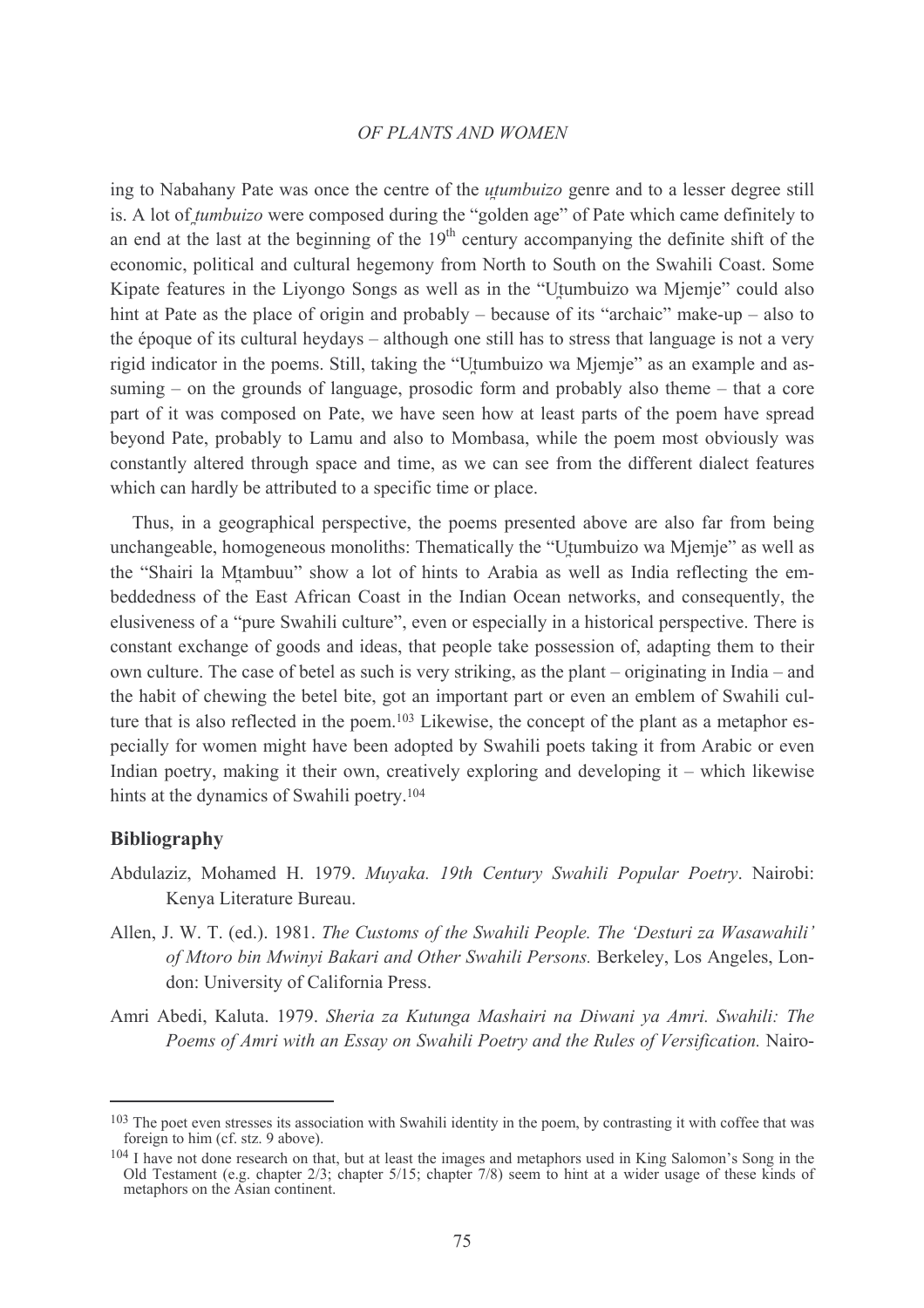bi: Kenya Literature Bureau.

- Büttner, Carl Gotthilf. 1892. Suaheli-Schriftstücke in arabischer Schrift. Mit lateinischer Schrift umschrieben, übersetzt und erklärt von Dr. C. G. Büttner. (Lehrbücher des Seminars für Orientalische Sprachen zu Berlin, Bd. 10). Stuttgart / Berlin: W. Spemann.
- Chiraghdin, Shihabdin, 1987, Malenga wa Karne Moja, Tungo Zilizokusanywa na Shihabdin Chiraghdin. Utangulizi Ahmed Sheikh Nabahany. Nairobi: Longman.
- Dammann, Ernst. 1940/41. Suaheli-Lieder aus Lamu. Zeitschrift für Eingeborenen-Sprachen 31: 161-188, 278-287.
- Dammann, Ernst. 1993. Afrikanische Handschriften. Teil 1: Handschriften in Swahili und anderen Sprachen Afrikas. (Verzeichnis der orientalischen Handschriften in Deutschland, Bd. XXIV, 1). Stuttgart: Franz Steiner.
- Dammann, Ernst. 1999. 70 Jahre erlebte Afrikanistik. Ein Beitrag zur Wissenschaftsgeschichte. Berlin: Reimer
- Freeman-Grenville, Greville Stewart Parker. 1962. The East African Coast. Select Documents from the first to the earlier nineteenth Century. Oxford: Clarendon Press.
- Geider, Thomas. 1992. Die Schönheit der Kokospalme: Sheikh Nabhanys zweites Dokumentargedicht in einem Swahili-Schulbuch. Afrika und Übersee, 75: 161-190.
- Greenway, P. J. 1937. A Swahili Dictionary of Plant Names. Dar es Salaam: Government Printer.
- Harries, Lyndon. 1962. Swahili Poetry. Oxford: Clarendon Press.
- Heepe, Martin. 1918/19. Alte Verbalformen mit vollständiger Vokalassimilation im Swahili. Zeitschrift für Kolonialsprachen 9: 118-125.
- Heine, Bernd & Karsten Legère. 1995. Swahili Plants. An Ethnobotanical Survey. Köln: Köppe.
- Hichens, William. 1939. Al-Inkishafi. The Soul's Awakening. Translated from the Swahili Texts and Edited, London: Sheldon.
- Hichens, William. 1940. Diwani ya Muyaka bin Haji Al-Ghassaniy. Johannesburg: University of Witwatersrand Press.
- Horton, Mark & John Middleton. 2000. The Swahili. The Social Landscape of a Mercantile Society. (Peoples of Africa). Oxford: Blackwell Publishers.
- Jahadhmy, Ali A. 1975. Anthology of Swahili Poetry. Kusanyiko la Mashairi. (African Writers Series, 192). London, Nairobi, Ibadan, Lusaka: Heinemann.
- Johnson, Frederick. 1939. A Standard Swahili English Dictionary. Nairobi: Oxford University Press.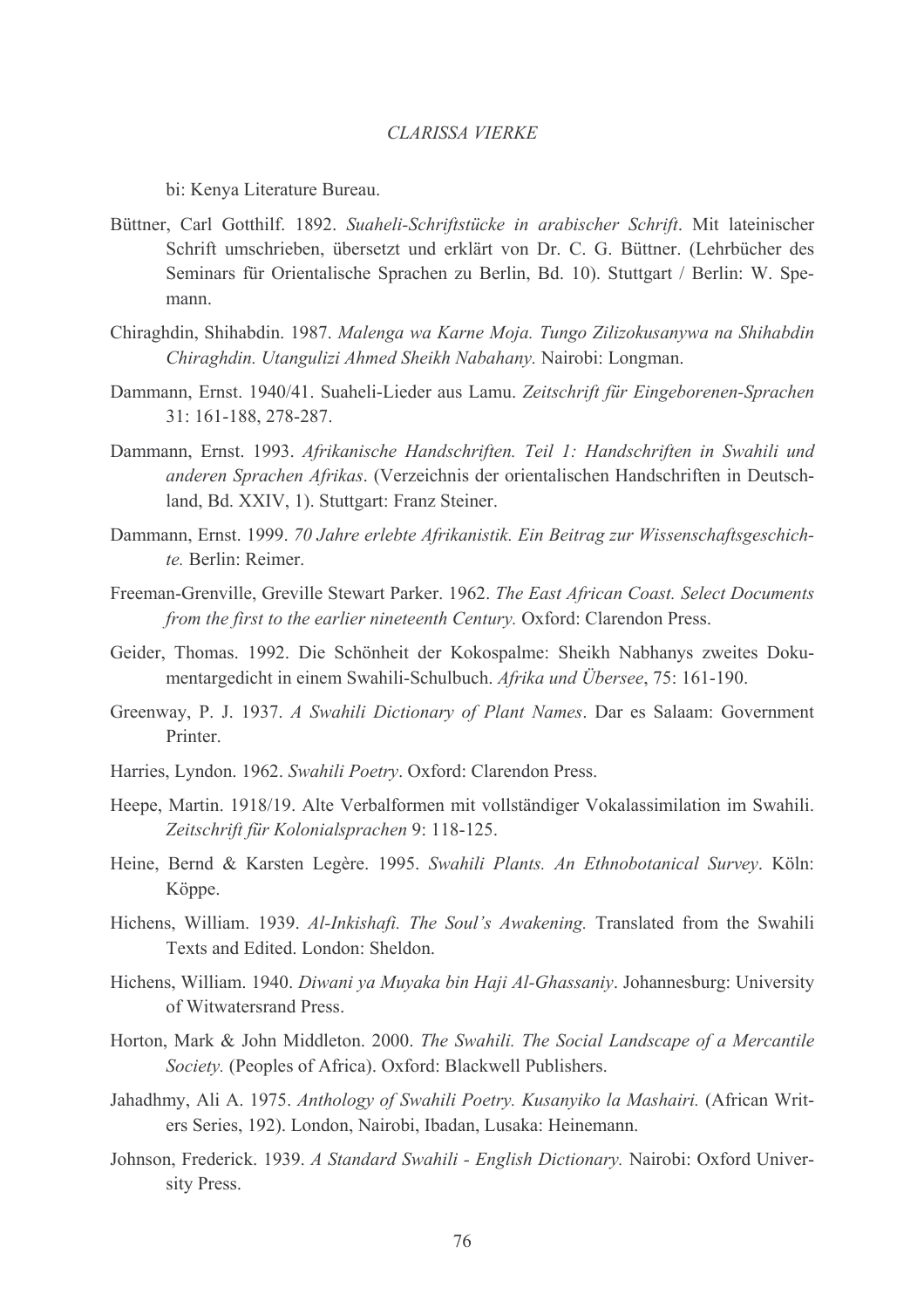- Khamis, R. C. 1928. Shairi la mti gani wa faida ushindao miti pia? Mambo Leo 6, (71): 986.
- Kijumwa, Muhamadi. 1973. *Utenzi wa Fumo Liyongo*. Edited by Abdilatif Abdalla. Dar es Salaam: Chuo cha Uchunguzi wa Lugha ya Kiswahili, Chuo Kikuu cha Dar es Salaam
- Knappert, Jan. 1971. Swahili Islamic Poetry. Volume I. Introduction. The Celebration of Mohammed's Birthday. Swahili Islamic Cosmology. Leiden: E.J. Brill.
- Knappert, Jan. 1972. A Choice of Flowers Chaguo la Maua. An Anthology of Swahili Love Poetry. (African Writers Series, 93). Nairobi, London, Ibadan: Heinemann.
- Knappert, Jan. 1972/1973. A Gungu Song in the Gunya Dialect. Afrika und Übersee, 56: 185- $200.$
- Knappert, Jan. 1979. Four Centuries of Swahili Verse. A Literary History and Anthology. London, Nairobi: Heinemann.
- Knappert, Jan. 2004. A Survey of Swahili Songs with English Translation. Lewiston Quennston, Lampeter: The Edwin Mellen Press.
- Krapf, Johann Ludwig. 1882. A Dictionary of the Suahili Language with Introduction Containing an Outline of a Suahili Grammar, London: Trubner,
- Lambert, H. E. 1953. The Vumba Verb. Bulletin of the East African Inter-Territorial Language Committee, 23: 14-45.
- Le Guennec-Coppens, Françoise. 1997. Changing Patterns of Hadhrami Migration and Social Integration in East Africa. Hadhrami Traders, Scholars and Statesman in the Indian Ocean, 1750s-1960s, ed. by Ulrike Freitag & William G. Clarence-Smith. Leiden, New York, Köln: Brill: 157-174.
- M. A. Pacha. 1928. Majibu ya shairi la mti gani wa faida ushindao miti pia. Mambo Leo 6,  $(72): 1004.$
- Marques, António Henrique R. de Oliveira. 2003<sup>5</sup>. Breve História de Portugal. Lisbon: **Editorial Presenca.**
- Mberia, Kithaka wa. 1997. Mchezo wa Karata. Nairobi: Marimba Publishers.
- Mbele, Joseph L. 1996. 'Wimbo wa Miti': An Example of Swahili Women's Poetry. African Languages and Cultures 9, (1): 71-82.
- Miehe, Gudrun, Abdilatif Abdalla, Ahmad Nassir Juma Bhalo, Ahmed Nabahany, Angelica Baschiera, Clarissa Dittemer, Farouk Topan, Mohamed H. Abdulaziz, Said A. M. Khamis, Yahya Ali Omar & Zaina Mahmoud Fadhil al-Bakary. 2004. Liyongo Songs. Poems Attributed to Fumo Livongo. Collected and edited by the Livongo Working Group. (Archiv Afrikanistischer Manuskripte, Vol. 7). Köln: Rüdiger Köppe.
- Miehe, Gudrun. 1977. Bemerkungen zur Lexik älterer Swahilidichtungen. XIX. Deutscher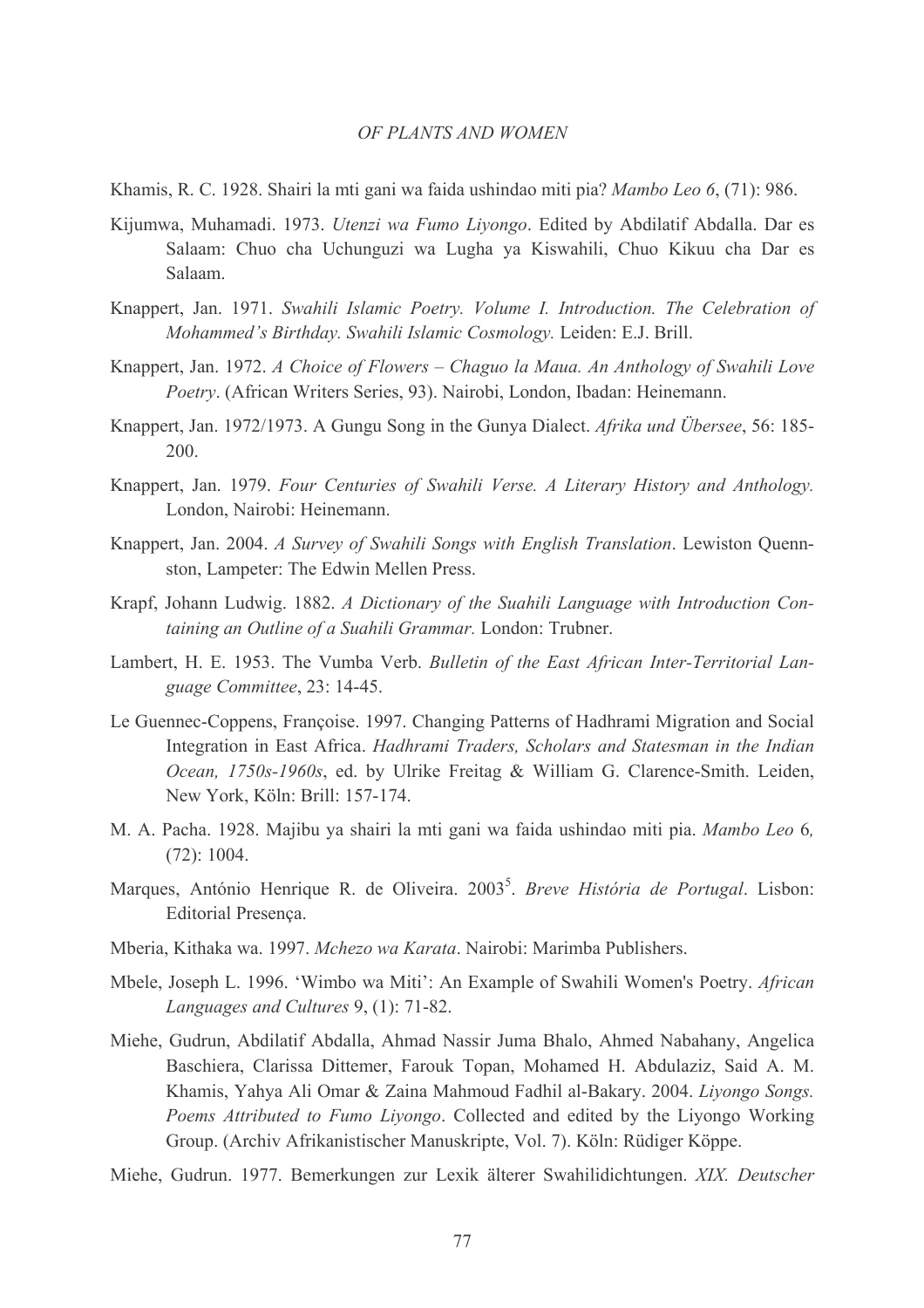Orientalistentag vom 28. September bis 4. Oktober 1975 in Freiburg im Breisgau. Vorträge, ed. by Wolfgang Voigt. (Zeitschrift der Deutschen Morgenländischen Gesellschaft, Suppl. III, 2). Wiesbaden: Franz Steiner: 1438-1450.

- Miehe, Gudrun. 1979. Die Sprache der älteren Swahili-Dichtung (Phonologie und Morphologie). Berlin: Reimer.
- Mohamed, Said A. 2002. Jicho la Ndani. Nairobi: Longhorn Publishers.
- Nabahany, Ahmed Sheikh, 1978. Kandi va Kiswahili, Mombasa: unpubl. manuscript.
- Nabhany, Ahmed Sheikh. 1985. Umbuji wa Mnazi. (Vitabu vya Shule vya Elimu ya Juu, Vol. 29). Edited by A. A. A. el-Maawy. Nairobi: East African Publishing House.
- Nassir, Ahmad. 1971. Malenga wa Mvita. Diwani ya Ustadh Bhalo. Edited by Shihabuddin Chiraghdin. Nairobi, Dar es Salaam: Oxford University Press.
- Neuhaus, Gustav, 1898. Der Obstreichthum der Insel Sansibar, Mitteilungen des Seminars für Orientalische Sprachen, (III) 1: 120-137.
- Sacleux, Charles. 1939. Dictionnaire Swahili Français. (Travaux et Mémoires de l'Institut d'Ethnologie, Vols. 36/37). Paris: Institut d'Ethnologie, Université de Paris.
- Shariff, Ibrahim Noor. 1988. Tungo Zetu. Msingi wa Mashairi na Tungo Nyinginezo. Trenton, NJ: Red Sea Press.
- Sheikh, Sauda & Ekkehard Wolff. 1981. Towards a Semantic Analysis of the Verb 'kula' in KiSwahili. Festschrift zum 60. Geburtstag von P. Anton Vorbichler 1. Teil., ed. by Inge Hofmann (Beiträge zur Afrikanistik, Vol. 11). Wien: Afro-Pub: 133-153.
- Steere, Edward. 1870. Swahili Tales, As Told by Natives of Zanzibar. With an English Translation. London: Society for Promoting Christian Knowledge.
- Stigand, C. H. 1915. A Grammar of Dialect Changes in the Kiswahili Language. Cambridge: Cammbridge University Press.
- Taylor, William Ernest. 1891. African Aphorisms. Or Saws from the Swahililand. London: Society for the Promoting of Christian Knowledge.
- Werner, Alice. 1932. The Story of Migdad & Mayasa from the Swahili-Arabic text. Medstead Hampshire: The Azania Press.
- Werner, Alice & William Hichens. 1934. The Advice of Mwana Kupona upon the Wifely Duty. Medstead Hampshire: The Azania Press.
- Whiteley, W.H. 1956. Ki-Mtang'ata. A Dialect of the Mrima Coast Tanganyika. (Studies in Swahili Dialect, I). Kampala: East African Swahili Committee, Makerere College.

#### **Recordings used**

1999. Mnazi wangu Siwati kwa Mkoma. The Swahili Song Book. Oud master from the Kenya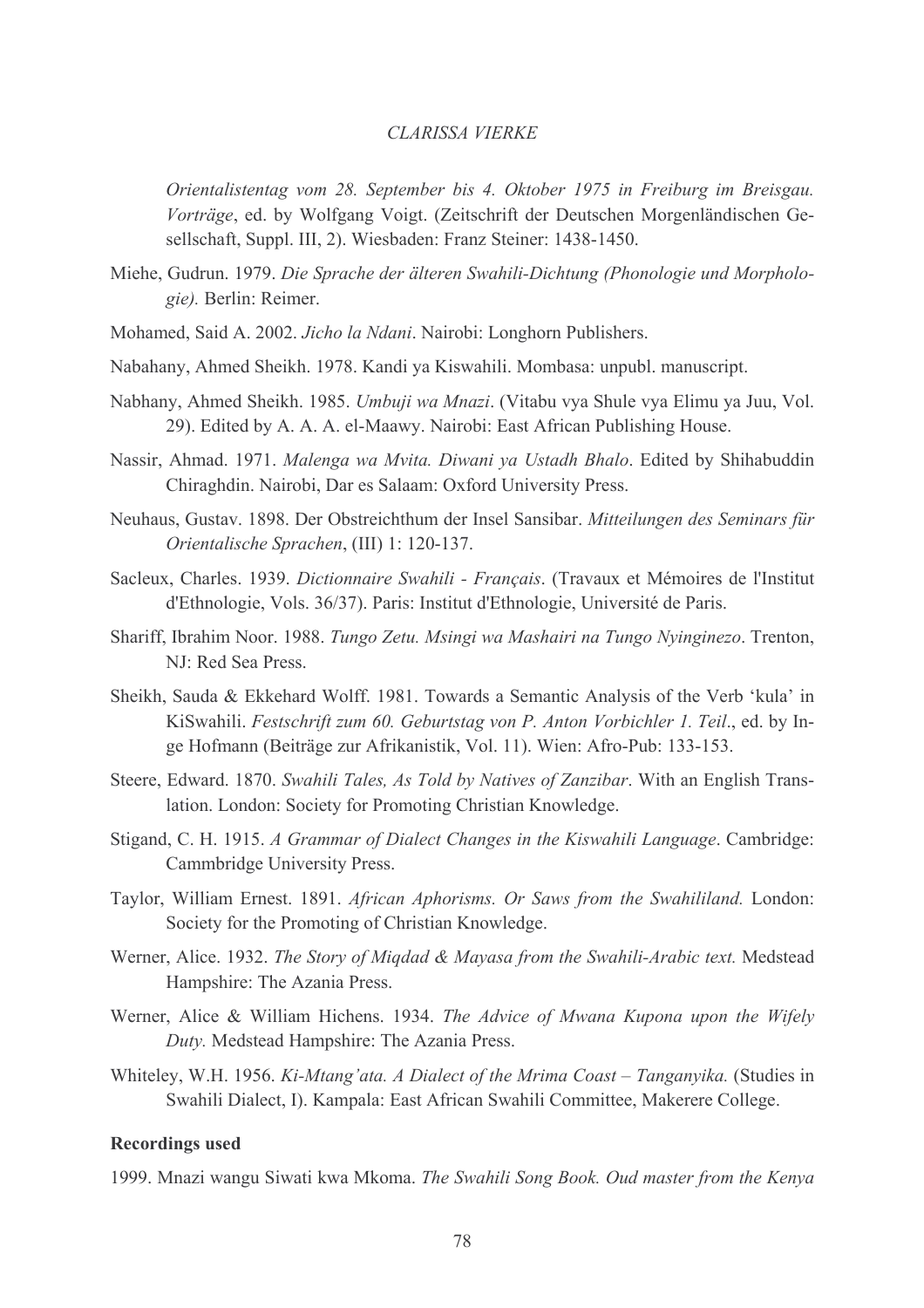Coast. (dizim 4502-2 (LC 0164). Recorded by Werner Graebner. Performed by Zein l'Abdin. Text written by Mwenyi Mansabu. Compact disc. Todtnauberg: dizim records.

- 1965. Utumbuizo wa Mjemje. Recorded by Ahmed Sheikh Nabahany. Performed by Fatma Athman. unreleased recording.
- 1965. Shairi la Mtambuu. Recorded by Ahmed Sheikh Nabahany. Performed by Fatma Athman. unreleased recording.

### **Manuscripts used**

- Dammann Collection (Damannn 23), State Library Berlin (Staatsbibliothek zu Berlin, Preußischer Kulturbesitz), "Nipete mti kiwambo", Hs or. 9917.
- Dammann Collection (Damannn 24), State Library Berlin (Staatsbibliothek zu Berlin, Preußischer Kulturbesitz), "Nipete mti kiwambo", Hs or. 9918.
- Dammann Collection (Dammann 27), State Library Berlin (Staatsbibliothek zu Berlin, Preußischer Kulturbesitz), "Pani kiti, nikalie kati, niusifu mjemje", Hs. or. 9921.
- Hichens Collection, SOAS, University of London, "Diwani ya Malenga wa Sawahili", ms 53491a
- Hichens Collection, SOAS, University of London, "Liyongo, the Spearlord", ms 205000.
- Institute of Asian and African Studies (Asien-Afrika-Institut), Hamburg, "Mjemje uli wangu", ms 3552 H 117
- Institute of Asian and African Studies (Asien-Afrika-Institut), Hamburg, "Mti mwema  $k<sup>h</sup>$ atulia", ms 3555 H 120.
- Miehe Collection, Bayreuth University, "Mashairi ya mtambuu", transliteration in Dammann's handwriting.
- Nabahany Collection, Mombasa, "Qala Liyongo".
- Taylor Collection, SOAS, University of London, "Qala Sha<sup>c</sup>ir", ms 47754.
- Yahya Ali Omar Collection, SOAS, University of London, "Bidhaa Mbovu or Utumbuizo wa Makame na Midhe", ms 380741.

# **Website consulted**

Swahili Manuscripts Database (SOAS, University of London). Item Record "Diwani ya Malenga wa Sawahili". http://mercury.soas.ac.uk/perl/Project/showSwahiliItem.pl?ref- $=MS\%2053491a(27.9.06)$